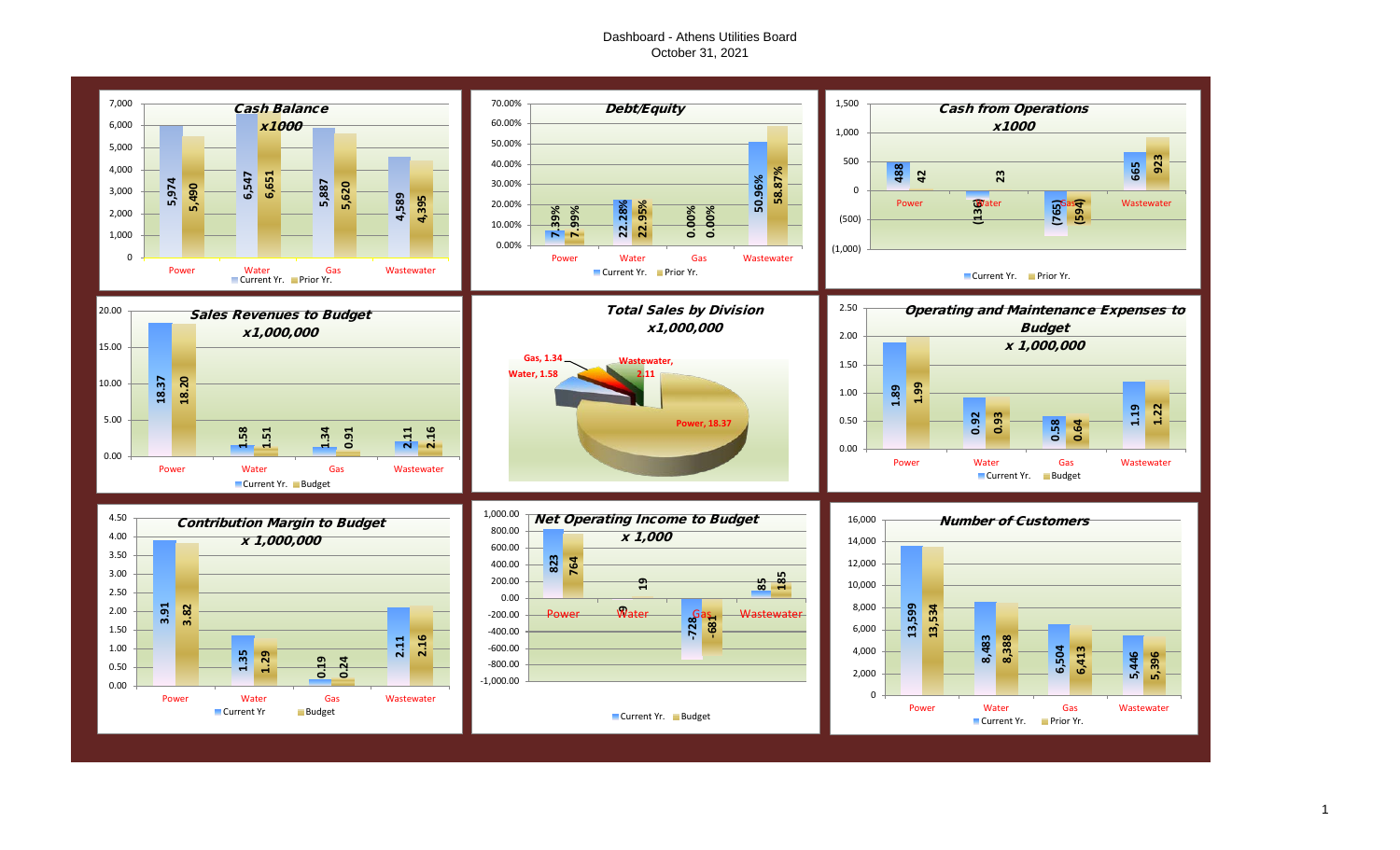#### **Athens Utilities Board Combined Balance Sheet (000 Omitted) October 31, 2021**

|                                         | October 31, 2021       | <b>Prior Year</b>      | <b>Change</b>      |
|-----------------------------------------|------------------------|------------------------|--------------------|
| <b>Current Assets</b>                   | \$32.434               | \$30,523               | \$1,911            |
| Long-Term Assets<br><b>Total Assets</b> | \$118,361<br>\$150,794 | \$119.412<br>\$149,935 | (\$1,052)<br>\$859 |
| <b>Current Liabilities</b>              | \$5,912                | \$5.027                | \$884              |
| Long-Term Liabilities                   | \$26,205               | \$27,347               | (\$1,142)          |
| <b>Net Assets</b>                       | \$118,678              | \$117,561              | \$1,117            |
| <b>Total Liabilities and Net Assets</b> | \$150,794              | \$149,935              | \$859              |

#### **Athens Utilities Board Combined Profit and Loss Statement (000 Omitted)**

## **October 31, 2021**

|                                       |                  | YEAR-TO-DATE      |                 |                  |                   | <b>BUDGET</b>   |               |               |                 |
|---------------------------------------|------------------|-------------------|-----------------|------------------|-------------------|-----------------|---------------|---------------|-----------------|
|                                       | <b>YTD</b>       | <b>YTD</b>        | <b>Variance</b> | Month            | Month             | <b>Variance</b> | <b>Annual</b> | YTD           | <b>Variance</b> |
|                                       | October 31, 2021 | <b>Prior Year</b> |                 | October 31, 2021 | <b>Prior Year</b> |                 | <b>Budget</b> | <b>Budget</b> |                 |
| <b>Sales Revenue</b>                  | \$23,191         | \$22,189          | \$1,001         | \$5,391          | \$4,957           | \$435           | \$68,435      | \$22,781      | \$409           |
| Cost of Goods Sold                    | \$15,827         | \$14,688          | (\$1,139)       | \$3,516          | \$2,993           | (\$523)         | \$47,125      | \$15,265      | (\$562)         |
| <b>Contribution Margin</b>            | \$7,363          | \$7,501           | (\$138)         | \$1,875          | \$1,964           | (\$88)          | \$21,309      | \$7,516       | (\$153)         |
| Operating and Maintenance Expenses    | \$4,410          | \$4,449           | \$39            | \$1,067          | \$1,065           | ( \$2)          | \$13,110      | \$4,870       | \$460           |
| Depreciation and Taxes Equivalents    | \$2,766          | \$2,501           | (\$266)         | \$696            | \$619             | (\$77)          | \$6,256       | \$2,359       | (\$407)         |
| <b>Total Operating Expenses</b>       | \$7,176          | \$6,950           | (\$226)         | \$1,763          | \$1,684           | (\$79)          | \$19,366      | \$7,229       | \$53            |
| <b>Net Operating Income</b>           | \$188            | \$551             | (\$364)         | \$112            | \$280             | (\$167)         | \$1,943       | \$287         | (\$100)         |
| Grants, Contributions & Extraordinary | \$29             | \$61              | (\$32)          | \$3              | \$8               | $($ \$5)        | \$504         | \$220         | (\$190)         |
| <b>Change in Net Assets</b>           | \$217            | \$613             | (\$396)         | \$115            | \$287             | (\$172)         | \$2,447       | \$507         | (\$290)         |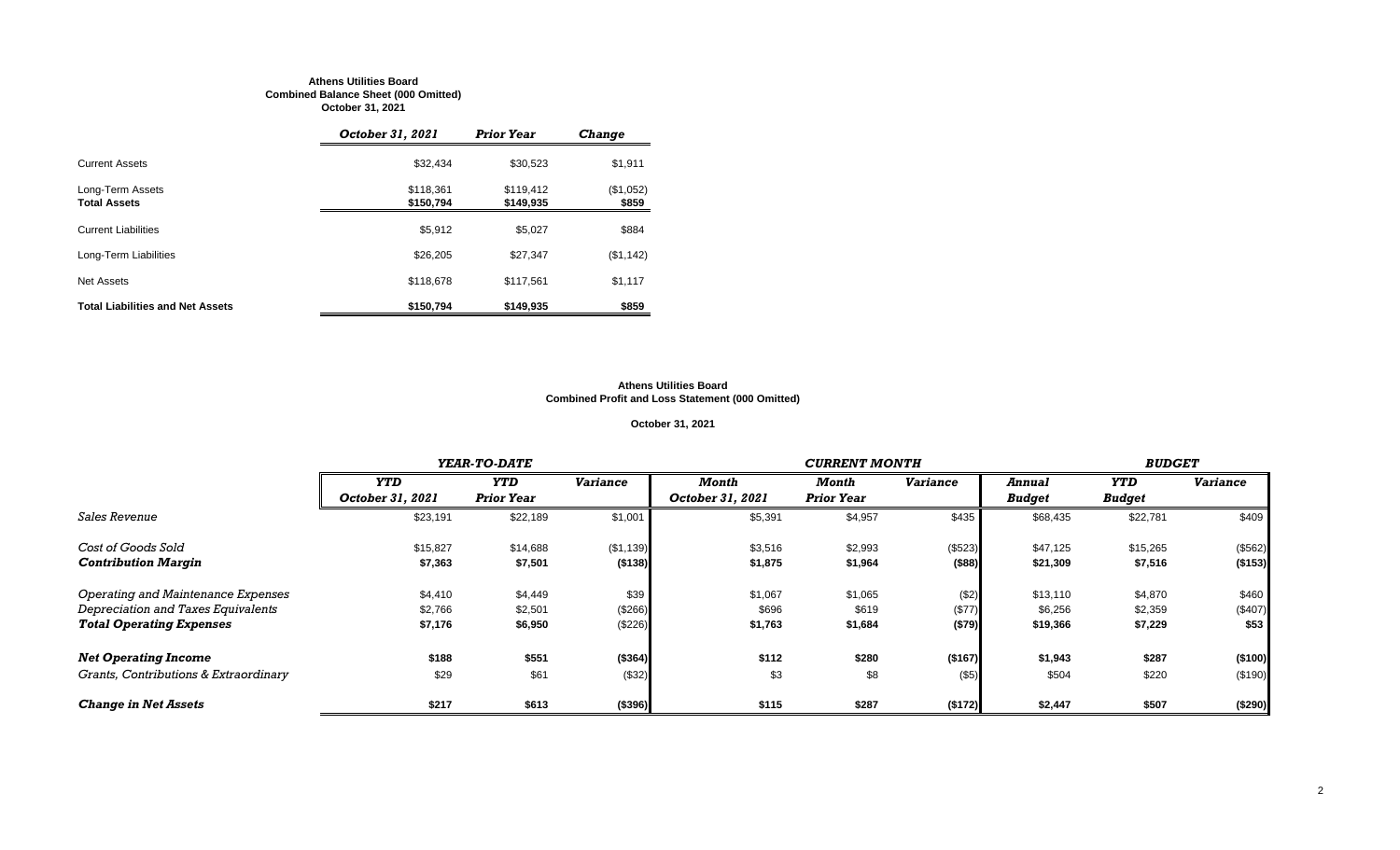#### **Athens Utilities Board Financial Statement Synopsis 10/31/2021 (000 Omitted)**

|                                             |                |           |                |           |                | (000 Omitted)<br><b>Water</b> |                |          | Gas          |                                                                 |              | Wastewater |             |                   |                | <b>Total</b>      |                |           |         |           |
|---------------------------------------------|----------------|-----------|----------------|-----------|----------------|-------------------------------|----------------|----------|--------------|-----------------------------------------------------------------|--------------|------------|-------------|-------------------|----------------|-------------------|----------------|-----------|---------|-----------|
|                                             |                | Power     |                |           |                |                               |                |          |              |                                                                 |              |            |             |                   |                |                   |                |           |         |           |
|                                             | Y-T-D          | $Y-T-D$   | M-T-D          | M-T-D     | Y-T-D          | Y-T-D                         | M-T-D          | M-T-D    | Y-T-D        | $Y-T-D$                                                         | M-T-D        | M-T-D      | Y-T-D       | Y-T-D             | M-T-D          | $M-T-D$           | /-T-D          | $Y-T-D$   | $M-T-D$ | M-T-D     |
|                                             | <b>Current</b> | Prior Yr. | <b>Current</b> | Prior Yr. | <b>Current</b> | Prior Yr.                     |                |          |              | Current   Prior Yr.   Current   Prior Yr.   Current   Prior Yr. |              |            |             | Current Prior Yr. |                | Current Prior Yr. | <b>Current</b> | Prior Yr. | Current | Prior Yr. |
| <b>Cash Balance</b>                         | 5,974          | 5,490     |                |           | 6,547          | 6,651                         |                |          | 5,887        | 5,620                                                           |              |            | 4,589       | 4,395             |                |                   | 22,996         | 22,155    |         |           |
| <b>Working Capital</b>                      | 8,203          | 9,792     |                |           | 7,594          | 7,669                         |                |          | 6,688        | 6,385                                                           |              |            | 5,636       | 5,386             |                |                   | 28,121         | 29,231    |         |           |
| <b>Plant Assets</b>                         | 74,830         | 73,624    |                |           | 33,905         | 33,480                        |                |          | 24,636       | 24,216                                                          |              |            | 58,232      | 57,817            |                |                   | 191,603        | 189,137   |         |           |
| Debt                                        | 3,784          | 4,040     |                |           | 4,769          | 4,927                         |                |          | 0            | $\Omega$                                                        |              |            | 14,174      | 15,058            |                |                   | 22,727         | 24,025    |         |           |
| Net Assets (Net Worth)                      | 51,180         | 50,546    |                |           | 21,402         | 21,471                        |                |          | 20,115       | 19,963                                                          |              |            | 25,594      | 25,580            |                |                   | 118,291        | 117,561   |         |           |
| <b>Cash from Operations</b>                 | 488            | 42        | 188            | 686       | (136)          | 23                            | (44)           | 131      | (765)        | (594)                                                           | (279)        | 86         | 665         | 923               | 46             | 279               | 251            | 394       | (90)    | 1,183     |
| <b>Net Pension Liability</b>                | 2,812          | 2,612     |                |           | 798            | 759                           |                |          | 569          | 552                                                             |              |            | 1,101       | 791               |                |                   | 5,281          | 4,714     |         |           |
| Principal Paid on Debt {Lease Included} (1) | 248            | 154       | 248            | 154       | 170            | 161                           | 14             | 16       | $\mathbf 0$  | $\Omega$                                                        | $\mathbf 0$  | - 0        | 1,179       | 642               | 11             | 11                | 1,597          | 957       | 273     | 181       |
| <b>New Debt-YTD</b>                         | $\mathbf 0$    | $\Omega$  | $\mathbf{0}$   | - 0       | $\mathbf 0$    | $\Omega$                      | $\mathbf 0$    | $\Omega$ | $\mathbf 0$  | $\Omega$                                                        | $\mathbf{0}$ |            | $\mathbf 0$ | $\Omega$          | $\mathbf 0$    | $\Omega$          | $\Omega$       | $\Omega$  |         |           |
| <b>Cash Invested in Plant</b>               | 959            | 943       | 132            | 204       | (179)          | 125                           | 24             | 66       | 193          | 47                                                              | 113          | 141        | 456         | 1,027             | 95             | 194               | 1,430          | 2,143     | 363     | 604       |
| Cash Flow                                   | (480)          | (909)     | 53             | 481       | (10)           | (166)                         | (84)           | 49       | (958)        | (626)                                                           | (392)        | (55)       | 154         | (124)             | (59)           | 73                | (1, 294)       | (1,825)   | (482)   | 549       |
| Sales                                       | 18,365         | 17,568    | 4,139          | 3,835     | 1,575          | 1,526                         | 394            | 353      | 1,340        | 970                                                             | 402          | 284        | 2,108       | 2,364             | 502            | 540               | 23,389         | 22,427    | 5,437   | 5,012     |
| Cost of Goods Sold {COGS}                   | 14,452         | 13,827    | 3,046          | 2,766     | 222            | 238                           | 53             | 53       | 1,153        | 623                                                             | 417          | 174        |             |                   |                |                   | 15,827         | 14,688    | 3,516   | 2,993     |
| O&M Expenses-YTD {minus COGS}               | 3,090          | 3,024     | 761            | 681       | 1,330          | 1,249                         | 330            | 299      | 915          | 929                                                             | 225          | 233        | 2,003       | 1,898             | 485            | 482               | 7,339          | 7,099     | 1,802   | 1,695     |
| <b>Net Operating Income</b>                 | 823            | 713       | 333            | 388       | (9)            | 10                            | $\overline{4}$ | (6       | (728)        | (579)                                                           | (239)        | (120)      | 85          | 407               | 13             | 18                | 171            | 551       | 110     | 280       |
| Interest on Debt                            | $\mathcal{P}$  | $\Delta$  |                |           | 32             | 33                            | 8              |          | $\Omega$     | $\Omega$                                                        | $\Omega$     |            | 20          | 25                | 5              | -6                | 54             | 63        | 14      | 15        |
| Variable Rate Debt Interest Rate            | 0.23%          | 0.30%     |                |           |                |                               |                |          |              |                                                                 |              |            | 0.23%       | 0.30%             |                |                   |                |           |         |           |
| Grants, Contributions, Extraordinary        | 24             | 19        |                | -8        | 12             | $\Omega$                      | 0              | $\Omega$ | $\mathbf{0}$ | 16                                                              | $\mathbf 0$  |            | (7)         | 27                | $\overline{2}$ | $\Omega$          | 29             | 61        | 3       | 8         |
| Net Income                                  | 847            | 732       | 333            | 395       | 3              | 10                            | 4              | (6)      | (728)        | (563)                                                           | (239)        | (120)      | 78          | 434               | 15             | 18                | 200            | 613       | 112     | 287       |
| <b># Customers</b>                          | 13,599         | 13,534    |                |           | 8,483          | 8,388                         |                |          | 6,504        | 6,413                                                           |              |            | 5,446       | 5,396             |                |                   | 34,032         | 33,731    |         |           |
| Sales Volume                                | 229,844        | 208,412   | 53,246         | 53,174    | 3,382          | 3,262                         | 818            | 764      | 1,545        | 1,412                                                           | 463          | 376        | 1,639       | 1,566             | 398            | 382               |                |           |         |           |
| Revenue per Unit Sold (2)                   | 0.080          | 0.084     | 0.078          | 0.072     | 0.47           | 0.47                          | 0.48           | 0.46     | 0.87         | 0.69                                                            | 0.87         | 0.76       | 1.29        | 1.51              | 1.26           | 1.41              |                |           |         |           |
| Natural Gas Market Price (Dth)              |                |           |                |           |                |                               |                |          |              |                                                                 | 5.65         | 2.05       |             |                   |                |                   |                |           |         |           |
| Natural Gas Total Unit Cost (Dth)           |                |           |                |           |                |                               |                |          | 5.93         | 3.49                                                            | 6.89         | 3.32       |             |                   |                |                   |                |           |         |           |
| <b>Full Time Equivalent Employees</b>       | 64.68          | 63.29     | 62.23          | 63.87     | 14.55          | 14.76                         | 14.41          | 14.85    | 8.56         | 10.24                                                           | 8.52         | 9.52       | 18.76       | 19.80             | 17.77          | 19.05             | 106.55         | 108.09    | 102.93  | 107.29    |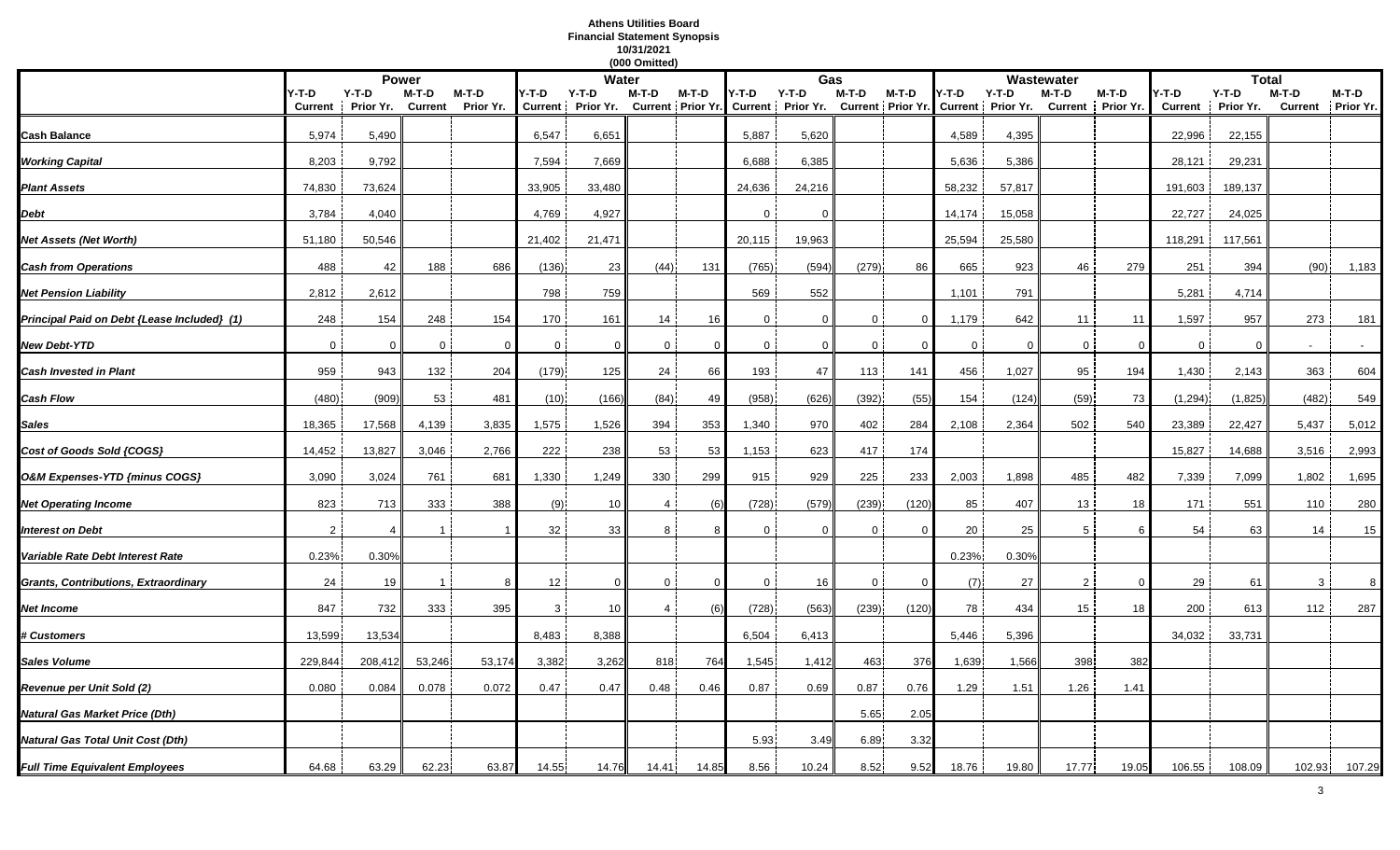### **ATHENS UTILITIES BOARD POWER DIVISION BALANCE SHEET October 31, 2021**

|                       |                     |                    |                                                |                       |                     | Change         |
|-----------------------|---------------------|--------------------|------------------------------------------------|-----------------------|---------------------|----------------|
| <b>Current Period</b> | <b>Prior Year</b>   | <b>Change from</b> |                                                | <b>Current Period</b> | Prior               | from prior     |
| October 31, 2021      |                     | <b>Prior Year</b>  |                                                | October 31, 2021      | <b>Month</b>        | <b>Month</b>   |
|                       |                     |                    | Assets:                                        |                       |                     |                |
| 5,974,119.78          | 5,489,649.62        | 484,470.16         | Cash and Cash Equivalents                      | 5,974,119.78          | 5,921,066.31        | 53,053.47      |
| 0.00                  | 0.00                | 0.00               | <b>Bond Funds Available</b>                    | 0.00                  | 0.00                | 0.00           |
| 3,169,874.46          | 2,962,314.66        | 207,559.80         | <b>Customer Receivables</b>                    | 3,169,874.46          | 3,671,748.99        | (501, 874.53)  |
| 185.26                | 0.00                | 185.26             | Due from (to) Other Divisions                  | 185.26                | 0.00                | 185.26         |
| 255,047.67            | 278,868.44          | (23, 820.77)       | <b>Other Receivables</b>                       | 255,047.67            | 232,418.41          | 22,629.26      |
| 203,341.14            | 197,807.06          | 5,534.08           | <b>Prepaid Expenses</b>                        | 203,341.14            | 225,655.94          | (22, 314.80)   |
| 1,108,108.37          | 1,086,212.33        | 21,896.04          | <b>Unbilled Revenues</b>                       | 1,108,108.37          | 1,108,108.37        | 0.00           |
| 1,833,955.86          | 1,585,295.60        | 248,660.26         | Materials and Supplies Inventory               | 1,833,955.86          | 1,829,589.86        | 4,366.00       |
| 12,544,632.54         | 11,600,147.71       | 944,484.83         | <b>Total Current Assets</b>                    | 12,544,632.54         | 12,988,587.88       | (443, 955.34)  |
| 0.00                  | 0.00                | 0.00               | <b>Unamortized Debt Expense</b>                | 0.00                  | 0.00                | 0.00           |
| 0.00                  | 0.00                | 0.00               | TVA Heat Pump Loans Receivable                 | 0.00                  | 0.00                | 0.00           |
| 2,036,972.36          | 1,985,954.13        | 51,018.23          | <b>Deferred Pension Outflows</b>               | 2,036,972.36          | 1,521,155.05        | 515,817.31     |
| 74,830,226.43         | 73,623,812.80       | 1,206,413.63       | Electric Utility Plant, at Cost                | 74,830,226.43         | 74,699,645.16       | 130,581.27     |
| (27, 213, 589.74)     | (25, 977, 073.90)   | (1,236,515.84)     | Less: Accumulated Depreciation                 | (27, 213, 589.74)     | (27,012,338.57)     | (201, 251.17)  |
| 47,616,636.69         | 47,646,738.90       | (30, 102.21)       | <b>Net Electric Utility Plant</b>              | 47,616,636.69         | 47,687,306.59       | (70, 669.90)   |
| 49,653,609.05         | 49,632,693.03       | 20,916.02          | <b>Total Long Term Assets</b>                  | 49,653,609.05         | 49,208,461.64       | 445,147.41     |
| 62,198,241.59<br>- \$ | \$<br>61,232,840.74 | \$<br>965,400.85   | <b>Total Assets</b>                            | \$<br>62,198,241.59   | \$<br>62,197,049.52 | \$<br>1,192.07 |
|                       |                     |                    | <b>Liabilities and Retained Earnings:</b>      |                       |                     |                |
| 3,141,205.60          | 2,760,244.97        | 380,960.63         | <b>Accounts Payable</b>                        | 3,141,205.60          | 3,506,604.53        | (365, 398.93)  |
| 567,211.51            | 576,431.51          | (9,220.00)         | <b>Customer Deposits</b>                       | 567,211.51            | 564,751.51          | 2,460.00       |
| 0.00                  | 0.00                | 0.00               | Deferred Income                                | 0.00                  | 0.00                | 0.00           |
| 633,252.09            | 567,611.23          | 65,640.86          | Other Current Liabilities                      | 633,252.09            | 647,285.99          | (14,033.90)    |
| 4,341,669.20          | 3,904,287.71        | 437,381.49         | <b>Total Current Liabilities</b>               | 4,341,669.20          | 4,718,642.03        | (376, 972.83)  |
| 0.00                  | 0.00                | 0.00               | <b>Bonds Payable</b>                           | 0.00                  | 0.00                | 0.00           |
| 0.00                  | 0.00                | 0.00               | Long-Term Leases Payable                       | 0.00                  | 0.00                | 0.00           |
| 3,784,090.80          | 4,039,511.63        | (255, 420.83)      | Notes Payable                                  | 3,784,090.80          | 3,784,090.80        | 0.00           |
| 2,812,429.15          | 2,612,023.00        | 200,406.15         | Net Pension Liability                          | 2,812,429.15          | 2,767,328.57        | 45,100.58      |
| 80,168.74             | 130,580.80          | (50, 412.06)       | <b>Deferred Pension Inflows</b>                | 80,168.74             | 80,168.74           | 0.00           |
| 0.00                  | 0.00                | 0.00               | TVA Advances, Energy Right Loans               | 0.00                  | 0.00                | 0.00           |
| 6,676,688.69          | 6,782,115.43        | (105, 426.74)      | <b>Total Long Term Liabilities</b>             | 6,676,688.69          | 6,631,588.11        | 45,100.58      |
| 51,179,883.70         | 50,546,437.60       | 633,446.10         | Net Position                                   | 51,179,883.70         | 50,846,819.38       | 333,064.32     |
| 62,198,241.59<br>\$   | 61,232,840.74<br>\$ | 965,400.85<br>\$   | <b>Total Liabilities and Retained Earnings</b> | 62,198,241.59<br>\$.  | 62,197,049.52<br>\$ | 1,192.07<br>\$ |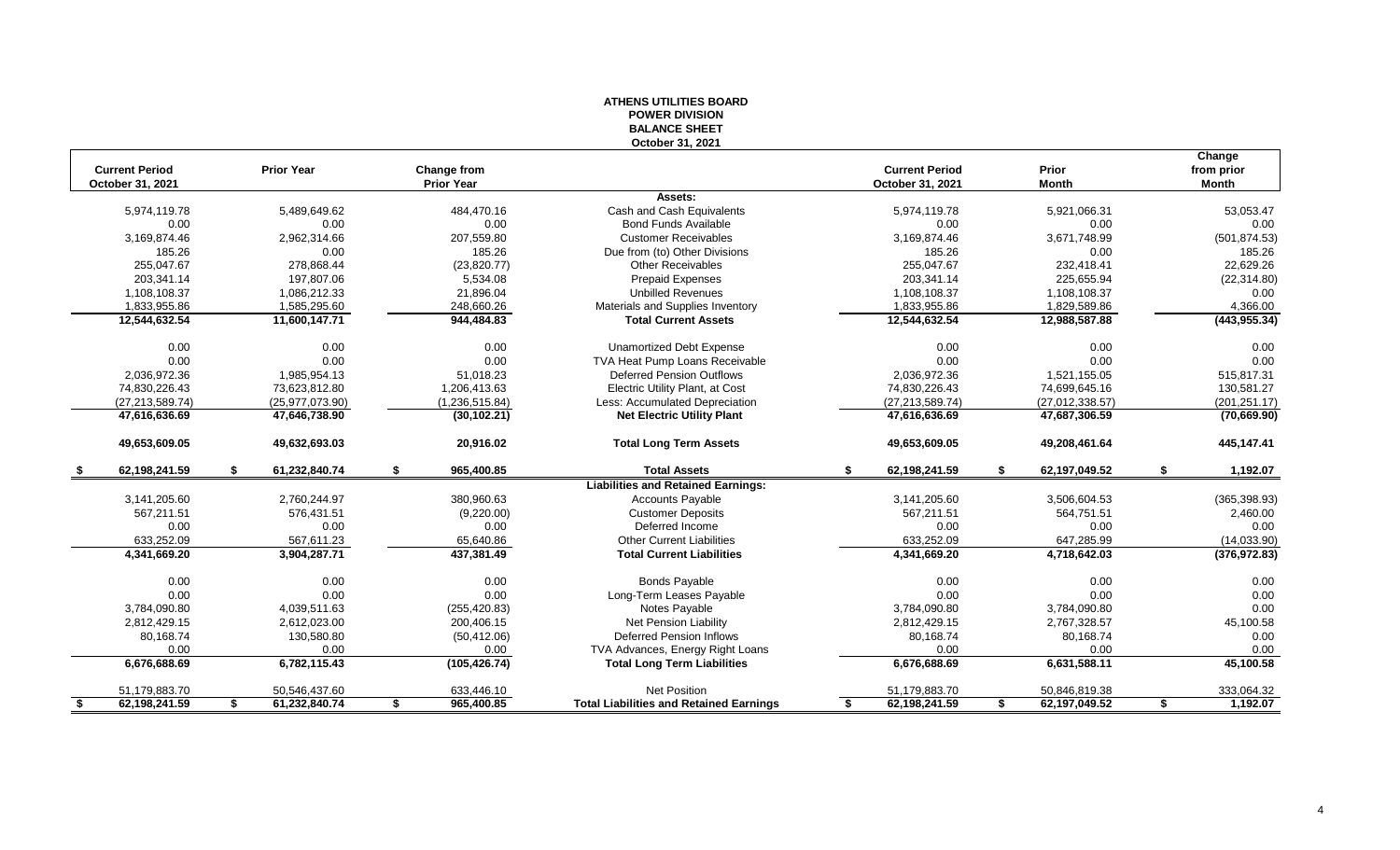|                                  |                                   |                                        | <b>Profit and Loss Statement - Power</b><br>October 31, 2021        |                                      |                                              |                                        |
|----------------------------------|-----------------------------------|----------------------------------------|---------------------------------------------------------------------|--------------------------------------|----------------------------------------------|----------------------------------------|
| Year-to-Date<br>October 31, 2021 | Year-to-Date<br><b>Prior Year</b> | Variance<br>Favorable<br>(Unfavorable) | <b>Description</b>                                                  | Current<br>Month<br>October 31, 2021 | <b>Current</b><br>Month<br><b>Prior Year</b> | Variance<br>Favorable<br>(Unfavorable) |
|                                  |                                   |                                        | <b>REVENUE:</b>                                                     |                                      |                                              |                                        |
| 5.765.650.69                     | 5,655,612.06                      | 110,038.63                             | <b>Residential Sales</b>                                            | 1,243,744.51                         | 1,164,284.37                                 | 79.460.14                              |
| 1,550,767.85                     | 1,465,095.10                      | 85,672.75                              | <b>Small Commercial Sales</b>                                       | 349,665.30                           | 315,951.89                                   | 33,713.41                              |
| 10,456,618.13                    | 9,874,472.71                      | 582,145.42                             | <b>Large Commercial Sales</b>                                       | 2,397,001.70                         | 2,209,864.39                                 | 187, 137.31                            |
| 146,744.33                       | 135,543.88                        | 11,200.45                              | Street and Athletic Lighting                                        | 38,752.20                            | 32,888.67                                    | 5,863.53                               |
| 201,727.40                       | 193,305.44                        | 8,421.96                               | Outdoor Lighting                                                    | 50,095.91                            | 47,581.62                                    | 2,514.29                               |
| 243,849.32                       | 243,692.49                        | 156.83                                 | <b>Revenue from Fees</b>                                            | 60,111.94                            | 64,096.90                                    | (3,984.96)                             |
| 18,365,357.72                    | 17,567,721.68                     | 797,636.04                             | <b>Total Revenue</b>                                                | 4,139,371.56                         | 3,834,667.84                                 | 304,703.72                             |
| 14,452,261.42                    | 13,827,012.17                     | (625, 249.25)                          | <b>Power Costs</b>                                                  | 3,045,860.78                         | 2,765,980.52                                 | (279, 880.26)                          |
| 3,913,096.30                     | 3,740,709.51                      | 172,386.79                             | <b>Contribution Margin</b>                                          | 1,093,510.78                         | 1,068,687.32                                 | 24,823.46                              |
|                                  |                                   |                                        | <b>OPERATING EXPENSES:</b>                                          |                                      |                                              |                                        |
| 2,500.00                         | 1,348.63                          | (1, 151.37)                            | <b>Transmission Expense</b>                                         | 0.00                                 | 912.96                                       | 912.96                                 |
| 413,978.32                       | 392,902.33                        | (21, 075.99)                           | <b>Distribution Expense</b>                                         | 93,450.66                            | 80,587.74                                    | (12, 862.92)                           |
| 329,420.95                       | 308,942.31                        | (20, 478.64)                           | <b>Customer Service and Customer Acct. Expense</b>                  | 92,978.44                            | 67,528.37                                    | (25, 450.07)                           |
| 721.054.12                       | 753.438.89                        | 32.384.77                              | Administrative and General Expenses                                 | 182.416.91                           | 153,144.61                                   | (29.272.30)                            |
| 1,466,953.39                     | 1,456,632.16                      | (10, 321.23)                           | <b>Total Operating Expenses</b><br><b>Maintenance Expenses</b>      | 368,846.01                           | 302,173.68                                   | (66, 672.33)                           |
| 0.00                             | 0.00                              | 0.00                                   | <b>Transmission Expense</b>                                         | 0.00                                 | 0.00                                         | 0.00                                   |
| 403,543.70                       | 436,559.68                        | 33,015.98                              | <b>Distribution Expense</b>                                         | 87,766.92                            | 100,033.19                                   | 12,266.27                              |
| 18,153.79                        | 11,521.44                         | (6,632.35)                             | Administrative and General Expense                                  | 4,405.43                             | 6,002.52                                     | 1,597.09                               |
| 421,697.49                       | 448,081.12                        | 26,383.63                              | <b>Total Maintenance Expenses</b><br><b>Other Operating Expense</b> | 92,172.35                            | 106,035.71                                   | 13,863.36                              |
| 917.024.92                       | 763.771.00                        | (153, 253.92)                          | <b>Depreciation Expense</b>                                         | 229,256.23                           | 184, 184. 77                                 | (45,071.46)                            |
| 284,808.40                       | 355,042.76                        | 70,234.36                              | <b>Tax Equivalents</b>                                              | 71,202.10                            | 88,760.69                                    | 17,558.59                              |
| 1,201,833.32                     | 1,118,813.76                      | (83,019.56)                            | <b>Total Other Operating Expenses</b>                               | 300,458.33                           | 272,945.46                                   | (27, 512.87)                           |
| 17,542,745.62                    | 16,850,539.21                     | (692, 206.41)                          | <b>Total Operating and Maintenance Expenses</b>                     | 3,807,337.47                         | 3,447,135.37                                 | (360, 202.10)                          |
| 822,612.10                       | 717,182.47                        | 105,429.63                             | <b>Operating Income</b>                                             | 332,034.09                           | 387,532.47                                   | (55, 498.38)                           |
| 7.783.53                         | 9,239.21                          | (1,455.68)                             | Other Income                                                        | 1,399.53                             | 2,649.63                                     | (1,250.10)                             |
| 830,395.63                       | 726.421.68                        | 103.973.95                             | <b>Total Income</b>                                                 | 333,433.62                           | 390.182.10                                   | (56,748.48)                            |
| 4,935.02                         | 9,406.95                          | 4,471.93                               | Miscellaneous Income Deductions                                     | 200.00                               | 1,565.19                                     | 1,365.19                               |
| 825,460.61                       | 717,014.73                        | 108,445.88                             | Net Income Before Debt Expenses                                     | 333,233.62                           | 388,616.91                                   | (55, 383.29)                           |
|                                  |                                   |                                        | <b>DEBT RELATED EXPENSES:</b>                                       |                                      |                                              |                                        |
| 0.00                             | 0.00                              | 0.00                                   | Amortization of Debt Related Expenses                               | 0.00                                 | 0.00                                         | 0.00                                   |
| 2.405.40                         | 4,270.88                          | 1,865.48                               | <b>Interest Expense</b>                                             | 701.25                               | 1,072.68                                     | 371.43                                 |
| 2,405.40                         | 4,270.88                          | 1,865.48                               | <b>Total debt related expenses</b>                                  | 701.25                               | 1,072.68                                     | 371.43                                 |
| 823.055.21                       | 712.743.85                        | 110.311.36                             | Net Income before Extraordinary Exp.                                | 332.532.37                           | 387,544.23                                   | (55,011.86)                            |
| 23,676.57                        | 19,219.13                         | 4,457.44                               | Extraordinary Income (Expense)                                      | 531.95                               | 7,855.47                                     | (7, 323.52)                            |
| 846,731.78<br>- \$               | 731,962.98                        | 114,768.80                             | <b>CHANGE IN NET ASSETS</b>                                         | 333,064.32<br>\$                     | 395,399.70                                   | (62, 335.38)                           |

# **Athens Utilities Board**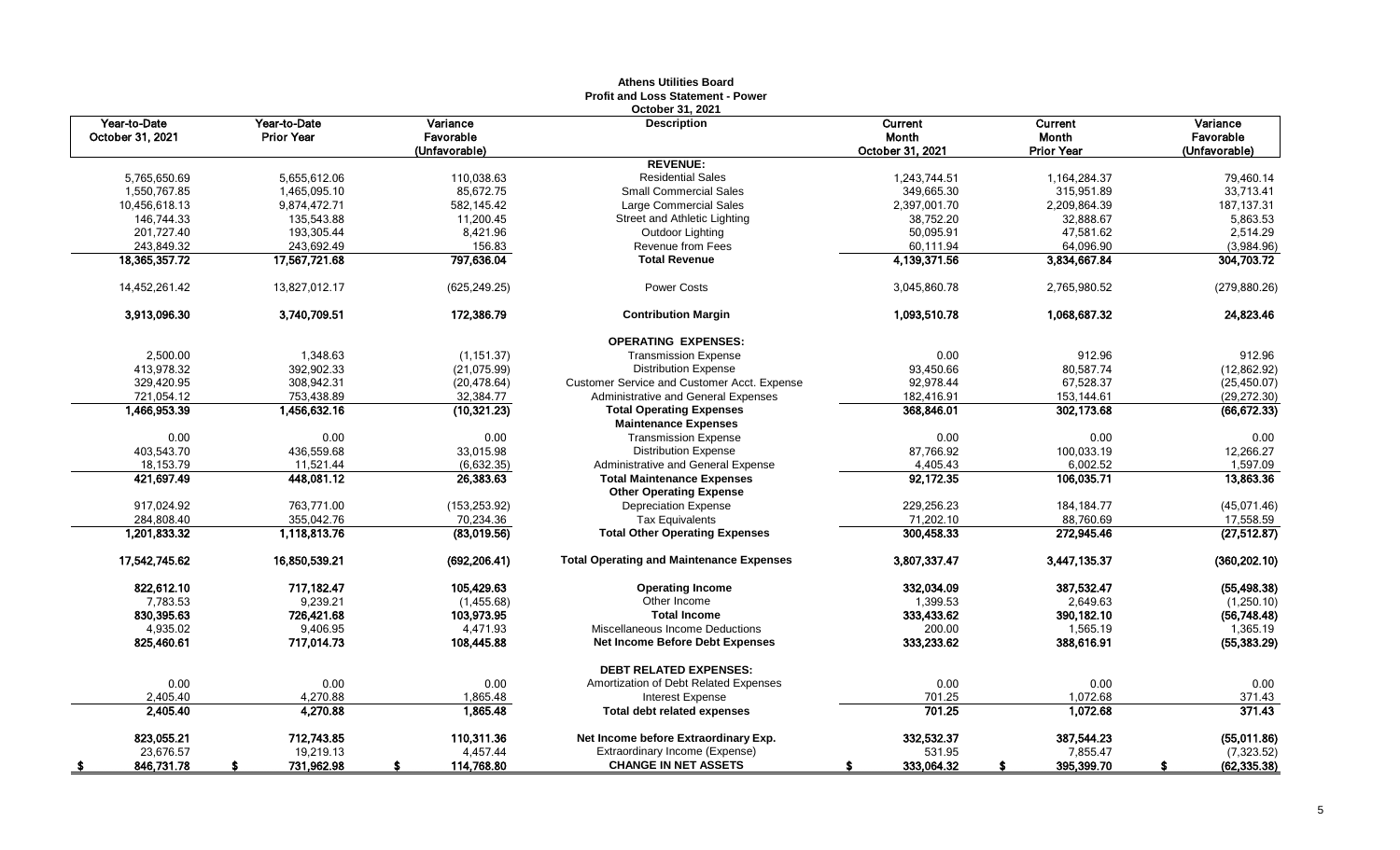|                                  |                               |                     | Athens Utilities Board<br><b>Budget Comparison - Power</b>              |                                          |                                 |                           |
|----------------------------------|-------------------------------|---------------------|-------------------------------------------------------------------------|------------------------------------------|---------------------------------|---------------------------|
| Year-to-Date<br>October 31, 2021 | Year-to-Date<br><b>Budget</b> | $Y-T-D$<br>Variance | October 31, 2021<br><b>Description</b>                                  | <b>Current Month</b><br>October 31, 2021 | <b>Monthly</b><br><b>Budget</b> | <b>Budget</b><br>Variance |
|                                  |                               |                     | <b>REVENUE:</b>                                                         |                                          |                                 |                           |
| 5,765,650.69                     | 5,642,341.33                  | 123,309.36          | <b>Residential Sales</b>                                                | 1,243,744.51                             | 1,211,283.81                    | 32,460.70                 |
| 1.550.767.85                     | 1.518.088.89                  | 32.678.96           | <b>Small Commercial Sales</b>                                           | 349.665.30                               | 335,436.87                      | 14,228.43                 |
| 10,456,618.13                    | 10,375,354.56                 | 81,263.57           | <b>Large Commercial Sales</b>                                           | 2,397,001.70                             | 2,273,544.47                    | 123,457.23                |
| 146,744.33                       | 136,684.49                    | 10,059.84           | Street and Athletic Lighting                                            | 38,752.20                                | 33,131.17                       | 5,621.03                  |
| 201,727.40                       | 191,602.70                    | 10,124.70           | Outdoor Lighting                                                        | 50,095.91                                | 47,348.09                       | 2,747.82                  |
| 243,849.32                       | 331,931.75                    | (88,082.43)         | <b>Revenue from Fees</b>                                                | 60,111.94                                | 80,221.48                       | (20, 109.54)              |
| 18, 365, 357. 72                 | 18,196,003.72                 | 169,354.00          | <b>Total Revenue</b>                                                    | 4,139,371.56                             | 3,980,965.90                    | 158,405.66                |
| 14,452,261.42                    | 14,371,565.03                 | (80,696.39)         | <b>Power Costs</b>                                                      | 3,045,860.78                             | 2,914,508.88                    | (131, 351.90)             |
| 3,913,096.30                     | 3,824,438.69                  | 88,657.61           | <b>Contribution Margin</b><br><b>OPERATING EXPENSES:</b>                | 1,093,510.78                             | 1,066,457.02                    | 27,053.76                 |
| 2,500.00                         | 2,418.57                      | (81.43)             | <b>Transmission Expense</b>                                             | 0.00                                     | 56.60                           | 56.60                     |
| 413,978.32                       | 400,958.03                    | (13,020.29)         | <b>Distribution Expense</b>                                             | 93,450.66                                | 93,623.62                       | 172.96                    |
| 329,420.95                       | 337,631.59                    | 8,210.64            | <b>Customer Service and Customer Acct. Expense</b>                      | 92,978.44                                | 112,557.25                      | 19,578.81                 |
| 721,054.12                       | 772,047.95                    | 50,993.83           | Administrative and General Expenses                                     | 182,416.91                               | 207,961.98                      | 25,545.07                 |
| 1,466,953.39                     | 1,513,056.14                  | 46,102.75           | <b>Total Operating Expenses</b>                                         | 368,846.01                               | 414,199.45                      | 45,353.44                 |
|                                  |                               |                     | <b>Maintenance Expenses</b>                                             |                                          |                                 |                           |
| 0.00                             | 7,678.19                      | 7,678.19            | <b>Transmission Expense</b>                                             | 0.00                                     | 0.00                            | 0.00                      |
| 403,543.70                       | 448,882.72                    | 45,339.02           | <b>Distribution Expense</b>                                             | 87,766.92                                | 107,988.34                      | 20,221.42                 |
| 18,153.79                        | 15,710.82                     | (2,442.97)          | Administrative and General Expense                                      | 4,405.43                                 | 4,385.14                        | (20.29)                   |
| 421,697.49                       | 472,271.74                    | 50,574.25           | <b>Total Maintenance Expenses</b>                                       | 92,172.35                                | 112,373.48                      | 20,201.13                 |
|                                  |                               |                     | <b>Other Operating Expense</b>                                          |                                          |                                 |                           |
| 917,024.92                       | 741,827.68                    | (175, 197.24)       | <b>Depreciation Expense</b>                                             | 229,256.23                               | 187,048.42                      | (42, 207.81)              |
| 284,808.40                       | 319,530.06                    | 34,721.66           | <b>Tax Equivalents</b>                                                  | 71,202.10                                | 79,775.56                       | 8,573.46                  |
| 1,201,833.32                     | 1,061,357.74                  | (140, 475.58)       | <b>Total Other Operating Expenses</b>                                   | 300,458.33                               | 266,823.98                      | (33, 634.35)              |
| 17,542,745.62                    | 17,418,250.65                 | (124, 494.97)       | <b>Total Operating and Maintenance Expenses</b>                         | 3,807,337.47                             | 3,707,905.78                    | (99, 431.69)              |
| 822,612.10                       | 777,753.07                    | 44,859.03           | <b>Operating Income</b>                                                 | 332,034.09                               | 273.060.12                      | 58,973.97                 |
| 7,783.53                         | 7,072.55                      | 710.98              | Other Income                                                            | 1,399.53                                 | 1,045.47                        | 354.06                    |
| 830,395.63                       | 784,825.61                    | 45,570.02           | <b>Total Income</b>                                                     | 333,433.62                               | 274,105.59                      | 59,328.03                 |
| 4,935.02                         | 11,582.10                     | 6,647.08            | Miscellaneous Income Deductions                                         | 200.00                                   | 2,703.23                        | 2,503.23                  |
| 825,460.61                       | 773,243.51                    | 52,217.10           | <b>Net Income Before Debt Expenses</b><br><b>DEBT RELATED EXPENSES:</b> | 333,233.62                               | 271,402.36                      | 61,831.26                 |
| 0.00                             | 0.00                          | 0.00                | Amortization of Debt Related Expenses                                   | 0.00                                     | 0.00                            | 0.00                      |
| 2,405.40                         | 9.364.09                      | 6,958.69            | <b>Interest Expense</b>                                                 | 701.25                                   | 2,488.15                        | 1,786.90                  |
| 2,405.40                         | 9,364.09                      | 6,958.69            | <b>Total debt related expenses</b>                                      | 701.25                                   | 2,488.15                        | 1,786.90                  |
| 823,055.21                       | 763,879.42                    | 59,175.79           | Net Income before Extraordinary Exp.                                    | 332,532.37                               | 268,914.21                      | 63,618.16                 |
| 23,676.57                        | 12,543.93                     | 11,132.64           | <b>Extraordinary Income (Expense)</b>                                   | 531.95                                   | 3,135.98                        | (2,604.03)                |
| 846,731.78                       | 776,423.35<br>\$              | 70,308.43<br>\$     | <b>CHANGE IN NET ASSETS</b>                                             | 333,064.32<br>\$                         | 272,050.20<br>\$                | \$<br>61,014.12           |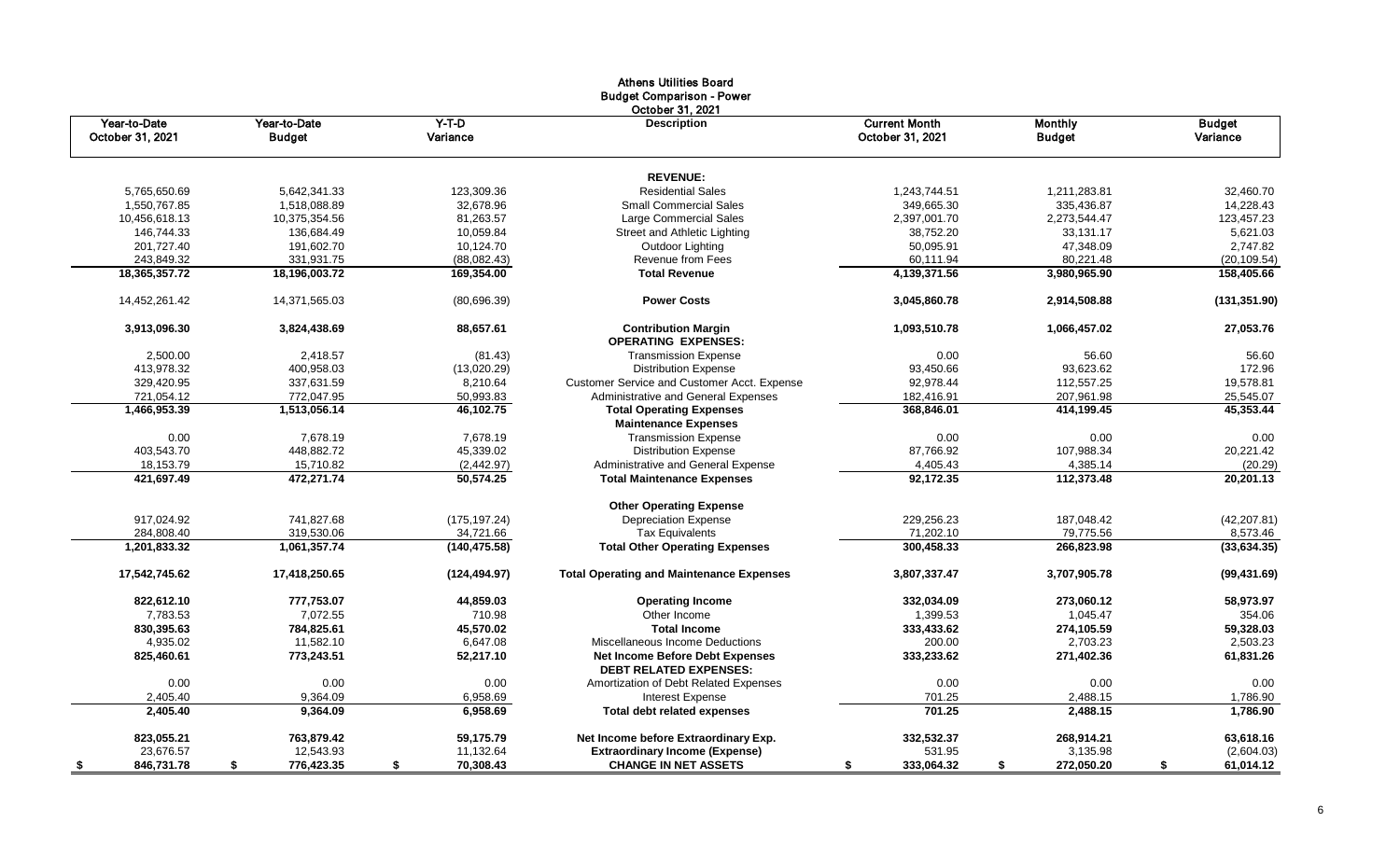#### **Athens Utilities Board Power Division STATEMENTS OF CASH FLOWS October 31, 2021**

|      | Year-to-Date<br>October 31, 2021 | Year-to-Date<br><b>Prior Year</b> | Variance         |                                                                              | <b>Month to Date</b><br>October 31, 2021 | <b>Month to Date</b><br><b>Prior Year</b> | Variance            |
|------|----------------------------------|-----------------------------------|------------------|------------------------------------------------------------------------------|------------------------------------------|-------------------------------------------|---------------------|
|      |                                  |                                   |                  | <b>CASH FLOWS FROM OPERATION ACTIVITIES:</b>                                 |                                          |                                           |                     |
|      | 846,731.78                       | 731,962.98                        | 114,768.80       | Net Operating Income                                                         | 333,064.32                               | 395,399.70                                | (62, 335.38)        |
|      |                                  |                                   |                  | Adjustments to reconcile operating income                                    |                                          |                                           |                     |
|      |                                  |                                   |                  | to net cash provided by operations:                                          |                                          |                                           |                     |
|      | 917.024.92                       | 763.771.00                        | 153,253.92       | Depreciation                                                                 | 229,256.23                               | 184, 184. 77                              | 45,071.46           |
|      |                                  |                                   |                  | <b>Changes in Assets and Liabilities:</b>                                    |                                          |                                           |                     |
|      | (83, 511.64)                     | (93, 652.84)                      | 10,141.20        | <b>Accounts Receivable</b>                                                   | 479,245.27                               | 684,807.15                                | (205, 561.88)       |
|      | (185.26)                         | 0.00                              | (185.26)         | Due from (to) Other Divisions                                                | (185.26)                                 | 0.00                                      | (185.26)            |
|      | (173,088.97)                     | (147,009.38)                      | (26,079.59)      | <b>Prepaid Expenses</b>                                                      | 22,314.80                                | 19,230.28                                 | 3,084.52            |
|      | 17,325.87                        | (533, 143.18)                     | 550,469.05       | <b>Deferred Pension Outflows</b>                                             | (515, 817.31)                            | 0.00                                      | (515, 817.31)       |
|      | 0.00                             | 0.00                              | 0.00             | Accrued, Unbilled Revenue                                                    | 0.00                                     | 0.00                                      | 0.00                |
|      | 27,467.42                        | 3,291.31                          | 24,176.11        | <b>Materials and Supplies</b>                                                | (4,366.00)                               | (28, 511.85)                              | 24,145.85           |
|      | (698, 719.64)                    | (882, 100.66)                     | 183,381.02       | <b>Accounts Payable</b>                                                      | (365, 398.93)                            | (566, 630.41)                             | 201,231.48          |
|      | (11, 452.86)                     | (46, 744.17)                      | 35,291.31        | <b>Other Current Liabilities</b>                                             | (10, 412.86)                             | (57, 342.81)                              | 46,929.95           |
|      | (6,660.00)                       | 660.00                            | (7,320.00)       | <b>Customer Deposits</b>                                                     | 2,460.00                                 | (5,220.00)                                | 7,680.00            |
|      | (378, 130.49)                    | 181,424.42                        | (559, 554.91)    | <b>Net Pension Liability</b>                                                 | 45,100.58                                | 43,964.85                                 | 1,135.73            |
|      | 0.00                             | 0.00                              | 0.00             | <b>Deferred Pension Inflows</b>                                              | 0.00                                     | 0.00                                      | 0.00                |
|      | 30,757.62                        | 63,235.75                         | (32, 478.13)     | Retirements and Salvage                                                      | (26,996.83)                              | 16,558.35                                 | (43, 555.18)        |
|      | 0.00                             | 0.00                              | 0.00             | Deferred Income                                                              | 0.00                                     | 0.00                                      | 0.00                |
|      | 487,558.75                       | 41,695.23                         | 445,863.52       | <b>Net Cash from Operating Activities</b><br>CASH FROM NONCAPITAL FINANCING: | 188,264.01                               | 686,440.03                                | (498, 176.02)       |
|      | 0.00                             | 0.00                              | 0.00             | Changes in Long-Term Lease Payable                                           | 0.00                                     | 0.00                                      | 0.00                |
|      | (8,315.80)                       | (8,224.48)                        | (91.32)          | Changes in Notes Payable                                                     | (3,621.04)                               | (2,056.12)                                | (1,564.92)          |
|      | 0.00                             | 0.00                              | 0.00             | Changes in Bonds Payable                                                     | 0.00                                     | 0.00                                      | 0.00                |
|      | 0.00                             | 0.00                              | 0.00             | Changes in TVA Loan Program                                                  | 0.00                                     | 0.00                                      | 0.00                |
|      | (8,315.80)                       | (8, 224.48)                       | (91.32)          | Net Cash from Noncapital Financing Activities                                | (3,621.04)                               | (2,056.12)                                | (1,564.92)          |
|      |                                  |                                   |                  | CASH FLOWS FROM CAPITAL AND RELATED<br><b>INVESTING ACTIVITIES</b>           |                                          |                                           |                     |
|      | 0.00                             | 0.00                              | 0.00             | Adj.Retained Earnings - TVA loss Adjustment                                  | 0.00                                     | 0.00                                      | 0.00                |
|      | 0.00                             | 0.00                              | 0.00             | <b>Prior Period Adjustment</b>                                               | 0.00                                     | 0.00                                      | 0.00                |
|      | (959, 401.29)                    | (942, 505.95)                     | (16, 895.34)     | Changes in Electric Plant                                                    | (131, 589.50)                            | (203, 505.41)                             | 71,915.91           |
|      | (959, 401.29)                    | (942, 505.95)                     | (16, 895.34)     | <b>Capital and Related Investing Activities</b>                              | (131, 589.50)                            | (203, 505.41)                             | 71,915.91           |
|      | (480, 158.34)                    | \$<br>(909, 035.20)               | \$<br>428,876.86 | <b>Net Changes in Cash Position</b>                                          | \$<br>53,053.47                          | \$<br>480,878.50                          | \$<br>(427, 825.03) |
|      |                                  |                                   |                  |                                                                              |                                          |                                           |                     |
|      | 6,454,278.12                     | 6,398,684.82                      | 55,593.30        | Cash at Beginning of Period                                                  | 5,921,066.31                             | 5,008,771.12                              | 912,295.19          |
|      | 5,974,119.78                     | 5,489,649.62                      | 484,470.16       | Cash at end of Period                                                        | 5,974,119.78                             | 5,489,649.62                              | 484,470.16          |
| - \$ | (480, 158.34)                    | \$<br>(909, 035.20)               | \$<br>428,876.86 | <b>Changes in Cash and Equivalents</b>                                       | \$<br>53,053.47                          | \$<br>480.878.50                          | \$<br>(427, 825.03) |

**Long-Term Debt** \$3,784,090.80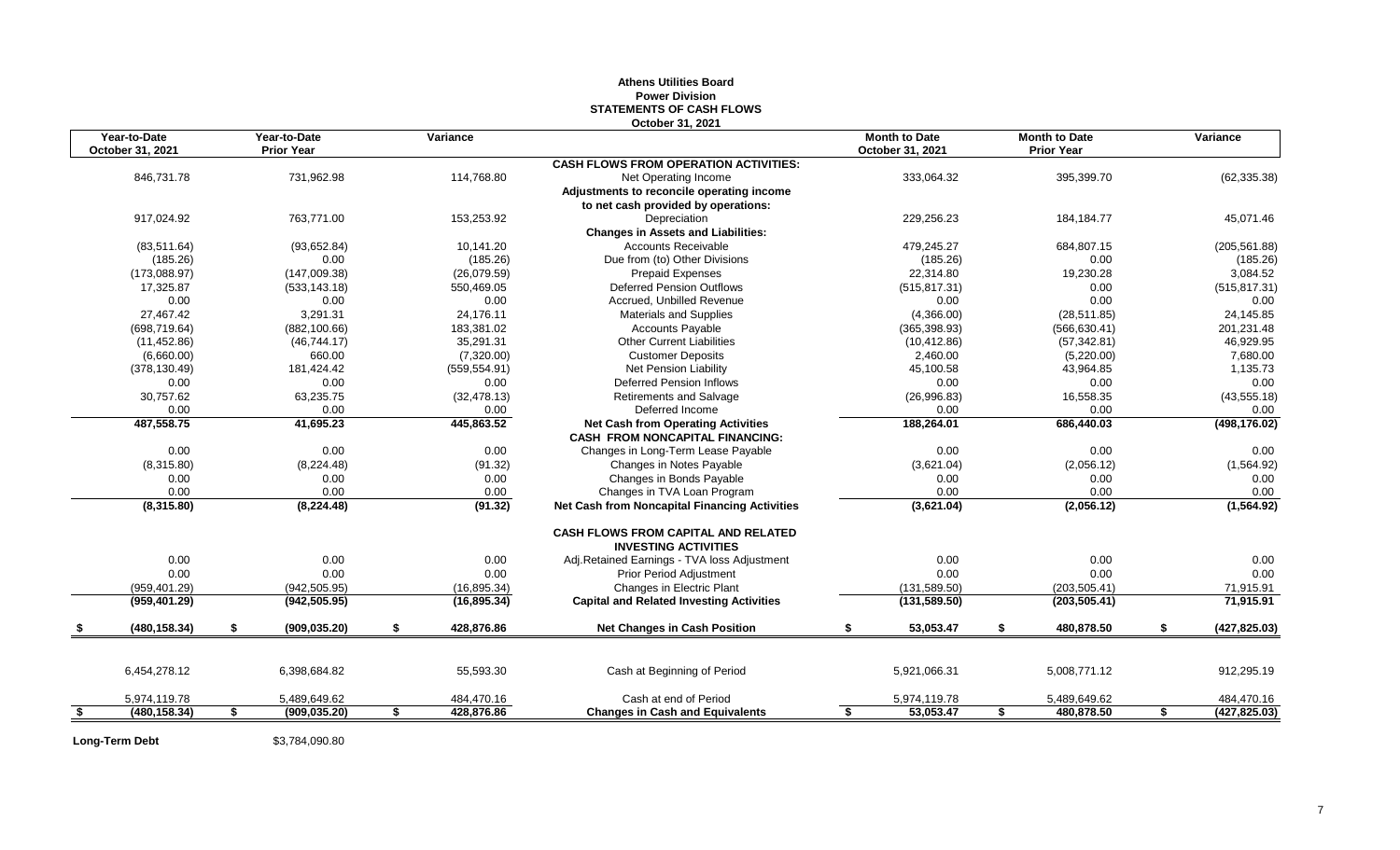## Athens Utilities Board Statistics Report October 31, 2021

| Power:                       |         |        |          |            |
|------------------------------|---------|--------|----------|------------|
|                              | Current | Prior  |          | # Accounts |
| Number of services:          | Month   | Year   | Change   | Change     |
| Residential                  | 11,189  | 11,161 | 0.25%    | 28         |
| Small Commercial             | 2,054   | 2,018  | 1.78%    | 36         |
| Large Commercial             | 255     | 258    | $-1.16%$ | $-3$       |
| Street and Athletic Lighting | 20      | 19     | 5.26%    |            |
| Outdoor Lighting             | 81      | 78     | 3.85%    | 31         |
|                              |         |        |          |            |
| <b>Total Services</b>        | 13,599  | 13,534 | 0.48%    | 65         |

| Sales Volumes:          | <b>Current Month</b> | Year-to-Date      |          |             |                   |           |
|-------------------------|----------------------|-------------------|----------|-------------|-------------------|-----------|
| <b>Kwh</b>              | 10/31/2021           | <b>Prior Year</b> | Change   | 10/31/2021  | <b>Prior Year</b> | Change    |
| Residential             | 11,856,534           | 11,921,495        | $-0.54%$ | 55,100,742  | 53,683,226        | 2.64%     |
| <b>Small Commercial</b> | 2,840,721            | 2,730,784         | 4.03%    | 12,723,501  | 11.875.541        | 7.14%     |
| Large Commercial        | 38,124,850           | 38,114,922        | 0.03%    | 160,423,701 | 141,043,540       | 13.74%    |
| Street and Athletic     | 210.805              | 195,766           | 7.68%    | 742,966     | 935,262           | $-20.56%$ |
| Outdoor Lighting        | 213.315              | 211.451           | 0.88%    | 853.582     | 874.359           | $-2.38%$  |
| <b>Total</b>            | 53.246.225           | 53.174.418        | 0.14%    | 229.844.492 | 208.411.928       | 10.28%    |

| Employment         |                  |                   |                   |
|--------------------|------------------|-------------------|-------------------|
|                    | October 31, 2021 | <b>Same Month</b> | <b>Difference</b> |
|                    |                  | <b>Prior Year</b> |                   |
| Employee Headcount | 59.00            | 59.00             | 0.00              |
| <b>IFTE</b>        | 62.23            | 63.87             | $-1.64$           |
| IY-T-D FTE         | 64.68            | 63.29             | 1.39              |

| Heating/Cooling Degree Days (Calendar Month): |                  |                   |                   |
|-----------------------------------------------|------------------|-------------------|-------------------|
|                                               | October 31, 2021 | <b>Prior Year</b> | <b>Difference</b> |
| <b>Heating Degree Days</b>                    | 152              | 109               | 43                |
| Cooling Degree Days                           | 92               | 36                | 56                |
|                                               |                  |                   |                   |

| Heating/Cooling Degree Days (Billing Period): |                  |                   |                   |
|-----------------------------------------------|------------------|-------------------|-------------------|
|                                               | October 31, 2021 | <b>Prior Year</b> | <b>Difference</b> |
| Heating Degree Days                           | 19               | 85                | -66               |
| Cooling Degree Days                           | 163              | 58                | 105               |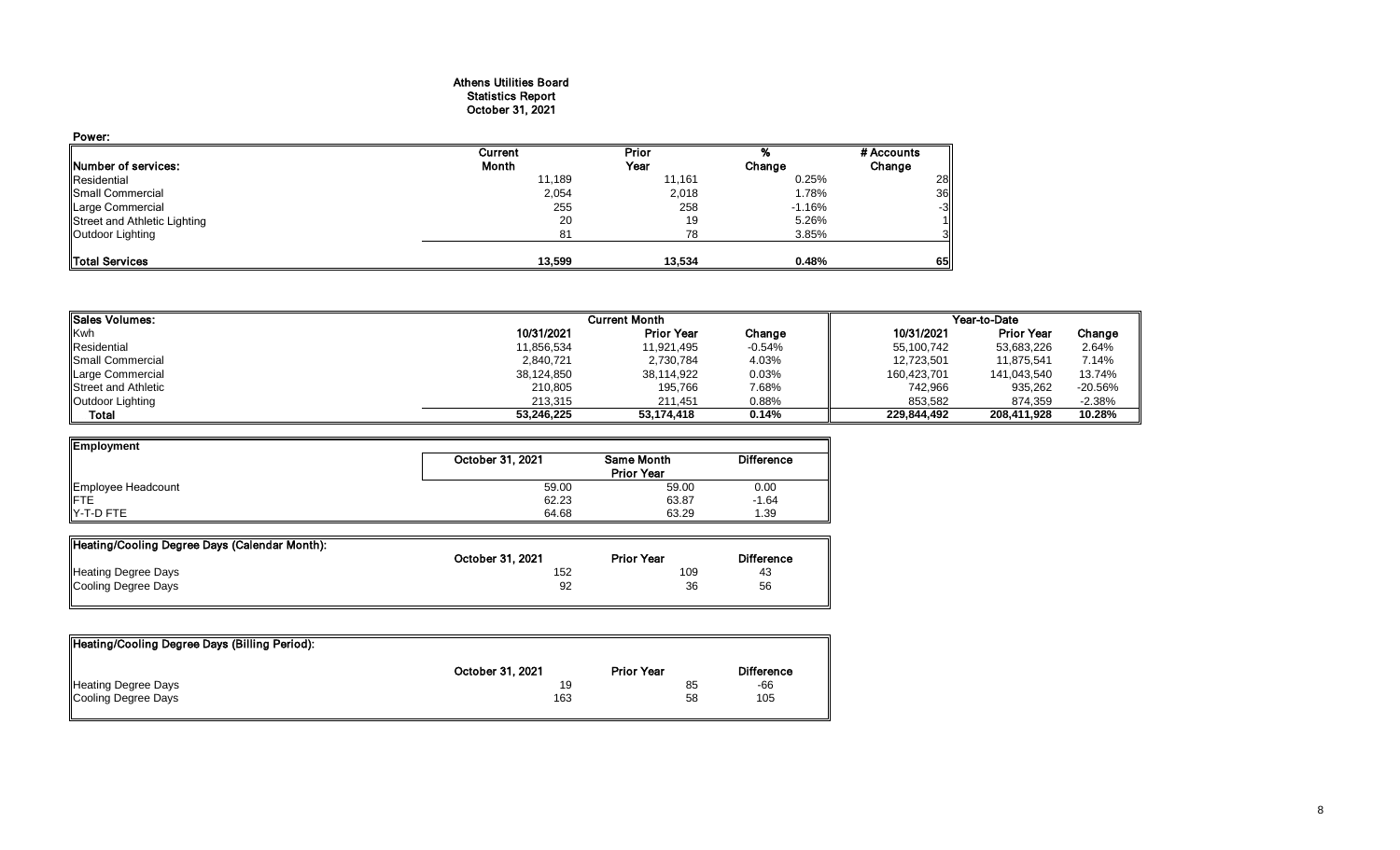#### **Athens Utilities Board Power Division Capital Budget Month Ending as of October 31, 2021**

|                                            | <b>Budget</b>             | Actual       | Variance to date<br>Favorable | <b>Estimated</b><br>% Project | % of Budget<br><b>Expended</b> |
|--------------------------------------------|---------------------------|--------------|-------------------------------|-------------------------------|--------------------------------|
| <b>Planned Capital Improvements:</b>       |                           |              | (Unfavorable)                 | <b>Completion</b>             |                                |
| Replace Truck 8                            | 220,000                   |              | 220,000                       |                               |                                |
| Replace Truck 60 (CNG)                     | 53,000                    |              | 53,000                        |                               |                                |
| Replace Truck 35 (CNG)                     | 53,000                    |              | 53,000                        |                               |                                |
| <b>LED Purchases</b>                       | 300,000                   | 83,372       | 216,628                       |                               | 27.79%                         |
| Distribution automation 2-6 and 7-1        | 200,000                   |              | 200,000                       |                               |                                |
| West Athens Sub Controls                   | 100,000                   |              | 100,000                       |                               |                                |
| Fiber Path Englewood to Airport            | 75,000                    |              | 75,000                        |                               |                                |
| SCADA (Add Vipers and Cyber Security)      | 60,000                    |              | 60,000                        |                               |                                |
| Fiber GIS build plan for system(ECC)       | 50,000                    | 2,673        | 47,327                        |                               | 5.35%                          |
| <b>Central Athens Sub 9 Switches</b>       | 35,000                    |              | 35,000                        |                               |                                |
| Vision Meters Upgrade                      | 25,000                    | 3,993        | 21,007                        |                               | 15.97%                         |
| Diversified Fiber Exit Path                | 25,000                    |              | 25,000                        |                               |                                |
| mPower Improvements                        | 25,000                    | 21,300       | 3,700                         |                               | 85.20%                         |
| Radio GPS integration                      | 20,000                    |              | 20,000                        |                               |                                |
| <b>Building Improvements</b>               | 15,000                    |              | 15,000                        |                               |                                |
| Other System Improvements                  | 390,000                   | 63,493       | 326,507                       |                               | 16.28% Continuous              |
| Poles                                      | 300,000                   | 62,858       | 237,142                       |                               | 20.95% Continuous              |
| Primary Wire and Underground               | 500,000                   | 248,970      | 251,030                       |                               | 49.79% Continuous              |
| Transformers                               | 400,000                   | 92,654       | 307,346                       |                               | 23.16% Continuous              |
| Services                                   | 400,000                   | 174,098      | 225,902                       |                               | 43.52% Continuous              |
| IT Core (Servers, mainframe, etc.)         | 25,000                    | 2,716        | 22,284                        |                               | 10.86% Continuous              |
| <b>Total Planned Capital Improvements:</b> | 3,271,000                 | 756,127      | 2,514,873                     |                               |                                |
| <b>Other Assets:</b>                       |                           |              |                               |                               |                                |
| Substation Signage (FY 2021)               | 40,000                    | 6,736        | 33,264                        |                               |                                |
| Englewood Sub Voltage Reduction (FY 2021)  | 180,000                   | 18,600       | 161,400                       |                               |                                |
| #6 Change out - CR250 (FY 2021)            | 250,000                   | 104,150      | 145,850                       |                               |                                |
| Truck 1 Repair                             |                           | 4,623        | (4,623)                       |                               |                                |
| Replace Truck 6 (FY 2021)                  | 300,000                   | 221,991      | 78,009                        |                               |                                |
| Other                                      |                           | 3,806        | (3,806)                       |                               |                                |
| <b>Total Other Assets:</b>                 | 770,000                   | 359,906      | 410,094                       |                               |                                |
| Totals:                                    | $\overline{4,041,000}$ \$ | 1,116,032 \$ | 2,924,968                     |                               |                                |
|                                            |                           |              |                               |                               |                                |

Percentage of Budget Spent Year-to-date **27.62%** Fiscal Year **33.33%**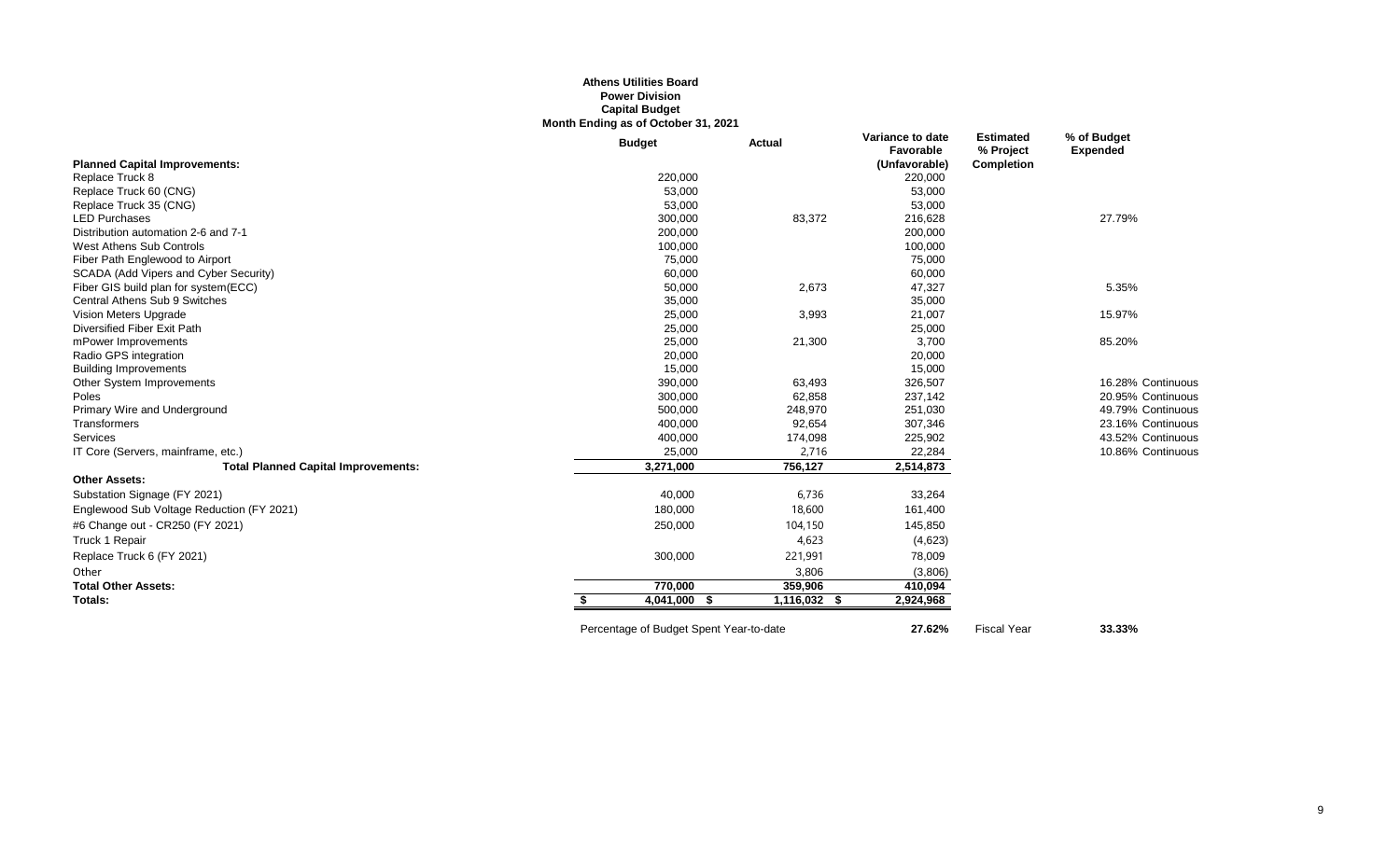#### **ATHENS UTILITIES BOARD WATER DIVISION BALANCE SHEET October 31, 2021**

|      |                       |                     |                     |                                                |                       |                     | Change           |
|------|-----------------------|---------------------|---------------------|------------------------------------------------|-----------------------|---------------------|------------------|
|      | <b>Current Period</b> | <b>Prior Year</b>   | <b>Change from</b>  |                                                | <b>Current Period</b> | Prior               | from prior       |
|      | October 31, 2021      |                     | <b>Prior Year</b>   |                                                | October 31, 2021      | <b>Month</b>        | Month            |
|      |                       |                     |                     | Assets:                                        |                       |                     |                  |
|      | 6,546,603.69          | 6,650,804.76        | (104, 201.07)       | Cash and Cash Equivalents                      | 6,546,603.69          | 6,630,975.05        | (84, 371.36)     |
|      | 368.631.29            | 273.009.70          | 95.621.59           | <b>Customer Receivables</b>                    | 368.631.29            | 358.819.61          | 9,811.68         |
|      | 0.00                  | 0.00                | 0.00                | Due to/from Other Divisions                    | 0.00                  | 0.00                | 0.00             |
|      | 15,377.31             | 12,682.40           | 2,694.91            | <b>Other Receivables</b>                       | 15,377.31             | 16,764.50           | (1,387.19)       |
|      | 98,864.11             | 172,811.30          | (73, 947, 19)       | <b>Prepaid Expenses</b>                        | 98,864.11             | 109,286.99          | (10, 422.88)     |
|      | 248,294.03            | 243,111.76          | 5,182.27            | Materials and Supplies Inventory               | 248,294.03            | 243,340.90          | 4,953.13         |
|      | 7,277,770.43          | 7,352,419.92        | (74, 649.49)        | <b>Total Current Assets</b>                    | 7,277,770.43          | 7,359,187.05        | (81, 416.62)     |
|      | 0.00                  | 0.00                | 0.00                | Reserve and Other                              | 0.00                  | 0.00                | 0.00             |
|      | 0.00                  | 0.00                | 0.00                | <b>Total Restricted Assets</b>                 | 0.00                  | 0.00                | 0.00             |
|      | 0.00                  | 0.00                | 0.00                | Debt Issue Costs, Net of Amortization          | 0.00                  | 0.00                | 0.00             |
|      | 597,452.89            | 573,481.62          | 23,971.27           | <b>Deferred Pension Outflows</b>               | 597,452.89            | 430,422.28          | 167,030.61       |
|      | 33,904,618.48         | 33.480.128.68       | 424,489.80          | Water Utility Plant, at cost                   | 33,904,618.48         | 33,880,989.72       | 23,628.76        |
|      | (15,327,061.96)       | (14,750,350.16)     | (576, 711.80)       | Less: Accumulated Depreciation                 | (15,327,061.96)       | (15, 215, 745.87)   | (111, 316.09)    |
|      | 18,577,556.52         | 18,729,778.52       | (152, 222.00)       | <b>Net Water Utility Plant</b>                 | 18,577,556.52         | 18,665,243.85       | (87, 687.33)     |
|      | 19,175,009.41         | 19,303,260.14       | (128, 250.73)       | <b>Total Long Term Assets</b>                  | 19,175,009.41         | 19,095,666.13       | 79,343.28        |
| - \$ | 26,452,779.84         | \$<br>26,655,680.06 | \$<br>(202, 900.22) | <b>Total Assets</b>                            | \$<br>26,452,779.84   | \$<br>26,454,853.18 | \$<br>(2,073.34) |
|      |                       |                     |                     | <b>Liabilities and Retained Earnings:</b>      |                       |                     |                  |
|      | 72,569.37             | 41,708.07           | 30,861.30           | <b>Accounts Payable</b>                        | 72,569.37             | 76,625.39           | (4,056.02)       |
|      | 89,250.14             | 88,255.14           | 995.00              | <b>Customer Deposits</b>                       | 89,250.14             | 89,220.14           | 30.00            |
|      | 119,658.03            | 127,330.30          | (7,672.27)          | <b>Other Current Liabilities</b>               | 119,658.03            | 120,109.69          | (451.66)         |
|      | 281,477.54            | 257,293.51          | 24,184.03           | <b>Total Current Liabilities</b>               | 281,477.54            | 285,955.22          | (4, 477.68)      |
|      | 797,974.82            | 758,985.74          | 38,989.08           | Net Pension Liability                          | 797,974.82            | 782,850.85          | 15,123.97        |
|      | 22,684.35             | 37,985.70           | (15, 301.35)        | <b>Deferred Pension Inflows</b>                | 22,684.35             | 22,684.35           | 0.00             |
|      | 0.00                  | 0.00                | 0.00                | <b>Bonds Payable</b>                           | 0.00                  | 0.00                | 0.00             |
|      | 3,948,406.68          | 4,130,242.30        | (181, 835.62)       | Note Payable                                   | 3,948,406.68          | 3,964,738.32        | (16, 331.64)     |
|      | 4,769,065.85          | 4,927,213.74        | (158, 147.89)       | <b>Total Long Term Liabilities</b>             | 4,769,065.85          | 4,770,273.52        | (1, 207.67)      |
|      |                       |                     |                     |                                                |                       |                     |                  |
|      | 21,402,236.45         | 21,471,172.81       | (68,936.36)         | <b>Net Position</b>                            | 21,402,236.45         | 21,398,624.44       | 3,612.01         |
| \$   | 26,452,779.84         | \$<br>26.655.680.06 | \$<br>(202, 900.22) | <b>Total Liabilities and Retained Earnings</b> | \$<br>26,452,779.84   | \$<br>26,454,853.18 | \$<br>(2,073.34) |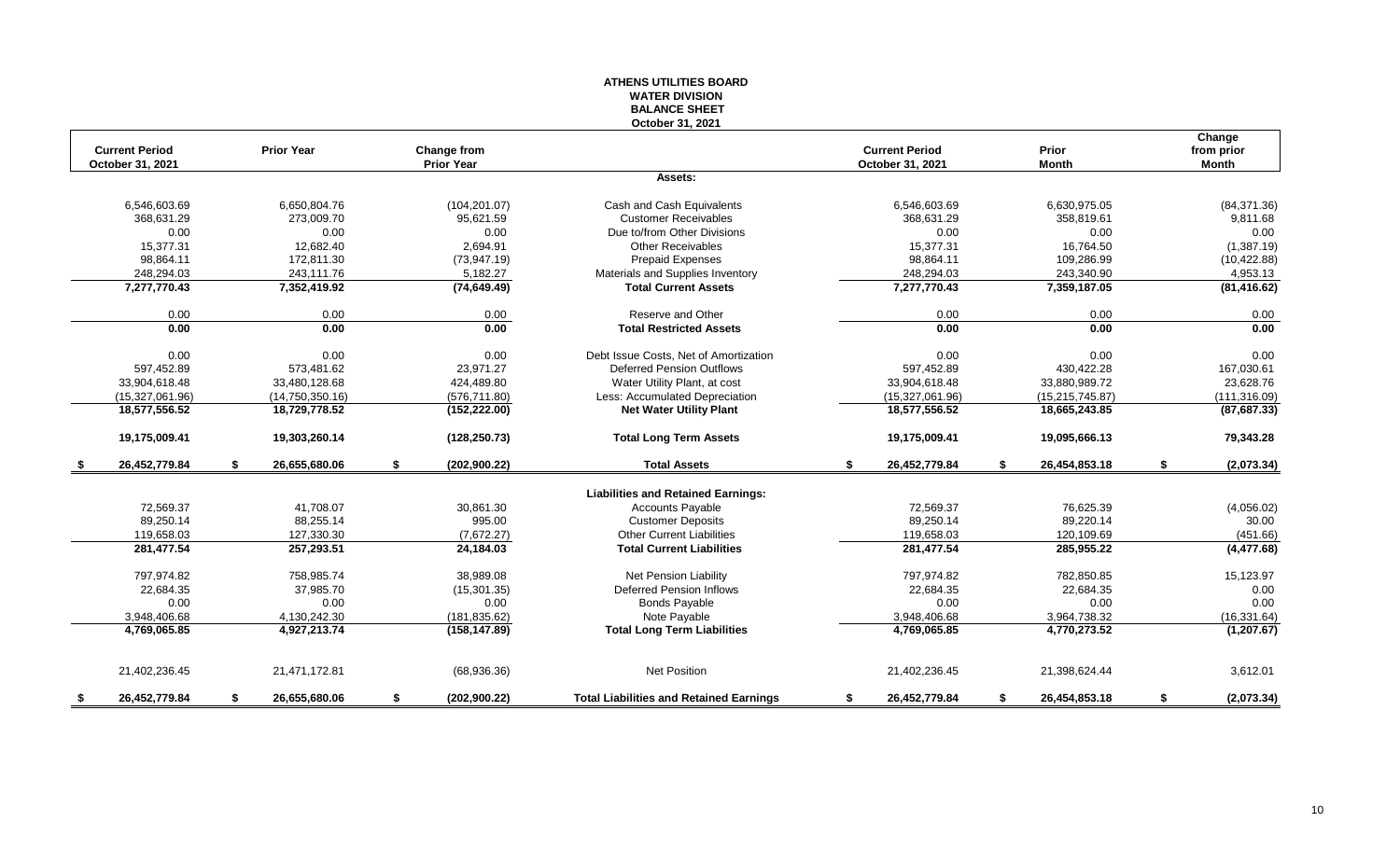|                                  |                                   |                                        | Athens Utilities Board<br><b>Profit and Loss Statement - Water</b> |                                             |                                                     |                                        |
|----------------------------------|-----------------------------------|----------------------------------------|--------------------------------------------------------------------|---------------------------------------------|-----------------------------------------------------|----------------------------------------|
| Year-to-Date<br>October 31, 2021 | Year-to-Date<br><b>Prior Year</b> | Variance<br>Favorable<br>(Unfavorable) | October 31, 2021<br><b>Description</b>                             | <b>Current</b><br>Month<br>October 31, 2021 | <b>Current</b><br><b>Month</b><br><b>Prior Year</b> | Variance<br>Favorable<br>(Unfavorable) |
|                                  |                                   |                                        | <b>REVENUE:</b>                                                    |                                             |                                                     |                                        |
| 650,959.46                       | 646,308.26                        | 4,651.20                               | Residential                                                        | 166,641.50                                  | 150,581.12                                          | 16,060.38                              |
| 706,817.70                       | 650,237.11                        | 56,580.59                              | <b>Small Commercial</b>                                            | 178,148.55                                  | 153,122.27                                          | 25,026.28                              |
| 167,221.44                       | 167,357.87                        | (136.43)                               | Large Commercial                                                   | 41,244.48                                   | 39,938.72                                           | 1,305.76                               |
| 50,214.18                        | 61,653.81                         | (11, 439.63)                           | Other                                                              | 7,811.00                                    | 9,115.84                                            | (1,304.84)                             |
| 1,575,212.78                     | 1,525,557.05                      | 49,655.73                              | <b>Total Revenue</b>                                               | 393,845.53                                  | 352,757.95                                          | 41,087.58                              |
| 222,258.03                       | 237,777.26                        | 15,519.23                              | <b>Purchased Supply</b>                                            | 53,151.17                                   | 53,048.82                                           | (102.35)                               |
| 1,352,954.75                     | 1,287,779.79                      | 65,174.96                              | <b>Contribution Margin</b>                                         | 340,694.36                                  | 299,709.13                                          | 40,985.23                              |
|                                  |                                   |                                        | <b>OPERATING EXPENSES:</b>                                         |                                             |                                                     |                                        |
| 151,352.24                       | 132,813.01                        | (18, 539.23)                           | Source and Pump Expense                                            | 38,299.60                                   | 25,535.88                                           | (12,763.72)                            |
| 105,359.62                       | 80,412.52                         | (24, 947.10)                           | <b>Distribution Expense</b>                                        | 22,222.09                                   | 20,500.32                                           | (1,721.77)                             |
| 165,867.99                       | 170,187.30                        | 4,319.31                               | <b>Customer Service and Customer Acct. Expense</b>                 | 49,234.08                                   | 37,797.81                                           | (11, 436.27)                           |
| 316,539.74                       | 340,337.03                        | 23,797.29                              | Administrative and General Expense                                 | 74,522.04                                   | 71,610.85                                           | (2,911.19)                             |
| 739,119.59                       | 723,749.86                        | (15,369.73)                            | <b>Total operating expenses</b>                                    | 184,277.81                                  | 155,444.86                                          | (28, 832.95)                           |
|                                  |                                   |                                        | <b>Maintenance Expenses</b>                                        |                                             |                                                     |                                        |
| 32,389.01                        | 25,703.02                         | (6,685.99)                             | Source and Pump Expense                                            | 7,918.49                                    | 4,038.67                                            | (3,879.82)                             |
| 144,055.70                       | 164.813.90                        | 20.758.20                              | <b>Distribution Expense</b>                                        | 28,829.18                                   | 54,382.01                                           | 25,552.83                              |
| 926.73                           | 2,351.29                          | 1,424.56                               | Administrative and General Expense                                 | 476.89                                      | 1,729.28                                            | 1,252.39                               |
| 177,371.44                       | 192,868.21                        | 15,496.77                              | <b>Total Maintenance Expense</b>                                   | 37,224.56                                   | 60,149.96                                           | 22,925.40                              |
|                                  |                                   |                                        | <b>Other Operating Expenses</b>                                    |                                             |                                                     |                                        |
| 413,739.77                       | 331,965.37                        | (81,774.40)                            | <b>Depreciation Expense</b>                                        | 108,747.80                                  | 83,583.31                                           | (25, 164.49)                           |
| 413,739.77                       | 331,965.37                        | (81,774.40)                            | <b>Total Other Operating Expenses</b>                              | 108,747.80                                  | 83,583.31                                           | (25, 164.49)                           |
| 1,552,488.83                     | 1,486,360.70                      | (66, 128.13)                           | <b>Total Operating and Maintenance Expense</b>                     | 383,401.34                                  | 352,226.95                                          | (31, 174.39)                           |
| 22,723.95                        | 39,196.35                         | (16, 472.40)                           | <b>Operating Income</b>                                            | 10,444.19                                   | 531.00                                              | 9,913.19                               |
| 5,022.01                         | 9,539.15                          | (4, 517.14)                            | Other Income                                                       | 1,255.53                                    | 2,360.49                                            | (1, 104.96)                            |
| 27,745.96                        | 48,735.50                         | (20, 989.54)                           | <b>Total Income</b>                                                | 11,699.72                                   | 2,891.49                                            | 8,808.23                               |
| 4,584.39                         | 4,750.81                          | 166.42                                 | Other Expense                                                      | 125.00                                      | 125.00                                              | 0.00                                   |
| 23,161.57                        | 43,984.69                         | (20, 823.12)                           | Net Income Before Debt Expense                                     | 11,574.72                                   | 2,766.49                                            | 8,808.23                               |
|                                  |                                   |                                        | <b>DEBT RELATED EXPENSES:</b>                                      |                                             |                                                     |                                        |
| 0.00                             | 0.00                              | 0.00                                   | Amortization of Debt Discount                                      | 0.00                                        | 0.00                                                | 0.00                                   |
| 31,971.92                        | 33,488.13                         | 1,516.21                               | Interest on Long Term Debt                                         | 7,962.71                                    | 8,345.74                                            | 383.03                                 |
| 31,971.92                        | 33,488.13                         | 1,516.21                               | <b>Total debt related expenses</b>                                 | 7,962.71                                    | 8,345.74                                            | 383.03                                 |
| (8,810.35)                       | 10,496.56                         | (19,306.91)                            | Net Income Before Extraordinary Income                             | 3,612.01                                    | (5,579.25)                                          | 9,191.26                               |
| 12,259.17                        | 0.00                              | 12,259.17                              | Grants, Contributions, Extraordinary                               | 0.00                                        | 0.00                                                | 0.00                                   |
| 3,448.82                         | 10,496.56                         | (7,047.74)                             | <b>CHANGE IN NET ASSETS</b>                                        | 3,612.01<br>S                               | (5,579.25)                                          | 9,191.26                               |
|                                  |                                   |                                        |                                                                    |                                             |                                                     |                                        |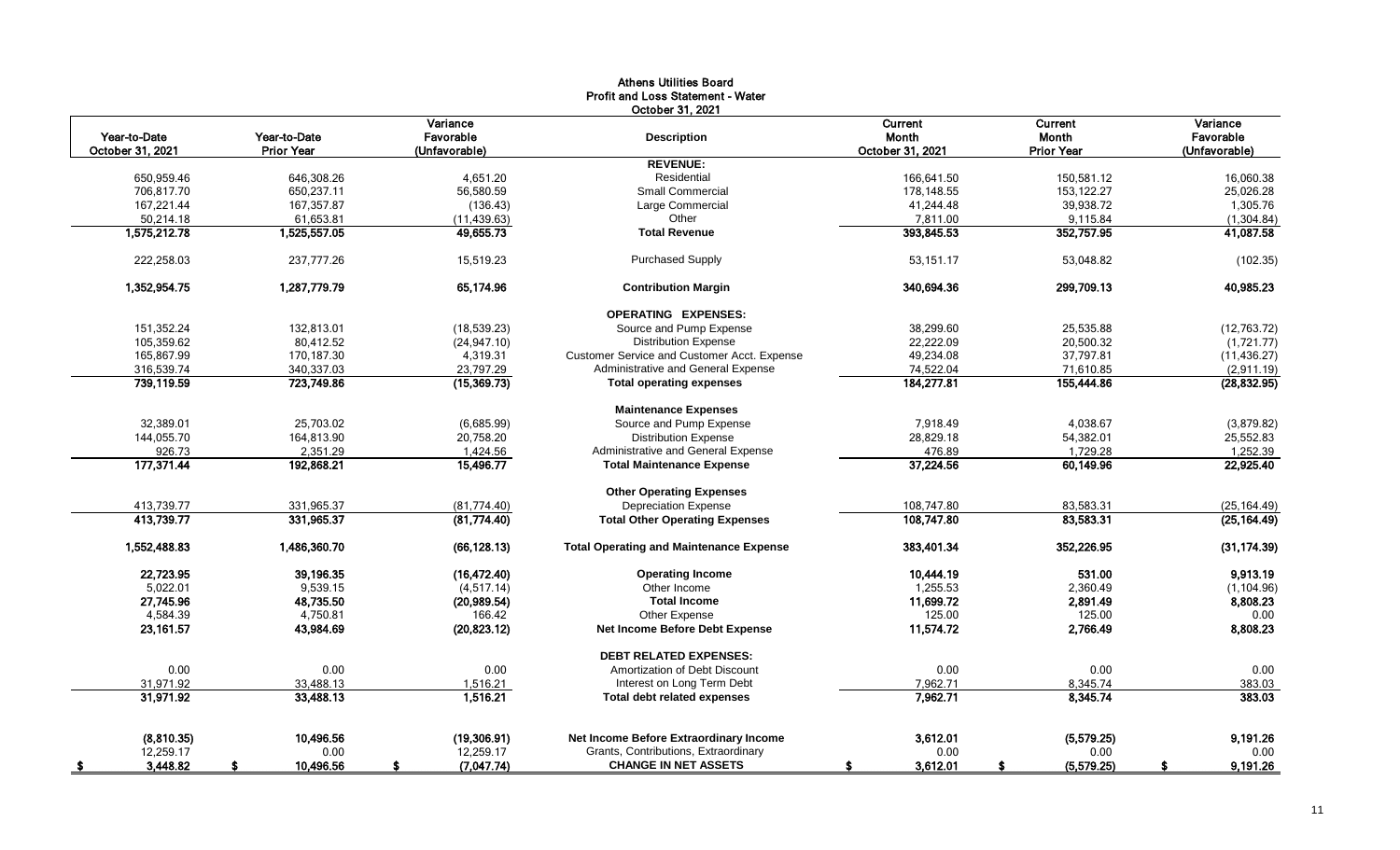|                           |                           |                           | <b>Athens Utilities Board</b><br><b>Budget Comparison - Water</b>   |                        |                         |                         |
|---------------------------|---------------------------|---------------------------|---------------------------------------------------------------------|------------------------|-------------------------|-------------------------|
| Year-to-Date              | Year-to-Date              | $Y-T-D$                   | October 31, 2021<br><b>Description</b>                              | <b>Current Month</b>   | <b>Monthly</b>          | <b>Budget</b>           |
| October 31, 2021          | <b>Budget</b>             | Variance                  |                                                                     | October 31, 2021       | <b>Budget</b>           | Variance                |
|                           |                           |                           |                                                                     |                        |                         |                         |
|                           |                           |                           | <b>REVENUE:</b>                                                     |                        |                         |                         |
| 650,959.46                | 628,125.21                | 22,834.25                 | Residential                                                         | 166,641.50             | 154,111.25              | 12,530.25               |
| 706,817.70                | 659,036.00                | 47,781.70                 | <b>Small Commercial</b>                                             | 178,148.55             | 161,663.69              | 16,484.86               |
| 167,221.44                | 168,028.45                | (807.01)                  | Large Commercial                                                    | 41,244.48              | 42,460.71               | (1, 216.23)             |
| 50,214.18<br>1,575,212.78 | 58,418.28<br>1,513,607.93 | (8,204.10)<br>61,604.85   | Other<br><b>Total Revenue</b>                                       | 7,811.00<br>393,845.53 | 17,725.46<br>375,961.12 | (9,914.46)<br>17,884.41 |
|                           |                           |                           |                                                                     |                        |                         |                         |
| 222,258.03                | 223,882.53                | 1,624.50                  | <b>Purchased Supply</b>                                             | 53,151.17              | 56,668.07               | 3,516.90                |
| 1,352,954.75              | 1,289,725.40              | 63,229.35                 | <b>Contribution Margin</b>                                          | 340,694.36             | 319,293.04              | 21,401.32               |
|                           |                           |                           | <b>OPERATING EXPENSES:</b>                                          |                        |                         |                         |
| 151,352.24                | 141,342.02                | (10,010.22)               | Source and Pump Expense                                             | 38,299.60              | 35,353.96               | (2,945.64)              |
| 105,359.62                | 75,655.21                 | (29, 704.41)              | <b>Distribution Expense</b>                                         | 22,222.09              | 21,552.49               | (669.60)                |
| 165,867.99                | 175,754.52                | 9,886.53                  | Customer Service and Customer Acct. Expense                         | 49,234.08              | 59,515.12               | 10,281.04               |
| 316,539.74                | 341,519.92                | 24,980.18                 | Administrative and General Expense                                  | 74,522.04              | 82,883.39               | 8,361.35                |
| 739,119.59                | 734,271.66                | (4, 847.93)               | <b>Total operating expenses</b>                                     | 184,277.81             | 199,304.97              | 15,027.16               |
|                           |                           |                           | <b>Maintenance Expenses</b>                                         |                        |                         |                         |
| 32,389.01                 | 29,971.69                 | (2, 417.32)               | Source and Pump Expense                                             | 7,918.49               | 7,338.46                | (580.03)                |
| 144,055.70                | 160,521.29                | 16,465.59                 | <b>Distribution Expense</b>                                         | 28,829.18              | 44, 151. 13             | 15,321.95               |
| 926.73                    | 1,690.86                  | 764.13                    | Administrative and General Expense                                  | 476.89                 | 679.82                  | 202.93                  |
| 177,371.44                | 192,183.85                | 14,812.41                 | <b>Total Maintenance Expense</b>                                    | 37,224.56              | 52,169.41               | 14.944.85               |
|                           |                           |                           | <b>Other Operating Expenses</b>                                     |                        |                         |                         |
| 413,739.77                | 313,604.08                | (100, 135.69)             | <b>Depreciation Expense</b>                                         | 108,747.80             | 79,637.79               | (29, 110.01)            |
| 413,739.77                | 313,604.08                | (100, 135.69)             | <b>Total Other Operating Expenses</b>                               | 108,747.80             | 79,637.79               | (29, 110.01)            |
| 1,552,488.83              | 1,463,942.12              | (88, 546.71)              | <b>Total Operating and Maintenance Expenses</b>                     | 383,401.34             | 387,780.24              | 4,378.90                |
| 22,723.95                 | 49,665.81                 | (26, 941.86)              | <b>Operating Income</b>                                             | 10,444.19              | (11, 819.12)            | 22,263.31               |
| 5,022.01                  | 9,323.43                  | (4,301.42)                | Other Income                                                        | 1,255.53               | 2,821.69                | (1,566.16)              |
| 27,745.96                 | 58,989.24                 | (31, 243.28)              | <b>Total Income</b>                                                 | 11,699.72              | (8,997.43)              | 20,697.15               |
| 4,584.39                  | 5,500.66                  | 916.27                    | Other Expense                                                       | 125.00                 | 812.38                  | 687.38                  |
| 23,161.57                 | 53,488.58                 | (30, 327.01)              | <b>Net Income Before Debt Expense</b>                               | 11,574.72              | (9,809.80)              | 21,384.52               |
|                           |                           |                           | <b>DEBT RELATED EXPENSES:</b>                                       |                        |                         |                         |
| 0.00                      | 0.00                      | 0.00                      | Amortization of Debt Discount                                       | 0.00                   | 0.00                    | 0.00                    |
| 31,971.92                 | 34,329.64                 | 2,357.72                  | Interest on Long Term Debt                                          | 7,962.71               | 8,795.81                | 833.10                  |
| 31,971.92                 | 34.329.64                 | 2,357.72                  | <b>Total debt related expenses</b>                                  | 7.962.71               | 8,795.81                | 833.10                  |
|                           |                           |                           |                                                                     |                        |                         |                         |
| (8,810.35)                | 19,158.94                 | (27,969.29)               | Net Income Before Extraordinary Income                              | 3,612.01               | (18,605.62)             | 22,217.63               |
| 12,259.17<br>3,448.82     | 1,850.00<br>21,008.94     | 10,409.17<br>(17, 560.12) | Grants, Contributions, Extraordinary<br><b>CHANGE IN NET ASSETS</b> | 0.00                   | 462.50                  | (462.50)<br>21,755.13   |
| -\$                       | \$                        | \$                        |                                                                     | \$<br>3,612.01         | \$<br>(18, 143.12)      | \$                      |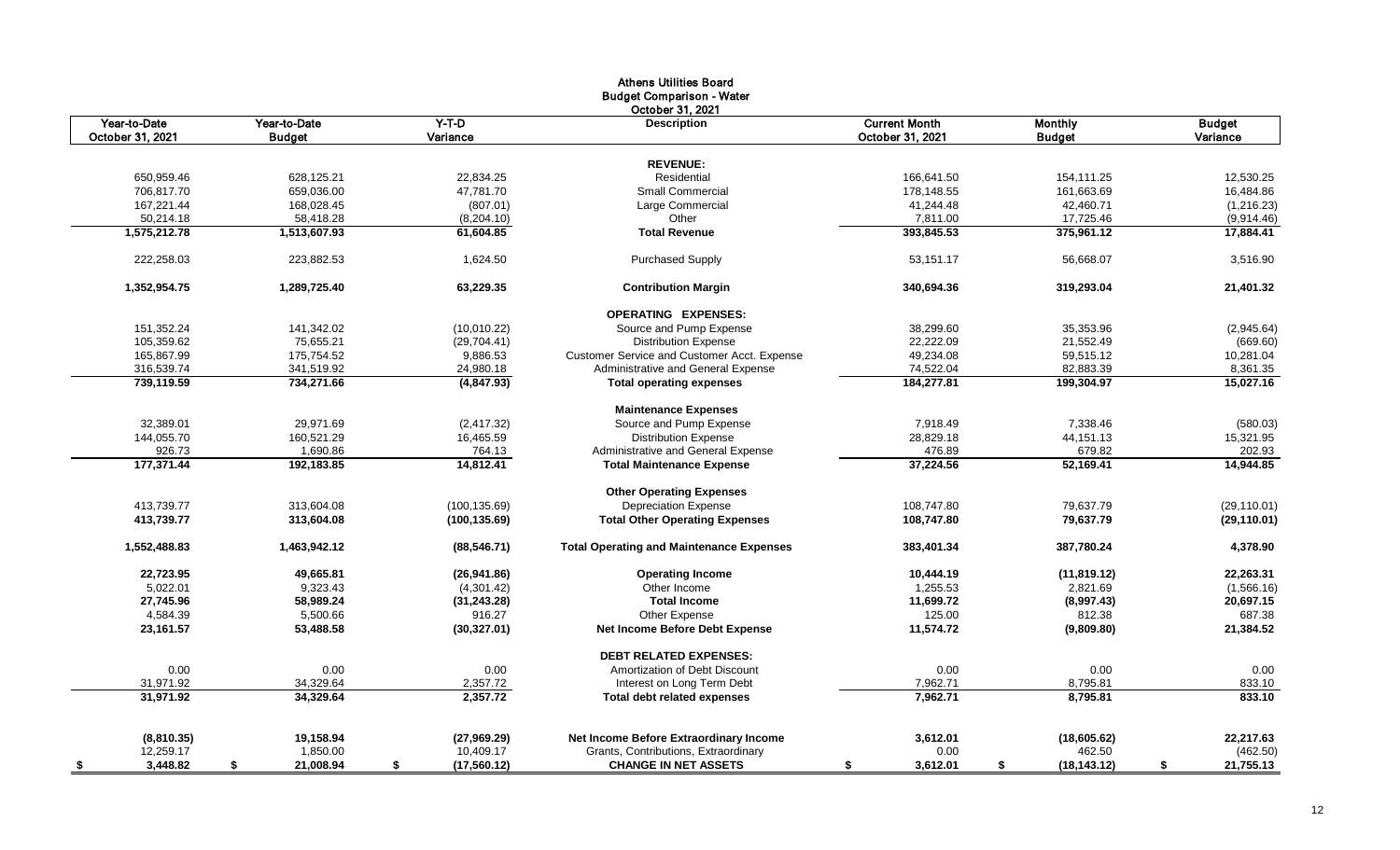## **Athens Utilities Board Water Division STATEMENTS OF CASH FLOWS October 31, 2021**

| Year-to-Date<br>October 31, 2021 | Year-to-Date<br><b>Prior Year</b> | Variance         |                                                         |     | <b>Month to Date</b><br>October 31, 2021 | <b>Month to Date</b><br><b>Prior Year</b> | Variance            |
|----------------------------------|-----------------------------------|------------------|---------------------------------------------------------|-----|------------------------------------------|-------------------------------------------|---------------------|
|                                  |                                   |                  | <b>CASH FLOWS FROM OPERATING ACTIVITIES:</b>            |     |                                          |                                           |                     |
| (8,810.35)                       | 10,496.56                         | (19,306.91)      | Net Operating Income                                    |     | 3,612.01                                 | (5,579.25)                                | 9,191.26            |
|                                  |                                   |                  | <b>Adjustments to Reconcile Operating Income</b>        |     |                                          |                                           |                     |
|                                  |                                   |                  | to Net Cash Provided by Operations                      |     |                                          |                                           |                     |
| 413,739.77                       | 331,965.37                        | 81,774.40        | Depreciation                                            |     | 108,747.80                               | 83,583.31                                 | 25,164.49           |
|                                  |                                   |                  | <b>Changes in Assets and Liabilities:</b>               |     |                                          |                                           |                     |
| (13, 307.80)                     | 9,921.25                          | (23, 229.05)     | <b>Receivables</b>                                      |     | (8,424.49)                               | 6,706.32                                  | (15, 130.81)        |
| 0.00                             | 0.00                              | 0.00             | Due from (to) Other Divisions                           |     | 0.00                                     | 0.00                                      | 0.00                |
| (79, 576.11)                     | (62, 619.65)                      | (16,956.46)      | <b>Prepaid Expenses</b>                                 |     | 10,422.88                                | 8,042.33                                  | 2,380.55            |
| (16, 173.73)                     | (150, 856.88)                     | 134,683.15       | <b>Deferred Pension Outflows</b>                        |     | (167,030.61)                             | 0.00                                      | (167,030.61)        |
| (27,998.39)                      | (4,613.51)                        | (23, 384.88)     | <b>Materials and Supplies</b>                           |     | (4,953.13)                               | (425.26)                                  | (4,527.87)          |
| (4,016.30)                       | (51, 842.11)                      | 47,825.81        | <b>Accounts Payable</b>                                 |     | (4,056.02)                               | (19, 115.31)                              | 15,059.29           |
| (3,683.54)                       | (4,501.42)                        | 817.88           | <b>Other Current Liabilities</b>                        |     | (451.66)                                 | (536.89)                                  | 85.23               |
| (104, 818.06)                    | 51,929.32                         | (156, 747.38)    | <b>Net Pension Liability</b>                            |     | 15,123.97                                | 12,365.94                                 | 2,758.03            |
| 0.00                             | 0.00                              | 0.00             | <b>Deferred Pension Inflows</b>                         |     | 0.00                                     | 0.00                                      | 0.00                |
| (289, 879.52)                    | (107, 456.63)                     | (182, 422.89)    | <b>Retirements and Salvage</b>                          |     | 2,568.29                                 | 46,346.26                                 | (43, 777.97)        |
| (1,645.00)                       | 825.00                            | (2,470.00)       | <b>Customer Deposits</b>                                |     | 30.00                                    | (390.00)                                  | 420.00              |
| (136, 169.03)                    | 23,247.30                         | (159, 416.33)    | <b>Net Cash from Operating Activities</b>               |     | (44, 410.96)                             | 130,997.45                                | (175, 408.41)       |
|                                  |                                   |                  | <b>CASH FLOWS FROM NONCAPITAL FINANCING ACTIVITIES:</b> |     |                                          |                                           |                     |
| 0.00                             | 0.00                              | 0.00             | Changes in Bonds Payable                                |     | 0.00                                     | 0.00                                      | 0.00                |
| (65, 204.84)                     | (63, 737.45)                      | (1,467.39)       | Changes in Notes Payable                                |     | (16, 331.64)                             | (15,963.95)                               | (367.69)            |
| (65, 204.84)                     | (63, 737.45)                      | (1,467.39)       | <b>Net Cash from Financing Activities</b>               |     | (16, 331.64)                             | (15,963.95)                               | (367.69)            |
|                                  |                                   |                  | <b>CASH FLOW FROM CAPITAL AND INVESTING ACTIVITIES:</b> |     |                                          |                                           |                     |
| 0.00                             | 0.00                              | 0.00             | <b>Adjust Net Pension Obligation</b>                    |     | 0.00                                     | 0.00                                      | 0.00                |
| 0.00                             | 0.00                              | 0.00             | <b>Prior Period Adjustment</b>                          |     | 0.00                                     | 0.00                                      | 0.00                |
| 12,259.17                        | 0.00                              | 12,259.17        | Grants, Contributions & Other Extraordinary             |     | 0.00                                     | 0.00                                      | 0.00                |
| 179,103.44                       | (125, 212.51)                     | 304,315.95       | <b>Water Utility Plant</b>                              |     | (23,628.76)                              | (66,000.74)                               | 42,371.98           |
| 191,362.61                       | (125, 212.51)                     | 316,575.12       | <b>Net from Capital and Investing Activities</b>        |     | (23, 628.76)                             | (66,000.74)                               | 42,371.98           |
|                                  |                                   |                  |                                                         |     |                                          |                                           |                     |
| (10,011.26)                      | \$<br>(165, 702.66)               | \$<br>155,691.40 | <b>Net Changes in Cash Position</b>                     | \$  | (84, 371.36)                             | \$<br>49,032.76                           | \$<br>(133, 404.12) |
|                                  |                                   |                  |                                                         |     |                                          |                                           |                     |
| 6,556,614.95                     | 6,816,507.42                      | (259, 892.47)    | Cash at Beginning of Period                             |     | 6,630,975.05                             | 6,601,772.00                              | 29,203.05           |
| 6,546,603.69                     | 6,650,804.76                      | (104, 201.07)    | Cash at End of Period                                   |     | 6,546,603.69                             | 6,650,804.76                              | (104, 201.07)       |
| \$<br>(10,011.26)                | \$<br>(165, 702.66)               | \$<br>155,691.40 | <b>Changes in Cash and Equivalents</b>                  | \$. | (84, 371.36)                             | \$<br>49,032.76                           | \$<br>(133, 404.12) |

Long-Term Debt 3,948,406.68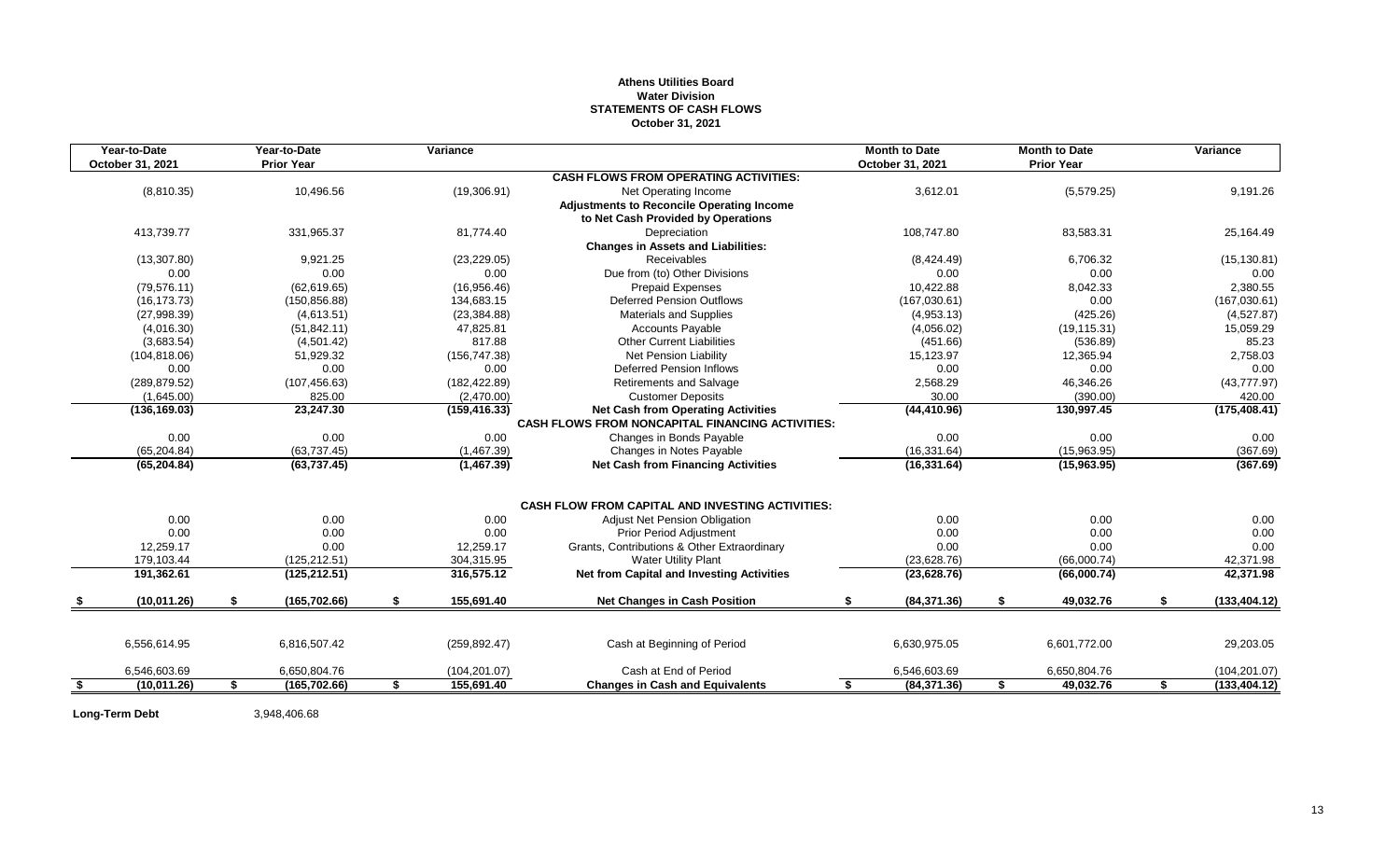## Athens Utilities Board Statistics Report October 31, 2021

| Water:              |         |       |        |                |
|---------------------|---------|-------|--------|----------------|
|                     | Current | Prior |        | # Accounts     |
| Number of services: | Month   | Year  | Change | Change         |
| Residential         | 7,175   | 7,083 | 1.30%  | 92             |
| Small Commercial    | 1,271   | 1,268 | 0.24%  | 3 <sup>1</sup> |
| Large Commercial    | 37      | 37    | 0.00%  | $\overline{0}$ |
|                     |         |       |        |                |
|                     |         |       |        |                |
|                     | 8,483   | 8,388 | 1.13%  | 95             |

| Sales Volumes:           |                  | <b>Current Month</b> | Year-to-Date |            |                   |          |
|--------------------------|------------------|----------------------|--------------|------------|-------------------|----------|
| Gallonsx100              | October 31, 2021 | <b>Prior Year</b>    | Change       | 10/31/2021 | <b>Prior Year</b> | Change   |
| Residential              | 273,165          | 272.626              | 0.20%        | ,152,451   | 1,163,010         | $-0.91%$ |
| <b>ISmall Commercial</b> | 442.963          | 389.026              | 13.86%       | 1.807.246  | 1,643,164         | 9.99%    |
| Large Commercial         | 102.017          | 102.401              | $-0.37\%$    | 422.225    | 456.268           | 7.46%    |
|                          | 818.145          | 764.053              | 7.08%        | 3,381,922  | 3,262,442         | 3.66%    |

| Employment         |                  |                   |                   |
|--------------------|------------------|-------------------|-------------------|
|                    | October 31, 2021 | <b>Prior Year</b> | <b>Difference</b> |
| Employee Headcount | 14.00            | 14.00             | 0.00              |
| <b>IFTE</b>        | 14.41            | 14.85             | $-0.44$           |
| IY-T-D FTE         | 14.55            | 14.76             | $-0.21$           |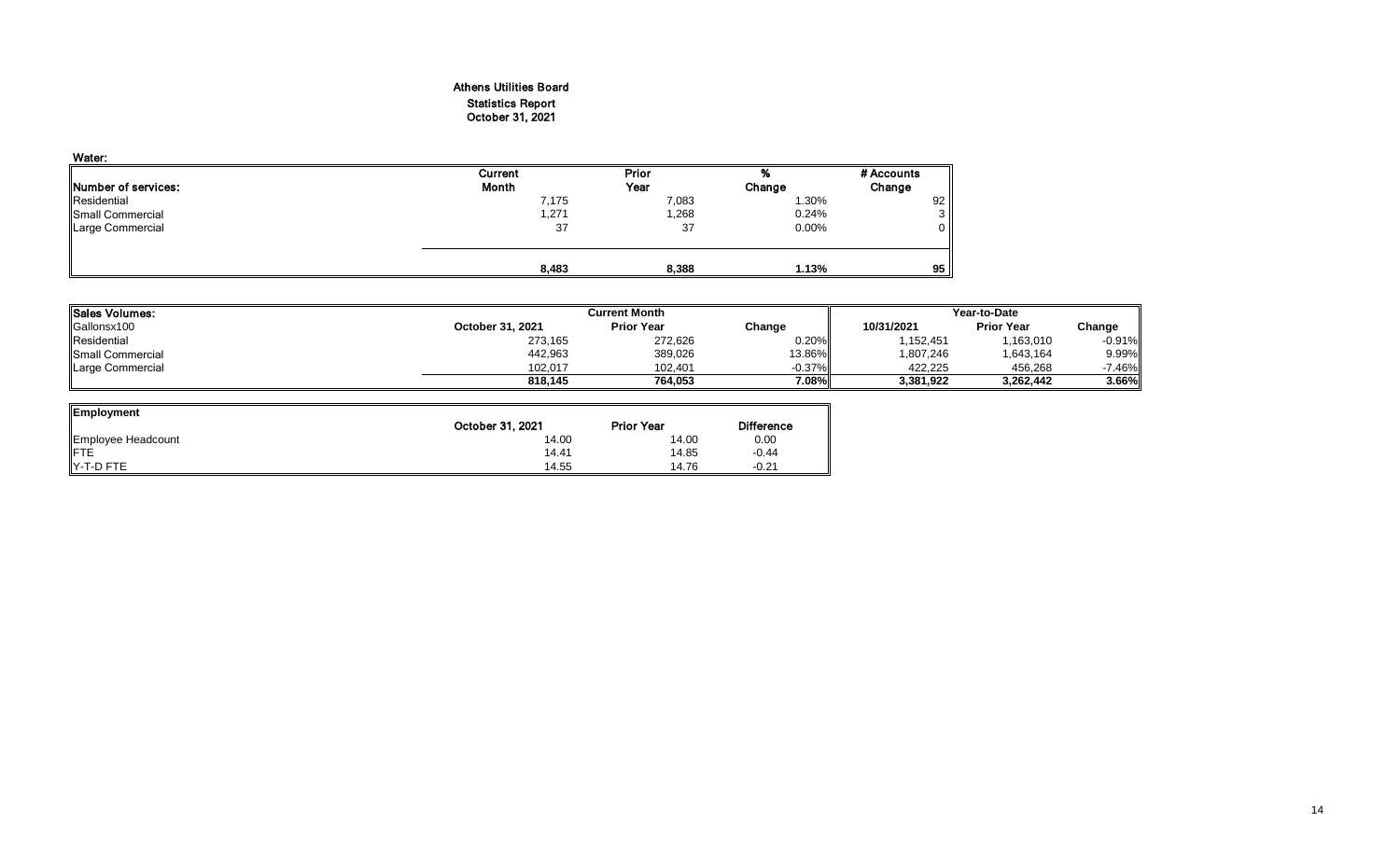|                                                         |                                         | <b>Athens Utilities Board</b><br><b>Water Division</b><br><b>Capital Budget</b> |                                                |                                             |                                          |
|---------------------------------------------------------|-----------------------------------------|---------------------------------------------------------------------------------|------------------------------------------------|---------------------------------------------|------------------------------------------|
|                                                         | <b>Budget</b>                           | Month Ending as of October 31, 2021<br>Actual                                   | Variance to date<br>Favorable<br>(Unfavorable) | <b>Estimated</b><br>% Project<br>Completion | <b>Percent Budget</b><br><b>Expended</b> |
| <b>Planned Capital Improvements:</b>                    |                                         |                                                                                 |                                                |                                             |                                          |
| Replace Truck 24 (2009 F150)                            | 40,000                                  |                                                                                 | 40,000                                         |                                             |                                          |
| Replace Truck 33 (Meter Reading)                        | 53,000                                  |                                                                                 | 53,000                                         |                                             |                                          |
| Replace Truck 29 (Meter Reading)                        | 53,000                                  |                                                                                 | 53,000                                         |                                             |                                          |
| Congress Pkwy - Phase 2 (Rocky Mount Rd. to Dennis St.) | 446,000                                 |                                                                                 | 446,000                                        |                                             |                                          |
| New Water Well Development                              | 100,000                                 |                                                                                 | 100,000                                        |                                             |                                          |
| Replace recovery pump at WTP                            | 35,000                                  |                                                                                 | 35,000                                         |                                             |                                          |
| Water Plant Building Maint and Lab Equipment            | 50,000                                  |                                                                                 | 50,000                                         |                                             | Continuous                               |
| Meter Change Out (Large, Small and Testing)             | 30,000                                  | 7,146                                                                           | 22,854                                         |                                             | Continuous                               |
| Reservoir and Pump Maintenance                          | 10,000                                  |                                                                                 | 10,000                                         |                                             | Continuous                               |
| <b>Water Line Extensions</b>                            | 200,000                                 | 16,600                                                                          | 183,400                                        |                                             | Continuous                               |
| <b>Distribution Rehabilitation</b>                      | 125,000                                 | 39,144                                                                          | 85,856                                         |                                             | Continuous                               |
| <b>Field and Safety Equipment</b>                       | 25,000                                  |                                                                                 | 25,000                                         |                                             | Continuous                               |
| <b>Water Services</b>                                   | 160,000                                 | 53,693                                                                          | 106,307                                        |                                             | Continuous                               |
| Technology (SCADA, Computers)                           | 35,000                                  | 11,041                                                                          | 23,959                                         |                                             | Continuous                               |
| IT Core (Servers, mainframe, etc.)                      | 20,000                                  |                                                                                 | 20,000                                         |                                             | Continuous                               |
| <b>Total Planned Capital Improvements:</b>              | 1,382,000 \$                            | 127,623<br>- \$                                                                 | 1,254,377                                      |                                             |                                          |
| <b>Other Assets:</b>                                    |                                         |                                                                                 |                                                |                                             |                                          |
|                                                         |                                         |                                                                                 |                                                |                                             |                                          |
| Other                                                   |                                         |                                                                                 |                                                |                                             |                                          |
| <b>Total Other Assets:</b>                              |                                         |                                                                                 |                                                |                                             |                                          |
| Totals:                                                 | 1,382,000 \$                            | 127,623 \$                                                                      | 1,254,377                                      |                                             |                                          |
|                                                         | Percentage of Budget Spent Year-to-date |                                                                                 | 9.23%                                          | <b>Fiscal Year</b>                          | 33.33%                                   |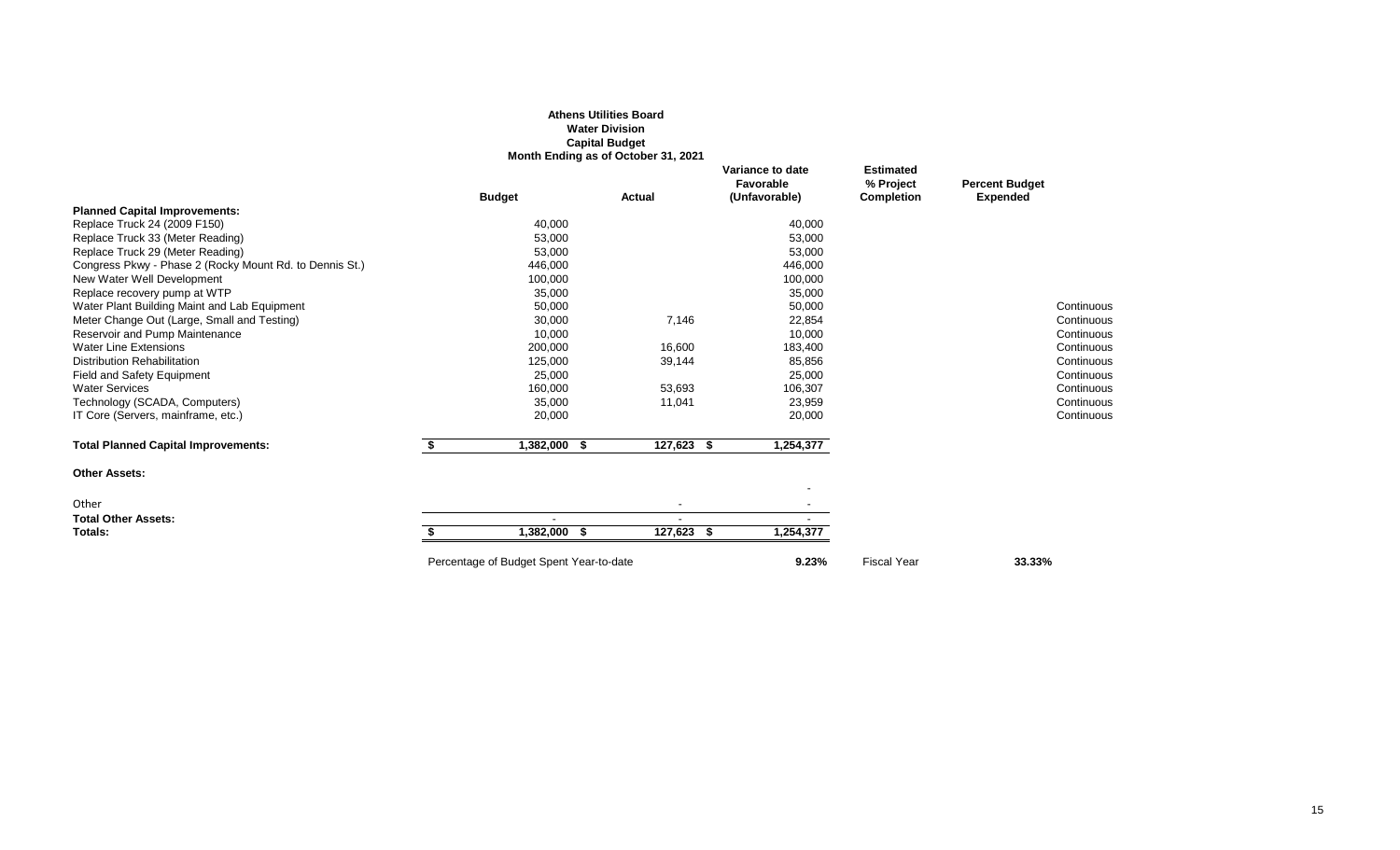#### **ATHENS UTILITIES BOARD GAS DIVISION BALANCE SHEET October 31, 2021**

|      |                       |                     |                   |                                                |    |                       |                     | Change             |
|------|-----------------------|---------------------|-------------------|------------------------------------------------|----|-----------------------|---------------------|--------------------|
|      | <b>Current Period</b> | <b>Prior Year</b>   | Change from       |                                                |    | <b>Current Period</b> | Prior               | from prior         |
|      | October 31, 2021      |                     | <b>Prior Year</b> |                                                |    | October 31, 2021      | <b>Month</b>        | <b>Month</b>       |
|      |                       |                     |                   | Assets:                                        |    |                       |                     |                    |
|      | 5,886,588.01          | 5,619,581.04        | 267,006.97        | Cash and Cash Equivalents                      |    | 5,886,588.01          | 6,278,558.39        | (391, 970.38)      |
|      | 392.138.69            | 211,855.04          | 180,283.65        | Receivables                                    |    | 392,138.69            | 299,437.35          | 92,701.34          |
|      | 654,551.34            | 407.578.47          | 246.972.87        | <b>Prepaid Expenses</b>                        |    | 654,551.34            | 550,300.05          | 104,251.29         |
|      | 0.00                  | 0.00                | 0.00              | <b>Gas Unit Loans</b>                          |    | 0.00                  | 0.00                | 0.00               |
|      | 137.627.81            | 120.670.52          | 16,957.29         | Materials and Supplies Inventory               |    | 137.627.81            | 139,572.74          | (1,944.93)         |
|      | 7,070,905.85          | 6,359,685.07        | 711,220.78        | <b>Total Current Assets</b>                    |    | 7,070,905.85          | 7,267,868.53        | (196, 962.68)      |
|      | 24,636,159.66         | 24,216,488.93       | 419.670.73        | Gas Utility Plant, at Cost                     |    | 24,636,159.66         | 24,525,136.21       | 111,023.45         |
|      | (10.623.923.12)       | (10.058, 205.31)    | (565, 717.81)     | Less: Accumulated Depreciation                 |    | (10.623.923.12)       | (10, 557, 604.73)   | (66, 318.39)       |
|      | 14,012,236.54         | 14,158,283.62       | (146, 047.08)     | <b>Net Gas Utility Plant</b>                   |    | 14,012,236.54         | 13,967,531.48       | 44,705.06          |
|      | 402,400.73            | 419,007.21          | (16,606.48)       | <b>Deferred Pension Outflows</b>               |    | 402,400.73            | 308,407.48          | 93,993.25          |
| - \$ | 21,485,543.12         | \$<br>20,936,975.90 | \$<br>548,567.22  | <b>Total Assets</b>                            | \$ | 21,485,543.12         | \$<br>21,543,807.49 | \$<br>(58, 264.37) |
|      |                       |                     |                   |                                                |    |                       |                     |                    |
|      |                       |                     |                   | <b>Liabilities and Retained Earnings:</b>      |    |                       |                     |                    |
|      | 0.00                  | 0.00                | 0.00              | Short Term Notes Payable                       |    | 0.00                  | 0.00                | 0.00               |
|      | 542,482.81            | 218,004.27          | 324,478.54        | <b>Accounts Payable</b>                        |    | 542,482.81            | 369,867.08          | 172,615.73         |
|      | 115,097.98            | 110,217.98          | 4,880.00          | <b>Customer Deposits</b>                       |    | 115,097.98            | 113,317.98          | 1,780.00           |
|      | 127,602.91            | 65,689.67           | 61,913.24         | <b>Accrued Liabilities</b>                     |    | 127,602.91            | 129,086.20          | (1,483.29)         |
|      | 785,183.70            | 393,911.92          | 391,271.78        | <b>Total Current Liabilities</b>               |    | 785,183.70            | 612,271.26          | 172,912.44         |
|      | 569,214.31            | 551,888.43          | 17,325.88         | Net Pension Liability                          |    | 569,214.31            | 561,269.51          | 7,944.80           |
|      | 16,253.86             | 27.708.77           | (11, 454.91)      | <b>Deferred Pension Inflows</b>                |    | 16,253.86             | 16,253.86           | 0.00               |
|      | 20,114,891.25         | 19,963,466.78       | 151,424.47        | <b>Net Position</b>                            |    | 20,114,891.25         | 20,354,012.86       | (239, 121.61)      |
|      | 21,485,543.12         | 20,936,975.90       | \$<br>548,567.22  | <b>Total Liabilities and Retained Earnings</b> | S  | 21,485,543.12         | 21,543,807.49       | (58, 264.37)       |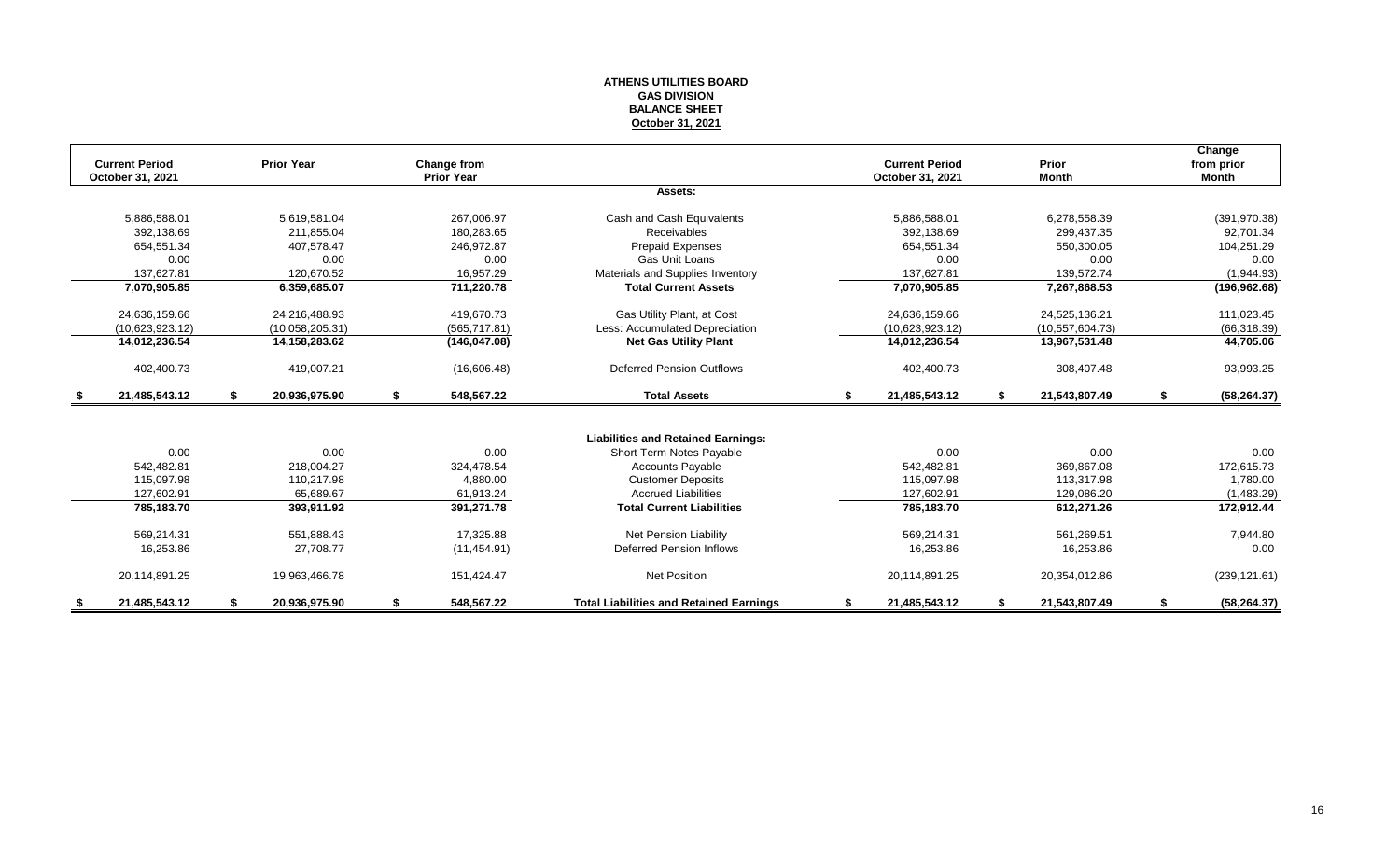## Athens Utilities Board Profit and Loss Statement - Gas October 31, 2021

| Year-to-Date<br>October 31, 2021 | Year-to-Date<br><b>Prior Year</b> | Variance<br>Favorable<br>(Unfavorable) |                                           | <b>Current</b><br>Month<br>October 31, 2021 | Current<br><b>Month</b><br><b>Prior Year</b> | Variance<br>Favorable<br>(Unfavorable) |
|----------------------------------|-----------------------------------|----------------------------------------|-------------------------------------------|---------------------------------------------|----------------------------------------------|----------------------------------------|
|                                  |                                   |                                        | <b>REVENUE:</b>                           |                                             |                                              |                                        |
| 247.011.53                       | 222.883.91                        | 24.127.62                              | Residential                               | 65.780.65                                   | 61.845.09                                    | 3,935.56                               |
| 277,971.70                       | 207,389.63                        | 70,582.07                              | <b>Small Commercial</b>                   | 82,587.74                                   | 65,981.48                                    | 16,606.26                              |
| 250.106.77                       | 210,663.03                        | 39,443.74                              | Large Commercial                          | 69,884.58                                   | 64,685.60                                    | 5,198.98                               |
| 543,618.81                       | 308,899.02                        | 234,719.79                             | Interruptible                             | 184,476.88                                  | 90,541.59                                    | 93,935.29                              |
| 5,408.87                         | 2,248.25                          | 3,160.62                               | <b>CNG</b>                                | 1,384.15                                    | (1, 396.39)                                  | 2,780.54                               |
| 16,162.73                        | 17,754.35                         | (1,591.62)                             | Fees and Other Gas Revenues               | (1,688.32)                                  | 2,757.33                                     | (4, 445.65)                            |
| 1,340,280.41                     | 969,838.19                        | 370,442.22                             | <b>Total Revenue</b>                      | 402,425.68                                  | 284,414.70                                   | 118,010.98                             |
| 1,152,733.09                     | 623,379.76                        | (529, 353.33)                          | Purchased supply                          | 417,055.53                                  | 173,950.02                                   | (243, 105.51)                          |
| 187,547.32                       | 346,458.43                        | (158, 911.11)                          | <b>Contribution Margin</b>                | (14, 629.85)                                | 110,464.68                                   | (125,094.53)                           |
|                                  |                                   |                                        | <b>OPERATING EXPENSES:</b>                |                                             |                                              |                                        |
| 123,023.61                       | 108,008.61                        | (15,015.00)                            | <b>Distribution Expense</b>               | 27,974.60                                   | 29,320.09                                    | 1,345.49                               |
| 121,350.11                       | 130.707.94                        | 9,357.83                               | Customer Service and Customer Acct. Exp.  | 36,534.62                                   | 27,839.57                                    | (8,695.05)                             |
| 233,168.29                       | 292,641.35                        | 59,473.06                              | Administrative and General Expense        | 56,607.17                                   | 85,532.88                                    | 28,925.71                              |
| 477,542.01                       | 531,357.90                        | 53,815.89                              | <b>Total operating expenses</b>           | 121,116.39                                  | 142,692.54                                   | 21,576.15                              |
|                                  |                                   |                                        | <b>Maintenance Expense</b>                |                                             |                                              |                                        |
| 98,938.09                        | 99,381.25                         | 443.16                                 | <b>Distribution Expense</b>               | 20,509.23                                   | 15,502.65                                    | (5,006.58)                             |
| 5,045.16                         | 3,555.74                          | (1,489.42)                             | Administrative and General Expense        | 969.48                                      | 555.77                                       | (413.71)                               |
| 103,983.25                       | 102,936.99                        | (1,046.26)                             | <b>Total Maintenance Expense</b>          | 21,478.71                                   | 16,058.42                                    | (5,420.29)                             |
|                                  |                                   |                                        | <b>Other Operating Expenses</b>           |                                             |                                              |                                        |
| 255,397.17                       | 219,028.85                        | (36, 368.32)                           | Depreciation                              | 63,167.25                                   | 54,896.96                                    | (8,270.29)                             |
| 78,513.68                        | 75,781.80                         | (2,731.88)                             | <b>Tax Equivalents</b>                    | 19,628.42                                   | 18,945.45                                    | (682.97)                               |
| 333,910.85                       | 294,810.65                        | (39, 100.20)                           | <b>Total Other Operating Expenses</b>     | 82,795.67                                   | 73,842.41                                    | (8,953.26)                             |
| 2,068,169.20                     | 1,552,485.30                      | (515, 683.90)                          | <b>Operating and Maintenance Expenses</b> | 642,446.30                                  | 406,543.39                                   | (235, 902.91)                          |
| (727, 888.79)                    | (582, 647.11)                     | (145, 241.68)                          | <b>Operating Income</b>                   | (240, 020.62)                               | (122, 128.69)                                | (117,891.93)                           |
| 4,400.32                         | 8,560.75                          | (4, 160.43)                            | Other Income                              | 997.74                                      | 2,064.52                                     | (1,066.78)                             |
| (723, 488.47)                    | (574,086.36)                      | (149, 402.11)                          | <b>Total Income</b>                       | (239, 022.88)                               | (120,064.17)                                 | (118,958.71)                           |
| 4,458.78                         | 4,652.98                          | 194.20                                 | Miscellaneous Income Deductions           | 98.73                                       | 123.40                                       | 24.67                                  |
| (727, 947.25)                    | (578, 739.34)                     | (149, 207.91)                          | <b>Net Income Before Extraordinary</b>    | (239, 121.61)                               | (120, 187.57)                                | (118, 934.04)                          |
| 0.00                             | 15,500.00                         | (15,500.00)                            | Grants, Contributions, Extraordinary      | 0.00                                        | 0.00                                         | 0.00                                   |
| (727, 947.25)<br>-S              | (563, 239.34)                     | (164, 707.91)                          | <b>Change in Net Assets</b>               | (239, 121.61)<br>\$                         | (120, 187.57)<br>S                           | (118, 934.04)<br>£.                    |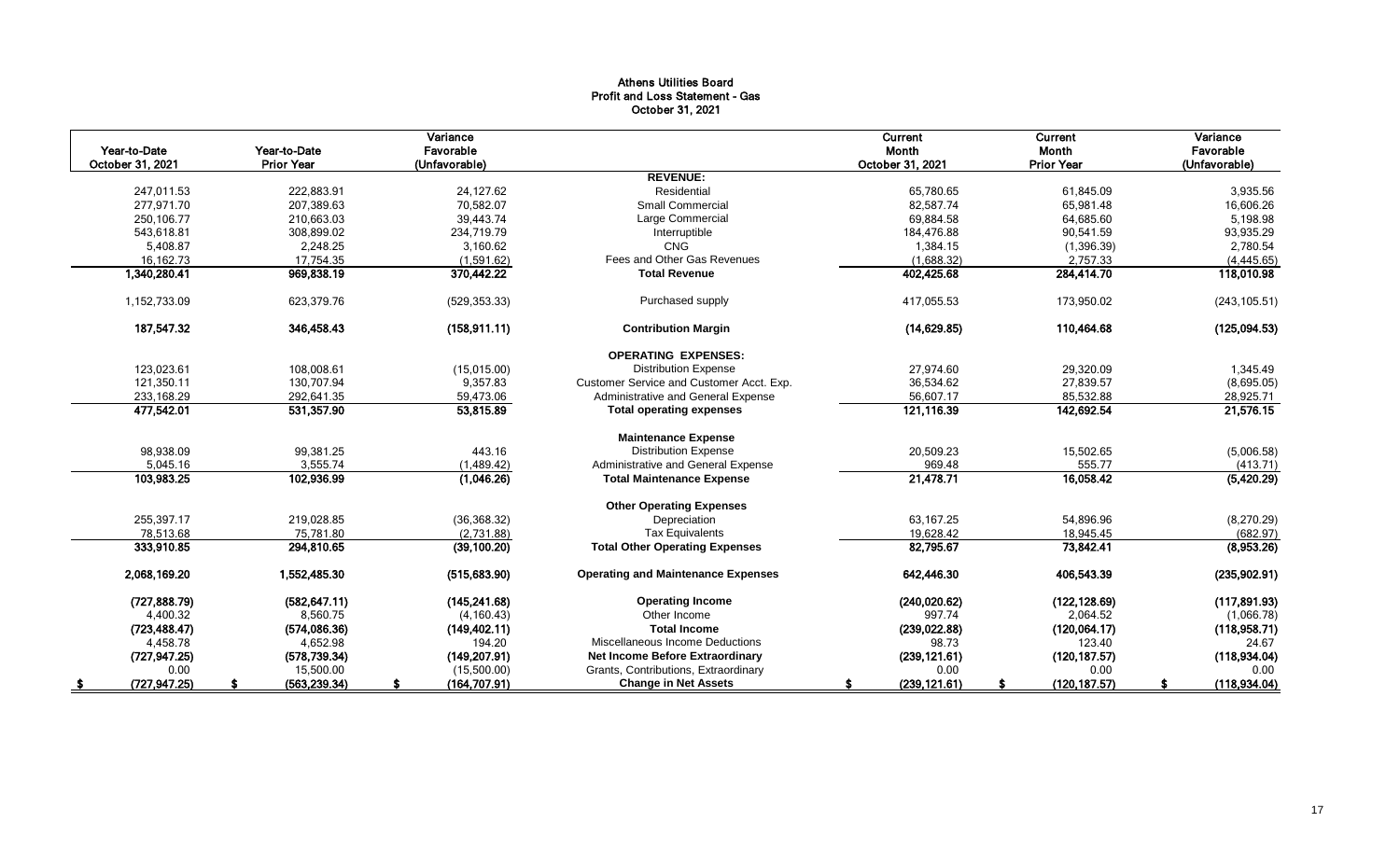## Athens Utilities Board Budget Comparison - Gas October 31, 2021

| Year-to-Date<br>Year-to-Date |                     | $Y-T-D$            | <b>Description</b>                        | <b>Current Month</b> | Monthly             | <b>Budget</b>      |
|------------------------------|---------------------|--------------------|-------------------------------------------|----------------------|---------------------|--------------------|
| October 31, 2021             | <b>Budget</b>       | Variance           |                                           | October 31, 2021     | <b>Budget</b>       | Variance           |
|                              |                     |                    | <b>REVENUE:</b>                           |                      |                     |                    |
| 247,011.53                   | 207,974.72          | 39,036.81          | Residential                               | 65,780.65            | 53,773.42           | 12,007.23          |
| 277.971.70                   | 219,738.11          | 58,233.59          | <b>Small Commercial</b>                   | 82.587.74            | 56,793.13           | 25,794.61          |
| 250,106.77                   | 194,291.07          | 55,815.70          | Large Commercial                          | 69,884.58            | 50,699.55           | 19,185.03          |
| 543,618.81                   | 262,463.36          | 281,155.45         | Interruptible                             | 184,476.88           | 71,482.59           | 112,994.29         |
| 5,408.87                     | 3,349.03            | 2,059.84           | <b>CNG</b>                                | 1,384.15             | 837.26              | 546.89             |
| 16,162.73                    | 21,434.29           | (5,271.56)         | Fees and Other Gas Revenues               | (1,688.32)           | 5,537.41            | (7, 225.73)        |
| 1,340,280.41                 | 909,250.59          | 431,029.82         | <b>Total Revenue</b>                      | 402,425.68           | 239,123.36          | 163,302.32         |
| 1,152,733.09                 | 669,818.18          | (482, 914.91)      | Purchased supply                          | 417,055.53           | 195,711.89          | (221, 343.64)      |
| 187,547.32                   | 239,432.41          | (51, 885.09)       | <b>Contribution Margin</b>                | (14, 629.85)         | 43,411.47           | (58,041.32)        |
|                              |                     |                    | <b>OPERATING EXPENSES:</b>                |                      |                     |                    |
| 123,023.61                   | 128,948.61          | 5,925.00           | <b>Distribution Expense</b>               | 27,974.60            | 37,012.04           | 9,037.44           |
| 121,350.11                   | 130,937.00          | 9,586.89           | Cust. Service and Cust. Acct. Expense     | 36,534.62            | 43,665.86           | 7,131.24           |
| 233,168.29                   | 279,708.45          | 46,540.16          | Administrative and General Expense        | 56,607.17            | 66,563.17           | 9,956.00           |
| 477,542.01                   | 539,594.05          | 62,052.04          | <b>Total operating expenses</b>           | 121,116.39           | 147,241.07          | 26,124.68          |
|                              |                     |                    | <b>Maintenance Expense</b>                |                      |                     |                    |
| 98,938.09                    | 94,406.86           | (4,531.23)         | <b>Distribution Expense</b>               | 20,509.23            | 18,949.52           | (1,559.71)         |
| 5,045.16                     | 3,128.51            | (1,916.65)         | Administrative and General Expense        | 969.48               | 1,043.71            | 74.23              |
| 103,983.25                   | 97,535.37           | (6, 447.88)        | <b>Total Maintenance Expense</b>          | 21,478.71            | 19,993.23           | (1,485.48)         |
|                              |                     |                    | <b>Other Operating Expenses</b>           |                      |                     |                    |
| 255,397.17                   | 213,905.51          | (41, 491.66)       | Depreciation                              | 63,167.25            | 54,591.49           | (8,575.76)         |
| 78.513.68                    | 72.599.59           | (5,914.09)         | <b>Tax Equivalents</b>                    | 19.628.42            | 18,149.90           | (1,478.52)         |
| 333,910.85                   | 286,505.09          | (47, 405.76)       | <b>Total Other Operating Expenses</b>     | 82,795.67            | 72,741.39           | (10, 054.28)       |
| 2,068,169.20                 | 1,593,452.69        | (474, 716.51)      | <b>Operating and Maintenance Expenses</b> | 642,446.30           | 435,687.58          | (206, 758.72)      |
| (727, 888.79)                | (684, 202.10)       | (43,686.69)        | <b>Operating Income</b>                   | (240, 020.62)        | (196, 564.22)       | (43, 456.40)       |
| 4,400.32                     | 8,520.98            | (4, 120.66)        | Other Income                              | 997.74               | 3,621.82            | (2,624.08)         |
| (723, 488.47)                | (675, 681.13)       | (47, 807.34)       | <b>Total Income</b>                       | (239, 022.88)        | (192, 942.40)       | (46,080.48)        |
| 4,458.78                     | 5,173.02            | 714.24             | Miscellaneous Income Deductions           | 98.73                | 214.53              | 115.80             |
| (727, 947.25)                | (680, 854.14)       | (47,093.11)        | <b>Net Before Extraordinary</b>           | (239, 121.61)        | (193, 156.93)       | (45,964.68)        |
| 0.00                         | 5,166.67            | (5, 166.67)        | Grants, Contributions, Extraordinary      | 0.00                 | 1,291.67            | (1, 291.67)        |
| (727, 947.25)<br>S           | (675, 687.48)<br>\$ | (52, 259.77)<br>\$ | <b>Change in Net Assets</b>               | (239, 121.61)<br>\$  | \$<br>(191, 865.26) | (47, 256.35)<br>\$ |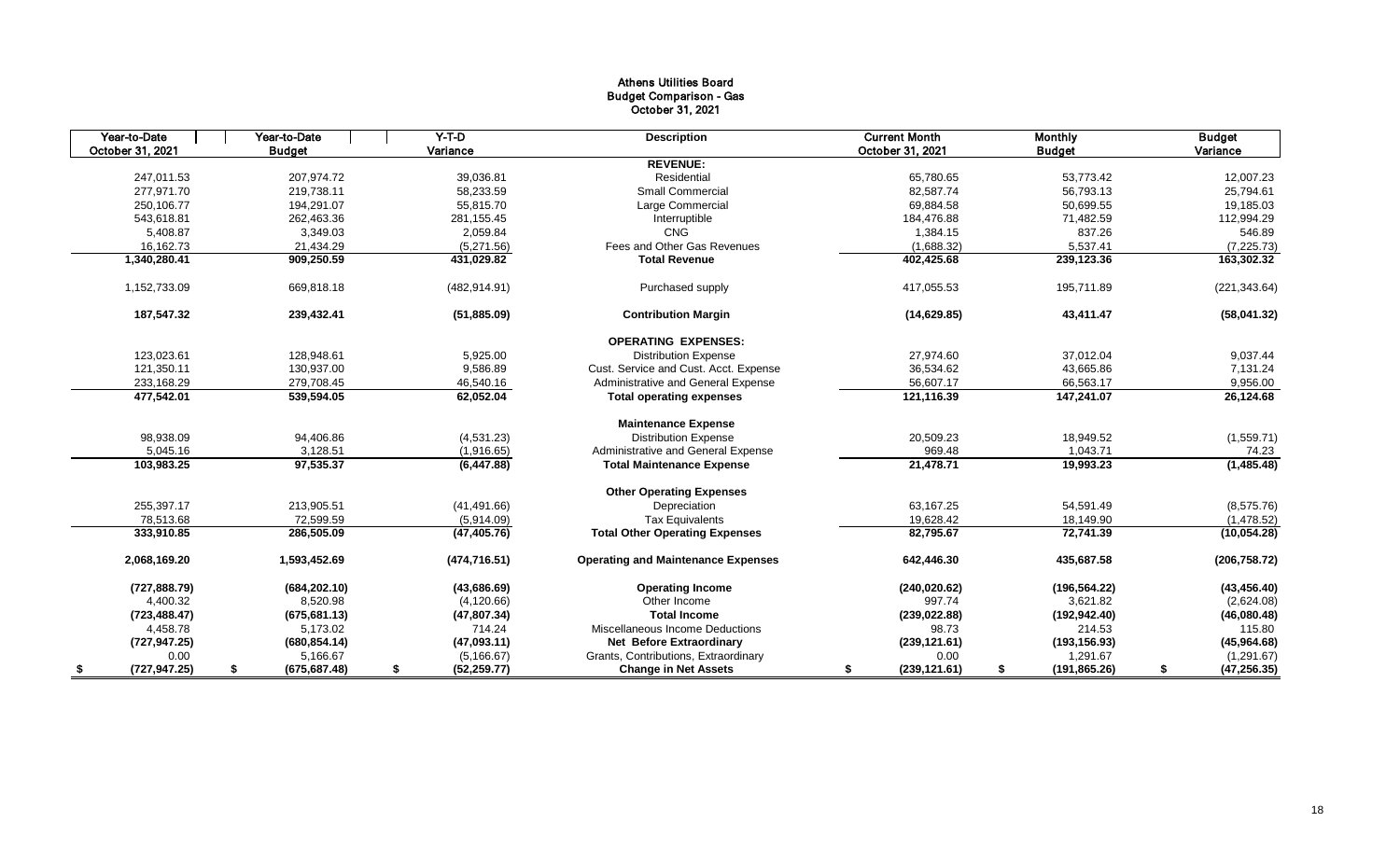## **Athens Utilities Board Gas Division STATEMENTS OF CASH FLOWS October 31, 2021**

| Year-to-Date<br>October 31, 2021 | Year-to-Date<br><b>Prior Year</b> | Variance            |                                                              | <b>Month to Date</b><br>October 31, 2021 |      | <b>Month to Date</b><br><b>Prior Year</b> | Variance            |
|----------------------------------|-----------------------------------|---------------------|--------------------------------------------------------------|------------------------------------------|------|-------------------------------------------|---------------------|
|                                  |                                   |                     | <b>CASH FLOWS FROM OPERATING ACTIVITIES:</b>                 |                                          |      |                                           |                     |
| (727, 947.25)                    | (578, 739.34)                     | (149, 207.91)       | Net Operating Income                                         | (239, 121.61)                            |      | (120, 187.57)                             | (118, 934.04)       |
|                                  |                                   |                     | <b>Adjustments to Reconcile Operating Income</b>             |                                          |      |                                           |                     |
|                                  |                                   |                     | to Net Cash Provided by Operations:                          |                                          |      |                                           |                     |
| 255,397.17                       | 219,028.85                        | 36,368.32           | Depreciation                                                 | 63,167.25                                |      | 54,896.96                                 | 8,270.29            |
|                                  |                                   |                     | <b>Changes in Assets and Liabilities:</b>                    |                                          |      |                                           |                     |
| (117, 533.28)                    | 38.925.92                         | (156, 459.20)       | Receivables                                                  | (92,701.34)                              |      | 5,439.82                                  | (98, 141.16)        |
| 0.00                             | 0.00                              | 0.00                | Due from (to) Other Divisions                                |                                          | 0.00 | 0.00                                      | 0.00                |
| (445, 778.17)                    | (195, 330.44)                     | (250, 447.73)       | <b>Prepaid Expenses</b>                                      | (104, 251.29)                            |      | (34,044.21)                               | (70, 207.08)        |
| 14,099.18                        | (108, 092.43)                     | 122,191.61          | <b>Deferred Pension Outflows</b>                             | (93,993.25)                              |      | 0.00                                      | (93, 993.25)        |
| 4,943.04                         | 3,415.76                          | 1,527.28            | <b>Materials and Supplies</b>                                | 1,944.93                                 |      | 1,646.73                                  | 298.20              |
| 263,929.67                       | 37,368.98                         | 226,560.69          | <b>Accounts Payable</b>                                      | 172,615.73                               |      | 25,920.02                                 | 146,695.71          |
| 56,988.69                        | (2, 188.54)                       | 59,177.23           | <b>Other Current Liabilities</b>                             | (1,483.29)                               |      | 1,322.20                                  | (2,805.49)          |
| 555.00                           | (840.00)                          | 1,395.00            | <b>Customer Deposits</b>                                     | 1,780.00                                 |      | 320.00                                    | 1,460.00            |
| (77, 657.59)                     | 36,124.30                         | (113, 781.89)       | <b>Net Pension Liabilities</b>                               | 7,944.80                                 |      | 8,996.01                                  | (1,051.21)          |
| 0.00                             | 0.00                              | 0.00                | <b>Deferred Pension Inflows</b>                              |                                          | 0.00 | 0.00                                      | 0.00                |
| 8,012.74                         | (43, 569.25)                      | 51,581.99           | <b>Retirements and Salvage</b>                               | 4,660.13                                 |      | 142,055.75                                | (137, 395.62)       |
| 0.00                             | 0.00                              | 0.00                | Gas Unit Loans                                               |                                          | 0.00 | 0.00                                      | 0.00                |
| (764, 990.80)                    | (593, 896.19)                     | (171, 094.61)       | <b>Net Cash from Operating Activities</b>                    | (279, 437.94)                            |      | 86,365.71                                 | (365, 803.65)       |
|                                  |                                   |                     |                                                              |                                          |      |                                           |                     |
|                                  |                                   |                     | CASH FROM CAPITAL AND INVESTING ACTIVITIES:                  |                                          |      |                                           |                     |
| 0.00                             | 0.00                              | 0.00                | Adjust Net Pension Obligation                                |                                          | 0.00 | 0.00                                      | 0.00                |
| 0.00                             | 0.00                              | 0.00                | <b>Prior Period Adjustment</b>                               |                                          | 0.00 | 0.00                                      | 0.00                |
| 0.00                             | 15,500.00                         | (15,500.00)         | Grants, Contributions & Other Extraordinary Income (Expense) |                                          | 0.00 | 0.00                                      | 0.00                |
| (193, 221.78)                    | (47, 384.22)                      | (145, 837.56)       | Changes in Gas Utility Plant                                 | (112, 532.44)                            |      | (140.981.49)                              | 28,449.05           |
| (193, 221.78)                    | (31, 884.22)                      | (161, 337.56)       | Net Cash from Capital and Related Investing Activities       | (112, 532.44)                            |      | (140, 981.49)                             | 28,449.05           |
|                                  |                                   |                     | <b>Cash from Financing Activities</b>                        |                                          |      |                                           |                     |
| 0.00                             | 0.00                              | 0.00                | Short Term Notes Payable                                     |                                          | 0.00 | 0.00                                      | 0.00                |
| (958, 212.58)                    | \$<br>(625, 780.41)               | \$<br>(332, 432.17) | <b>Net Changes in Cash Position</b>                          | (391, 970.38)<br>\$                      |      | \$<br>(54, 615.78)                        | \$<br>(337, 354.60) |
|                                  |                                   |                     |                                                              |                                          |      |                                           |                     |
| 6,844,800.59                     | 6,245,361.45                      | 599,439.14          | Cash at Beginning of Period                                  | 6,278,558.39                             |      | 5,674,196.82                              | 604,361.57          |
| 5,886,588.01                     | 5,619,581.04                      | 267,006.97          | Cash at End of Period                                        | 5,886,588.01                             |      | 5,619,581.04                              | 267,006.97          |
| (958, 212.58)                    | \$<br>(625, 780.41)               | \$<br>(332, 432.17) | <b>Changes in Cash and Equivalents</b>                       | \$<br>(391, 970.38)                      |      | \$<br>(54, 615.78)                        | \$<br>(337, 354.60) |
|                                  |                                   |                     |                                                              |                                          |      |                                           |                     |

Long-Term Debt  $$0.00$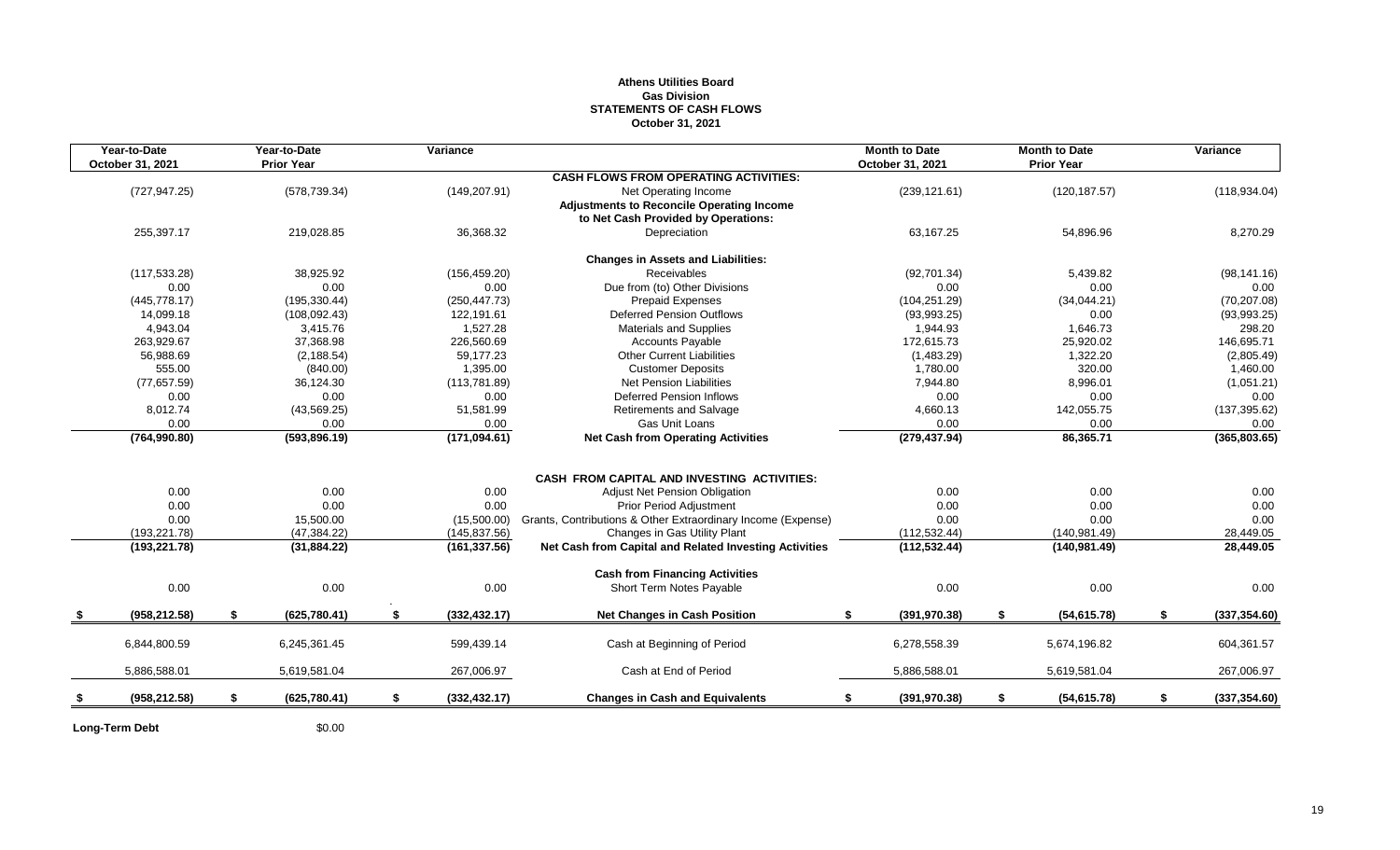## Athens Utilities Board Statistics Report October 31, 2021

| Gas:                |         |       |          |            |
|---------------------|---------|-------|----------|------------|
|                     | Current | Prior | %        | # Accounts |
| Number of services: | Month   | Year  | Change   | Change     |
| Residential         | 5,542   | 5,462 | 1.46%    | 80         |
| Small Commercial    | 945     | 934   | 1.18%    | 11         |
| Large Commercial    | 10      | 10    | 0.00%    | ΟI         |
| Interruptible       |         | 6     | $0.00\%$ | ΟI         |
| <b>CNG</b>          |         |       | 0.00%    | Οll        |
|                     |         |       |          |            |
| Total Services      | 6,504   | 6,413 | 1.42%    | 91 I       |

| Sales Volumes:    |            | <b>Current Month</b> |           | Year-to-Date |                   |            |  |
|-------------------|------------|----------------------|-----------|--------------|-------------------|------------|--|
| <b>Units Sold</b> | 10/31/2021 | <b>Prior Year</b>    | Change    | 10/31/2021   | <b>Prior Year</b> | Change     |  |
| Residential       | 30,084     | 33,593               | $-10.45%$ | 112.134      | 154,253           | $-27.31\%$ |  |
| Small Commercial  | 76,116     | 73,205               | 3.98%     | 266,008      | 260,708           | 2.03%      |  |
| Large Commercial  | 76,196     | 91,764               | $-16.97%$ | 291,690      | 331,535           | $-12.02\%$ |  |
| Interruptible     | 279,073    | 174,618              | 59.82%    | 869,018      | 656,026           | 32.47%     |  |
| <b>ICNG</b>       | 1.642      | 2.426                | $-32.32%$ | 6,355        | 9,867             | $-35.59\%$ |  |
|                   | 463.111    | 375.606              | 23.30%    | 1.545.205    | 1,412,389         | $9.40\%$   |  |

| <b>Employment</b>  |                  |                   |                   |
|--------------------|------------------|-------------------|-------------------|
|                    | October 31, 2021 | <b>Prior Year</b> | <b>Difference</b> |
| Employee Headcount | 8.00             | 9.00              | $-1.00$           |
| <b>IFTE</b>        | 8.52             | 9.52              | $-1.00$           |
| IY-T-D FTE         | 8.56             | 10.24             | $-1.68$           |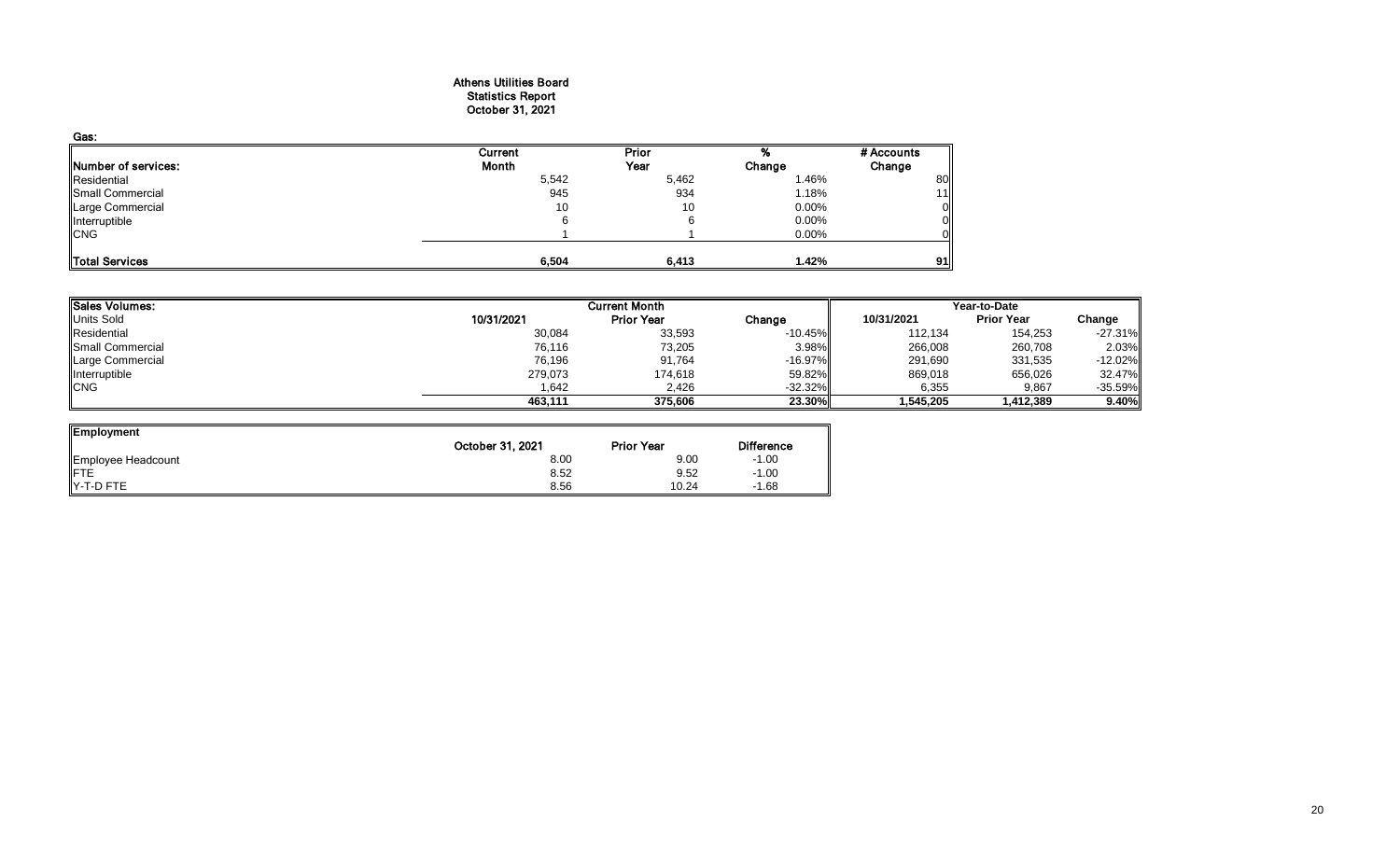|                                             |                                         | <b>Athens Utilities Board</b><br><b>Gas Division</b><br><b>Capital Budget</b><br>Month Ending as of October 31, 2021 |                                                |                                                    |                                          |
|---------------------------------------------|-----------------------------------------|----------------------------------------------------------------------------------------------------------------------|------------------------------------------------|----------------------------------------------------|------------------------------------------|
|                                             | <b>Budget</b>                           | Actual                                                                                                               | Variance to date<br>Favorable<br>(Unfavorable) | <b>Estimated</b><br>% Project<br><b>Completion</b> | <b>Percent Budget</b><br><b>Expended</b> |
| <b>Planned Capital Improvements:</b>        |                                         |                                                                                                                      |                                                |                                                    |                                          |
| Upgrading Cathodic Protection Field -       | 35,000                                  |                                                                                                                      | 35,000                                         |                                                    |                                          |
| <b>Replace Mechanical Correctors</b>        | 10,000                                  |                                                                                                                      | 10,000                                         |                                                    |                                          |
| Replace Pressue Charts                      | 6,500                                   |                                                                                                                      | 6,500                                          |                                                    |                                          |
| Replace Leak Machines                       | 10,000                                  |                                                                                                                      | 10,000                                         |                                                    |                                          |
| Replace Locating Equipment - Digital        | 5,000                                   |                                                                                                                      | 5,000                                          |                                                    |                                          |
| Replace Locating Equipment - Pipe Horn      | 1,000                                   |                                                                                                                      | 1,000                                          |                                                    |                                          |
| 20% of 5 Year Leak Survey                   | 30,000                                  |                                                                                                                      | 30,000                                         |                                                    |                                          |
| Replace Odorant System - Athens / Riceville | 65,000                                  |                                                                                                                      | 65,000                                         |                                                    |                                          |
| Renovate Cashiering Area                    | 10,000                                  |                                                                                                                      | 10,000                                         |                                                    |                                          |
| System Improvement                          | 60,000                                  |                                                                                                                      | 60,000                                         |                                                    | Continuous                               |
| Main                                        | 100,000                                 | 3,541                                                                                                                | 96,459                                         |                                                    | 3.54% Continuous                         |
| Services                                    | 130,000                                 | 79,735                                                                                                               | 50,265                                         |                                                    | 61.33% Continuous                        |
| IT Core (Servers, mainframe, etc.)          | 20,000                                  | 2,703                                                                                                                | 17,297                                         |                                                    | 13.52% Continuous                        |
| <b>Total Planned Capital Improvements:</b>  | \$<br>482,500 \$                        | 85,979 \$                                                                                                            | 396,521                                        |                                                    |                                          |
| <b>Other Assets:</b>                        |                                         |                                                                                                                      |                                                |                                                    |                                          |
| Denso Metering Station                      |                                         | 24,025                                                                                                               | (24, 025)                                      |                                                    |                                          |
| Replace Truck 30 (FY2020)                   | 40,000                                  | 29,201                                                                                                               | 10,799                                         |                                                    |                                          |
| Trencher (FY 2021)                          | 102,000                                 | 91,345                                                                                                               | 10,655<br>0                                    |                                                    |                                          |
|                                             |                                         |                                                                                                                      | $\mathbf 0$                                    |                                                    |                                          |
| Other                                       |                                         |                                                                                                                      | $\blacksquare$                                 |                                                    |                                          |
| <b>Total Other Assets:</b>                  | $\blacksquare$<br>Ъ                     | $144,571$ \$                                                                                                         | (2,571)                                        |                                                    |                                          |
| Totals:                                     | 482,500 \$                              | $230,550$ \$                                                                                                         | 393,950                                        |                                                    |                                          |
|                                             | Percentage of Budget Spent Year-to-date |                                                                                                                      | 47.78%                                         | <b>Fiscal Year</b>                                 | 33.33%                                   |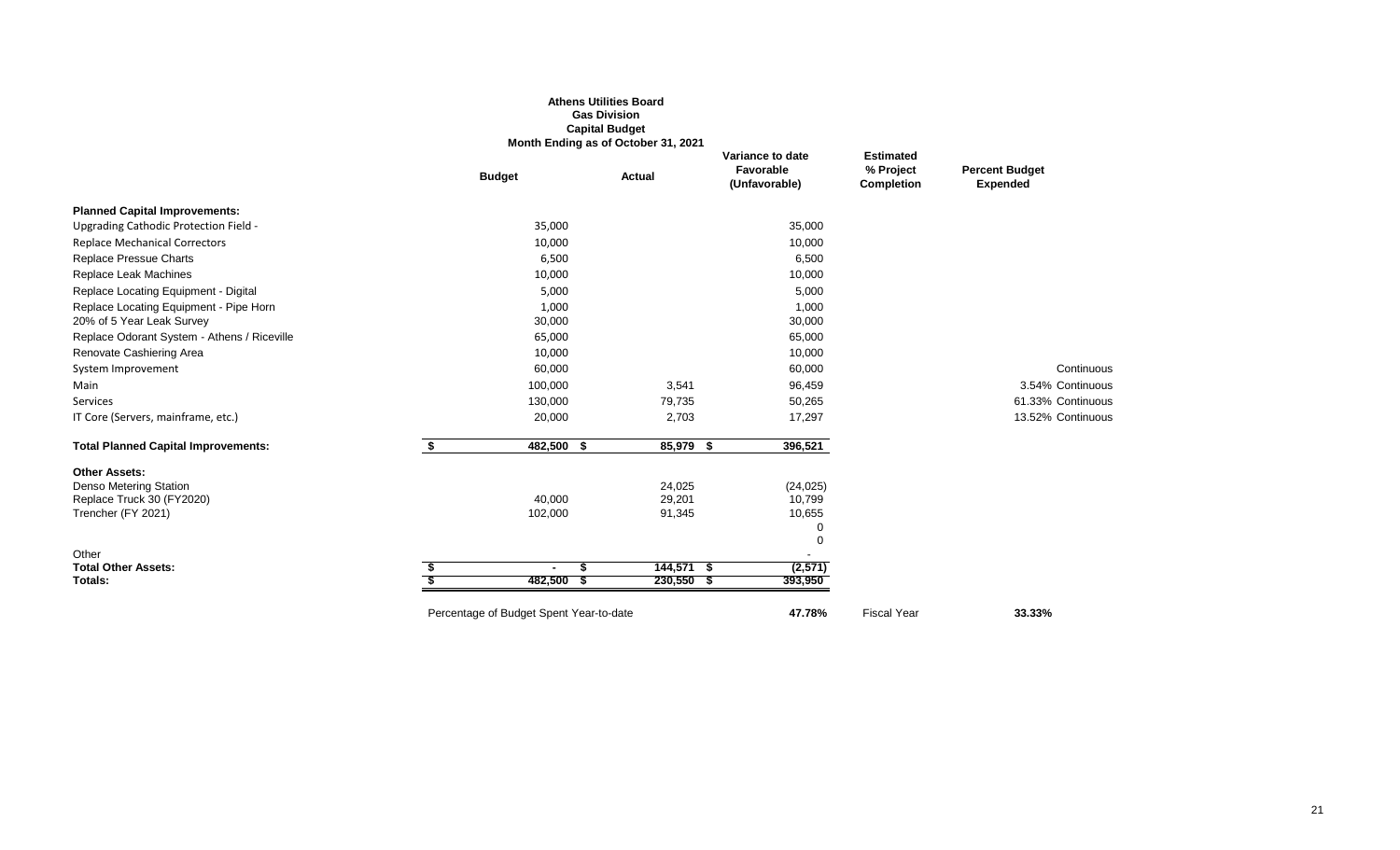#### **ATHENS UTILITIES BOARD WASTEWATER DIVISION BALANCE SHEET October 31, 2021**

| <b>Current Period</b> | <b>Prior Year</b>   | Change from         |                                            | <b>Current Period</b> | Prior               | Change<br>from prior |
|-----------------------|---------------------|---------------------|--------------------------------------------|-----------------------|---------------------|----------------------|
| October 31, 2021      |                     | <b>Prior Year</b>   |                                            | October 31, 2021      | <b>Month</b>        | <b>Month</b>         |
|                       |                     |                     | Assets:                                    |                       |                     |                      |
| 4,588,611.29          | 4,395,359.91        | 193,251.38          | Cash and Cash Equivalents                  | 4,588,611.29          | 4,647,635.75        | (59,024.46)          |
| 460,314.18            | 447,723.76          | 12,590.42           | <b>Receivables</b>                         | 460,314.18            | 449,695.58          | 10,618.60            |
| 0.00                  | 0.00                | 0.00                | Short Term Balances Due from Other Div.    | 0.00                  | 0.00                | 0.00                 |
| 126.559.78            | 133,764.31          | (7, 204.53)         | <b>Prepaid Expenses</b>                    | 126,559.78            | 141,679.38          | (15, 119.60)         |
| 148.102.32            | 234.028.45          | (85, 926.13)        | Materials and Supplies Inventory           | 148,102.32            | 159,923.77          | (11, 821.45)         |
| 5,323,587.57          | 5,210,876.43        | 112,711.14          | <b>Total Current Assets</b>                | 5,323,587.57          | 5,398,934.48        | (75, 346.91)         |
|                       |                     |                     |                                            |                       |                     |                      |
| 0.00                  | 0.00                | 0.00                | Bond and Interest Sinking Fund and Reserve | 0.00                  | 0.00                | 0.00                 |
| 0.00                  | 0.00                | 0.00                | Reserve and Other                          | 0.00                  | 0.00                | 0.00                 |
| 0.00                  | 0.00                | 0.00                | <b>Total Restricted Assets</b>             | 0.00                  | 0.00                | 0.00                 |
| 0.00                  | 646,785.03          | (646, 785.03)       | Debt Issue Costs. Net of Amortization      | 0.00                  | 0.00                | 0.00                 |
| 816,357.01            | 0.00                | 816,357.01          | <b>Deferred Pension Outflows</b>           | 816,357.01            | 593,198.18          | 223,158.83           |
| 58,232,197.71         | 57,816,861.95       | 415,335.76          | Sewer Utility Plant, at Cost               | 58,232,197.71         | 58,137,030.44       | 95,167.27            |
| (24, 101, 334.62)     | (22, 564, 754.48)   | (1,536,580.14)      | Less: Accumulated Depreciation             | (24, 101, 334.62)     | (23,892,091.48)     | (209, 243.14)        |
| 34,130,863.09         | 35,252,107.47       | (1, 121, 244.38)    | <b>Net Sewer Utility Plant</b>             | 34,130,863.09         | 34,244,938.96       | (114, 075.87)        |
|                       |                     |                     |                                            |                       |                     |                      |
| 34,947,220.10         | 35,898,892.50       | (951, 672.40)       | <b>Total Long Term Assets</b>              | 34,947,220.10         | 34,838,137.14       | 109,082.96           |
| 40,270,807.67<br>- 56 | \$<br>41,109,768.93 | \$<br>(838, 961.26) | <b>Total Assets</b>                        | \$<br>40,270,807.67   | \$<br>40,237,071.62 | \$<br>33,736.05      |
|                       |                     |                     | <b>Liabilities and Retained Earnings:</b>  |                       |                     |                      |
| 30.497.31             | 35.467.78           | (4,970.47)          | <b>Accounts Payable</b>                    | 30.497.31             | 18,900.00           | 11,597.31            |
| 259,310.37            | 262,675.37          | (3,365.00)          | <b>Customer Deposits</b>                   | 259,310.37            | 259,495.37          | (185.00)             |
| 213,701.76            | 173,745.53          | 39,956.23           | <b>Other Current Liabilities</b>           | 213,701.76            | 214,008.37          | (306.61)             |
| 503.509.44            | 471,888.68          | 31,620.76           | <b>Total Current Liabilities</b>           | 503,509.44            | 492,403.74          | 11,105.70            |
|                       |                     |                     |                                            |                       |                     |                      |
| 0.00                  | 0.00                | 0.00                | <b>Bonds Payable</b>                       | 0.00                  | 0.00                | 0.00                 |
| 1,543,931.13          | 1,684,248.54        | (140, 317.41)       | Notes Payable - State of Tennessee         | 1,543,931.13          | 1,555,752.63        | (11, 821.50)         |
| 11,497,481.72         | 12,544,060.89       | (1,046,579.17)      | Notes Payable - Other                      | 11,497,481.72         | 11,497,481.72       | 0.00                 |
| 1.101.111.00          | 790.717.16          | 310,393.84          | <b>Net Pension Liability</b>               | 1,101,111.00          | 1,081,317.39        | 19,793.61            |
| 31,263.05             | 39.049.73           | (7,786.68)          | <b>Deferred Pension Inflows</b>            | 31,263.05             | 31,263.05           | 0.00                 |
| 14,173,786.90         | 15,058,076.32       | (884, 289.42)       | <b>Total Long Term Liabilities</b>         | 14,173,786.90         | 14, 165, 814. 79    | 7,972.11             |
| 25,593,511.33         | 25,579,803.93       | 13,707.40           | Net Position                               | 25,593,511.33         | 25,578,853.09       | 14,658.24            |
| 40,270,807.67<br>S.   | \$<br>41,109,768.93 | \$<br>(838, 961.26) | <b>Total Liabilities and Net Assets</b>    | \$<br>40,270,807.67   | \$<br>40,237,071.62 | \$<br>33,736.05      |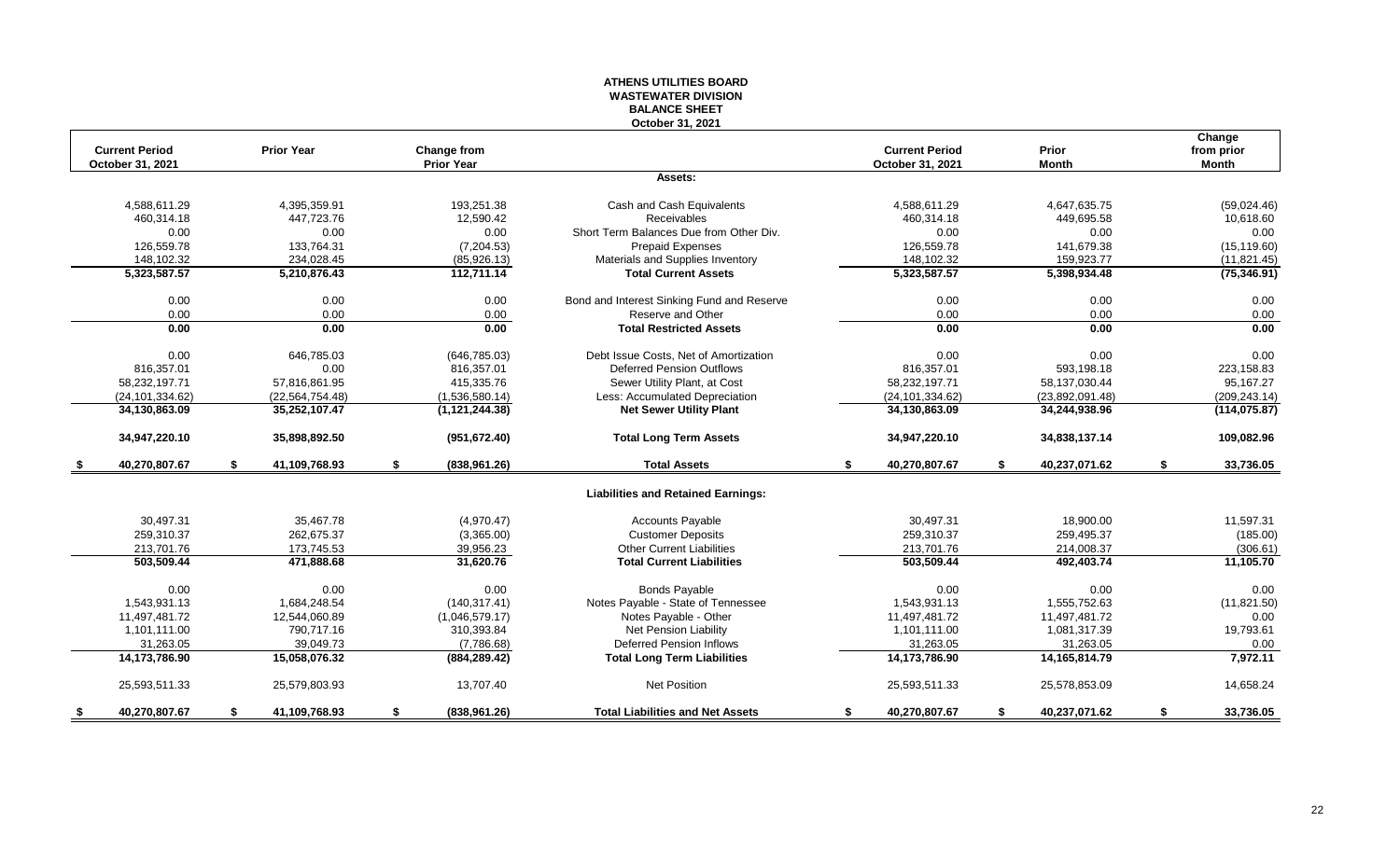## Athens Utilities Board Profit and Loss Statement - Wastewater October 31, 2021

| Year-to-Date<br>October 31, 2021 | Year-to-Date<br><b>Prior Year</b> | Variance<br>Favorable<br>(Unfavorable) |                                            | Current<br>Month<br>October 31, 2021 | Current<br>Month<br><b>Prior Year</b> | Variance<br>Favorable<br>(Unfavorable) |
|----------------------------------|-----------------------------------|----------------------------------------|--------------------------------------------|--------------------------------------|---------------------------------------|----------------------------------------|
|                                  |                                   |                                        | <b>REVENUE:</b>                            |                                      |                                       |                                        |
| 722,820.67                       | 731,563.83                        | (8,743.16)                             | Residential                                | 176,770.70                           | 175,644.37                            | 1,126.33                               |
| 663,453.10                       | 585,092.28                        | 78,360.82                              | <b>Small Commercial</b>                    | 158,379.10                           | 155,588.65                            | 2,790.45                               |
| 624,000.97                       | 955,030.55                        | (331, 029.58)                          | Large Commercial                           | 158,272.99                           | 190,462.10                            | (32, 189.11)                           |
| 98,178.09                        | 92,359.05                         | 5,819.04                               | Other                                      | 8,229.72                             | 18,086.06                             | (9,856.34)                             |
| 2,108,452.83                     | 2,364,045.71                      | (255, 592.88)                          | <b>Total Revenue</b>                       | 501,652.51                           | 539,781.18                            | (38, 128.67)                           |
|                                  |                                   |                                        | <b>OPERATING AND MAINTENANCE EXPENSES:</b> |                                      |                                       |                                        |
| 495,650.51                       | 443,603.64                        | (52,046.87)                            | Sewer Treatment Plant Expense              | 111,453.93                           | 100,366.43                            | (11,087.50)                            |
| 23,828.77                        | 22,223.01                         | (1,605.76)                             | <b>Pumping Station Expense</b>             | 5,906.61                             | 5,390.36                              | (516.25)                               |
| 87,631.21                        | 93,477.24                         | 5,846.03                               | <b>General Expense</b>                     | 23,651.36                            | 30,658.89                             | 7,007.53                               |
| 50,964.51                        | 55,302.14                         | 4,337.63                               | Cust. Service and Cust. Acct. Expense      | 9,986.66                             | 16,359.18                             | 6,372.52                               |
| 315,794.17                       | 347,224.26                        | 31,430.09                              | Administrative and General Expense         | 76,853.98                            | 84,246.08                             | 7,392.10                               |
| 973,869.17                       | 961,830.29                        | (12,038.88)                            | <b>Total Operating Expenses</b>            | 227,852.54                           | 237,020.94                            | 9,168.40                               |
|                                  |                                   |                                        | <b>Maintenance Expense</b>                 |                                      |                                       |                                        |
| 65,279.75                        | 61,203.52                         | (4,076.23)                             | Sewer Treatment Plant Expense              | 15,817.21                            | 20,146.97                             | 4,329.76                               |
| 61,372.82                        | 26,769.93                         | (34, 602.89)                           | <b>Pumping Station Expense</b>             | 12,600.28                            | 3,808.57                              | (8,791.71)                             |
| 88,981.84                        | 89,959.91                         | 978.07                                 | <b>General Expense</b>                     | 24,872.18                            | 30,038.44                             | 5,166.26                               |
| 1,098.09                         | 2,782.01                          | 1,683.92                               | Administrative and General Expense         | 445.68                               | 2,026.68                              | 1,581.00                               |
| 216,732.50                       | 180,715.37                        | (36,017.13)                            | <b>Total Maintenance Expense</b>           | 53,735.35                            | 56,020.66                             | 2,285.31                               |
|                                  |                                   |                                        | <b>Other Operating Expenses</b>            |                                      |                                       |                                        |
| 812,431.14                       | 755,078.44                        | (57, 352.70)                           | Depreciation                               | 203,181.30                           | 188,769.61                            | (14, 411.69)                           |
| 812,431.14                       | 755,078.44                        | (57, 352.70)                           | <b>Total Other Operating Expenses</b>      | 203, 181.30                          | 188,769.61                            | (14, 411.69)                           |
| 2,003,032.81                     | 1,897,624.10                      | (105, 408.71)                          | <b>Operating and Maintenance Expenses</b>  | 484,769.19                           | 481,811.21                            | (2,957.98)                             |
| 105,420.02                       | 466,421.61                        | (361,001.59)                           | <b>Operating Income</b>                    | 16,883.32                            | 57,969.97                             | (41,086.65)                            |
| 3,316.47                         | (29,609.10)                       | 32,925.57                              | Other Income                               | 960.89                               | (34,077.53)                           | 35,038.42                              |
| 108,736.49                       | 436,812.51                        | (328,076.02)                           | <b>Total Income</b>                        | 17,844.21                            | 23,892.44                             | (6,048.23)                             |
| 4,374.01                         | 4,480.50                          | 106.49                                 | Other Expense                              | 80.00                                | 80.00                                 | 0.00                                   |
| 104,362.48                       | 432,332.01                        | (327, 969.53)                          | <b>Net Income Before Debt Expense</b>      | 17,764.21                            | 23,812.44                             | (6,048.23)                             |
|                                  |                                   |                                        | <b>DEBT RELATED EXPENSES:</b>              |                                      |                                       |                                        |
| 0.00                             | 0.00                              | 0.00                                   | Amortization of Debt Discount              | 0.00                                 | 0.00                                  | 0.00                                   |
| 0.00                             | 0.00                              | 0.00                                   | <b>Bond Interest</b>                       | 0.00                                 | 0.00                                  | 0.00                                   |
| 19,527.76                        | 25,453.71                         | 5,925.95                               | Other Debt Interest                        | 5,153.47                             | 6,051.72                              | 898.25                                 |
| 19,527.76                        | 25,453.71                         | 5,925.95                               | Total debt related expenses                | 5,153.47                             | 6,051.72                              | 898.25                                 |
| 84,834.72                        | 406,878.30                        | (322, 043.58)                          | <b>Net Before Extraordinary</b>            | 12,610.74                            | 17,760.72                             | (5, 149.98)                            |
| (6,693.14)                       | 26,710.10                         | (33, 403.24)                           | Grants, Contributions, Extraordinary       | 2,047.50                             | 0.00                                  | 2,047.50                               |
| 78,141.58<br>- \$                | 433,588.40                        | (355, 446.82)<br>\$                    | <b>Change in Net Assets</b>                | 14,658.24<br>S                       | 17,760.72<br>\$                       | (3, 102.48)<br>s.                      |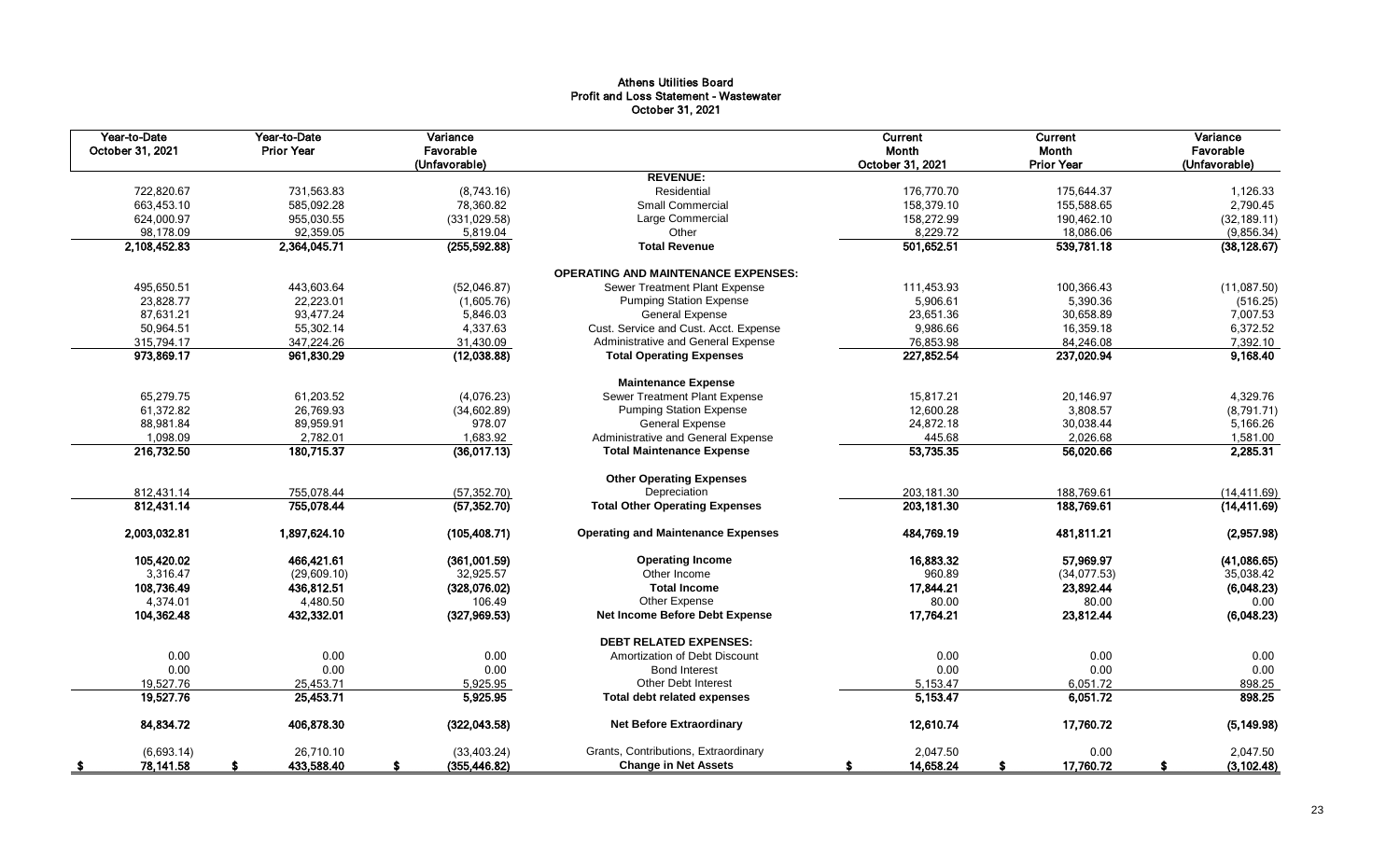## Athens Utilities Board Budget Comparison - Wastewater October 31, 2021

| Year-to-Date<br>October 31, 2021 | Year-to-Date<br><b>Budget</b> | $Y-T-D$<br>Variance | <b>Description</b>                          | <b>Current Month</b><br>October 31, 2021 | <b>Monthly</b><br><b>Budget</b> | <b>Budget</b><br>Variance |
|----------------------------------|-------------------------------|---------------------|---------------------------------------------|------------------------------------------|---------------------------------|---------------------------|
|                                  |                               |                     |                                             |                                          |                                 |                           |
|                                  |                               |                     | <b>REVENUE:</b>                             |                                          |                                 |                           |
| 722,820.67                       | 716,803.37                    | 6,017.30            | Residential                                 | 176,770.70                               | 177,921.59                      | (1, 150.89)               |
| 663,453.10                       | 591,910.79                    | 71,542.31           | Small Commercial                            | 158,379.10                               | 150,023.06                      | 8,356.04                  |
| 624,000.97                       | 763,838.83                    | (139, 837.86)       | Large Commercial                            | 158,272.99                               | 190,480.98                      | (32, 207.99)              |
| 98,178.09                        | 89,883.34                     | 8,294.75            | Other                                       | 8,229.72                                 | 22,313.47                       | (14,083.75)               |
| 2,108,452.83                     | 2,162,436.33                  | (53,983.50)         | <b>Total Revenue</b>                        | 501,652.51                               | 540,739.10                      | (39,086.59)               |
|                                  |                               |                     | <b>OPERATING AND MAINTENANCE EXPENSES:</b>  |                                          |                                 |                           |
| 495,650.51                       | 483,029.56                    | (12,620.95)         | Sewer Treatment Plant Expense               | 111,453.93                               | 118,679.88                      | 7,225.95                  |
| 23,828.77                        | 29,793.57                     | 5,964.80            | <b>Pumping Station Expense</b>              | 5,906.61                                 | 7,440.45                        | 1,533.84                  |
| 87,631.21                        | 107,963.06                    | 20,331.85           | <b>General Expense</b>                      | 23,651.36                                | 24,400.90                       | 749.54                    |
| 50,964.51                        | 48,384.82                     | (2,579.69)          | Customer Service and Customer Acct. Expense | 9,986.66                                 | 16,865.71                       | 6,879.05                  |
| 315,794.17                       | 357,412.80                    | 41,618.63           | Administrative and General Expense          | 76,853.98                                | 99,654.40                       | 22,800.42                 |
| 973,869.17                       | 1,026,583.81                  | 52.714.64           | <b>Total Operating Expenses</b>             | 227,852.54                               | 267,041.34                      | 39,188.80                 |
|                                  |                               |                     | <b>Maintenance Expense</b>                  |                                          |                                 |                           |
| 65,279.75                        | 64,992.94                     | (286.81)            | Sewer Treatment Plant Expense               | 15,817.21                                | 18,181.50                       | 2,364.29                  |
| 61,372.82                        | 27,911.36                     | (33, 461.46)        | <b>Pumping Station Expense</b>              | 12,600.28                                | 6,623.42                        | (5,976.86)                |
| 88,981.84                        | 103,457.58                    | 14,475.74           | <b>General Expense</b>                      | 24,872.18                                | 32,303.49                       | 7,431.31                  |
| 1,098.09                         | 1,638.39                      | 540.30              | Administrative and General Expense          | 445.68                                   | 537.79                          | 92.11                     |
| 216,732.50                       | 198,000.27                    | (18, 732.23)        | <b>Total Maintenance Expense</b>            | 53,735.35                                | 57,646.20                       | 3,910.85                  |
|                                  |                               |                     |                                             |                                          |                                 |                           |
|                                  |                               |                     | <b>Other Operating Expenses</b>             |                                          |                                 |                           |
| 812,431.14                       | 697,243.94                    | (115, 187.20)       | Depreciation                                | 203,181.30                               | 174,125.14                      | (29,056.16)               |
| 812,431.14                       | 697,243.94                    | (115, 187.20)       | <b>Total Other Operating Expenses</b>       | 203,181.30                               | 174,125.14                      | (29,056.16)               |
| 2,003,032.81                     | 1,921,828.02                  | (81, 204.79)        | <b>Operating and Maintenance Expenses</b>   | 484,769.19                               | 498,812.69                      | 14,043.50                 |
| 105,420.02                       | 240,608.31                    | (135, 188.29)       | <b>Operating Income</b>                     | 16,883.32                                | 41,926.41                       | (25,043.09)               |
| 3,316.47                         | (7,060.23)                    | 10,376.70           | Other Income                                | 960.89                                   | (1,539.91)                      | 2,500.80                  |
| 108,736.49                       | 233,548.09                    | (124, 811.60)       | <b>Total Income</b>                         | 17.844.21                                | 40,386.50                       | (22, 542.29)              |
| 4,374.01                         | 5,187.33                      | 813.32              | Other Expense                               | 80.00                                    | 547.63                          | 467.63                    |
| 104,362.48                       | 228,360.75                    | (123, 998.27)       | Net Income Before Debt Expense              | 17,764.21                                | 39,838.87                       | (22,074.66)               |
|                                  |                               |                     | <b>DEBT RELATED EXPENSES:</b>               |                                          |                                 |                           |
| 0.00                             | 0.00                          | 0.00                | Amortization of Debt Discount               | 0.00                                     | 0.00                            | 0.00                      |
| 0.00                             | 0.00                          | 0.00                | <b>Bond Interest</b>                        | 0.00                                     | 0.00                            | 0.00                      |
| 19,527.76                        | 43,471.62                     | 23,943.86           | <b>Other Debt Interest</b>                  | 5,153.47                                 | 11,906.31                       | 6,752.84                  |
| 19,527.76                        | 43,471.62                     | 23,943.86           | <b>Total debt related expenses</b>          | 5,153.47                                 | 11,906.31                       | 6,752.84                  |
| 84,834.72                        | 184,889.13                    | (100, 054.41)       | Net Before Extraordinary                    | 12,610.74                                | 27,932.56                       | (15, 321.82)              |
| (6,693.14)                       | 200.124.17                    | (206, 817.31)       | Grants, Contributions, Extraordinary        | 2,047.50                                 | 50,031.04                       | (47, 983.54)              |
| 78,141.58<br>S.                  | 385,013.30<br>S               | (306, 871.72)<br>\$ | <b>Change in Net Assets</b>                 | 14,658.24<br>\$                          | 77,963.60<br>\$                 | \$<br>(63, 305.36)        |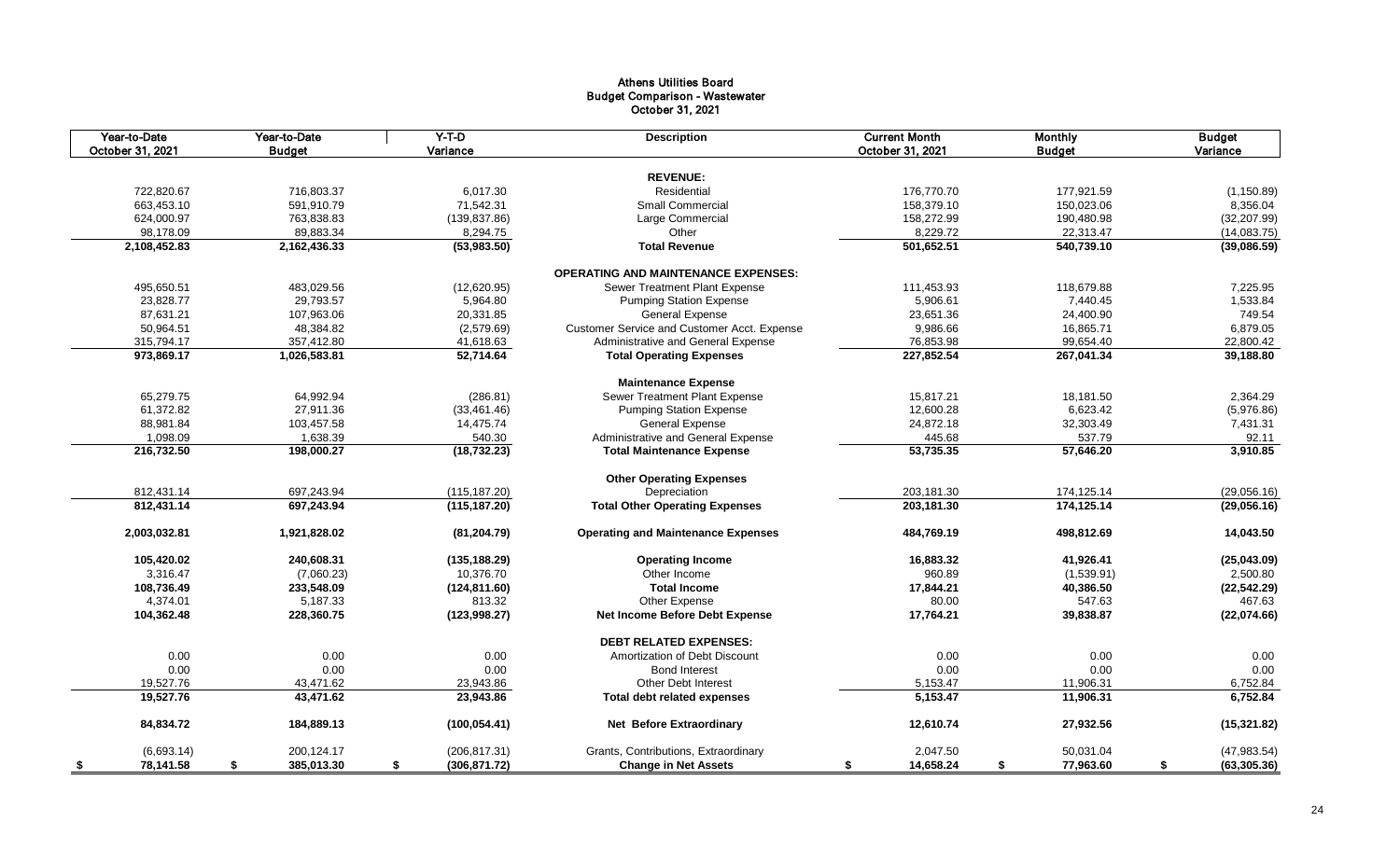#### **Athens Utilities Board Wastewater Division STATEMENTS OF CASH FLOWS October 31, 2021**

| Year-to-Date<br>October 31, 2021 |    | Year-to-Date<br><b>Prior Year</b> | Variance            | UULUWUL UT. LUL                                                                                                 | <b>Month to Date</b><br>October 31, 2021 | <b>Month to Date</b><br><b>Prior Year</b> | Variance            |
|----------------------------------|----|-----------------------------------|---------------------|-----------------------------------------------------------------------------------------------------------------|------------------------------------------|-------------------------------------------|---------------------|
|                                  |    |                                   |                     | <b>CASH FLOWS FROM OPERATING ACTIVITIES:</b>                                                                    |                                          |                                           |                     |
| 84,834.72                        |    | 406,878.30                        | (322, 043.58)       | Net Operating Income                                                                                            | 12,610.74                                | 17,760.72                                 | (5, 149.98)         |
|                                  |    |                                   |                     | <b>Adjustments to Reconcile Operating Income</b>                                                                |                                          |                                           |                     |
|                                  |    |                                   |                     | to Net Cash Provided by Operations:                                                                             |                                          |                                           |                     |
| 812,431.14                       |    | 755.078.44                        | 57,352.70           | Depreciation                                                                                                    | 203,181.30                               | 188.769.61                                | 14,411.69           |
|                                  |    |                                   |                     | <b>Changes in Assets and Liabilities:</b>                                                                       |                                          |                                           |                     |
| (20, 862.65)                     |    | 99,652.27                         | (120, 514.92)       | <b>Accounts Receivable</b>                                                                                      | (10,618.60)                              | 8,734.54                                  | (19, 353.14)        |
| 371.70                           |    | 0.00                              | 371.70              | Due from (to) Other Divisions                                                                                   | 0.00                                     | 0.00                                      | 0.00                |
| 0.00                             |    | 0.00                              | 0.00                | Short Term Notes to Other Divisions                                                                             | 0.00                                     | 0.00                                      | 0.00                |
| (117, 742.57)                    |    | (116, 776.13)                     | (966.44)            | Prepaid Expenses                                                                                                | 15,119.60                                | 14,702.53                                 | 417.07              |
| (15, 251.32)                     |    | (207, 907.51)                     | 192,656.19          | <b>Deferred Pension Outflows</b>                                                                                | (223, 158.83)                            | 0.00                                      | (223, 158.83)       |
| 55.842.30                        |    | 10.111.38                         | 45.730.92           | <b>Materials and Supplies</b>                                                                                   | 11,821.45                                | 84,052.97                                 | (72, 231.52)        |
| (15,882.53)                      |    | (43,028.85)                       | 27,146.32           | <b>Accounts Payable</b>                                                                                         | 11,597.31                                | 5,715.59                                  | 5,881.72            |
| (2,549.14)                       |    | (2,848.00)                        | 298.86              | <b>Accrued Liabilities</b>                                                                                      | (306.61)                                 | 395.04                                    | (701.65)            |
| 28,694.33                        |    | (42, 374.54)                      | 71,068.87           | Retirements and Salvage                                                                                         | 6,061.84                                 | (59, 195.81)                              | 65,257.65           |
| (2,085.00)                       |    | 55.00                             | (2, 140.00)         | <b>Customer Deposits</b>                                                                                        | (185.00)                                 | (180.00)                                  | (5.00)              |
| (143,097.58)                     |    | 63,855.28                         | (206, 952.86)       | <b>Net Pension Liability</b>                                                                                    | 19,793.61                                | 18,006.53                                 | 1,787.08            |
| 0.00                             |    | 0.00                              | 0.00                | <b>Deferred Pension Inflows</b>                                                                                 | 0.00                                     | 0.00                                      | 0.00                |
| 664,703.40                       |    | 922,695.64                        | (257, 992.24)       | <b>Total Cash from Operating Activities</b>                                                                     | 45,916.81                                | 278,761.72                                | (232, 844.91)       |
| 0.00<br>(47, 145.20)             |    | 0.00<br>(46,032.90)               | 0.00<br>(1, 112.30) | <b>CASH FLOWS FROM NONCAPITAL FINANCING ACTIVITIES:</b><br>Changes in Bonds payable<br>Changes in Notes Payable | 0.00<br>(11, 821.50)                     | 0.00<br>(11, 542.60)                      | 0.00<br>(278.90)    |
| (47, 145.20)                     |    | (46,032.90)                       | (1, 112.30)         | <b>Total Cash from Noncapital Financing Activities</b>                                                          | (11, 821.50)                             | (11,542.60)                               | (278.90)            |
|                                  |    |                                   |                     | <b>CASH FROM INVESTING ACTIVITIES:</b>                                                                          |                                          |                                           |                     |
| 0.00                             |    | 0.00                              | 0.00                | Prior Period Adjustment                                                                                         | 0.00                                     | 0.00                                      | 0.00                |
| (6,693.14)                       |    | 26.710.10                         | (33, 403.24)        | Grants Contributions & Other Extraordinary                                                                      | 2,047.50                                 | 0.00                                      | 2,047.50            |
| 0.00                             |    | 0.00                              | 0.00                | Adjust Net Pension Obligation                                                                                   | 0.00                                     | 0.00                                      | 0.00                |
| (456, 488.62)                    |    | (1,027,453.68)                    | 570,965.06          | Changes in Sewer Utility Plant                                                                                  | (95, 167.27)                             | (193, 727.26)                             | 98,559.99           |
| (463, 181.76)                    |    | (1,000,743.58)                    | 537,561.82          | <b>Total Cash from Capital and Related Investing Activities</b>                                                 | (93, 119.77)                             | (193, 727.26)                             | 100,607.49          |
| 154,376.44                       | \$ | (124,080.84)                      | \$<br>278,457.28    | Net Changes in Cash Position                                                                                    | \$<br>(59,024.46)                        | \$<br>73,491.86                           | \$<br>(132, 516.32) |
|                                  |    |                                   |                     |                                                                                                                 |                                          |                                           |                     |
| 4,434,234.85                     |    | 4,519,440.75                      | (85, 205.90)        | Cash at Beginning of Period                                                                                     | 4,647,635.75                             | 4,321,868.05                              | 325,767.70          |
| 4,588,611.29                     |    | 4,395,359.91                      | 193,251.38          | Cash at End of Period                                                                                           | 4,588,611.29                             | 4,395,359.91                              | 193,251.38          |
| 154,376.44                       | £. | (124,080.84)                      | \$<br>278,457.28    | <b>Changes in Cash and Equivalents</b>                                                                          | (59,024.46)<br>\$                        | \$<br>73,491.86                           | \$<br>(132, 516.32) |

**Long-Term Debt** \$13,041,412.85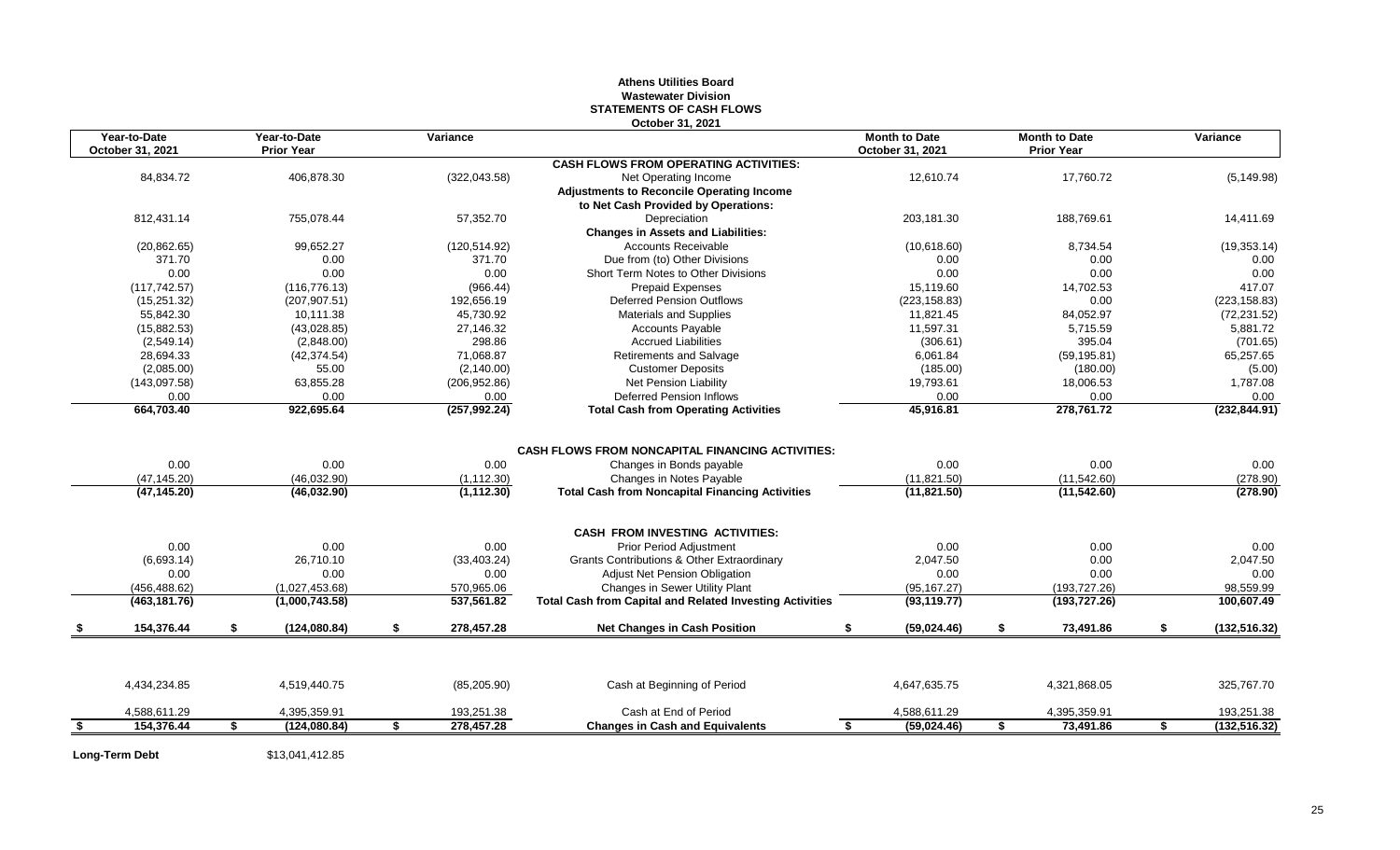## Athens Utilities Board Statistics Report October 31, 2021

### Wastewater:

|                                    | Current | Prior |          | # Accounts |
|------------------------------------|---------|-------|----------|------------|
| Number of services:                | Month   | Year  | Change   | Change     |
| Residential - Inside City          | 4,429   | 4,381 | 1.10%    | 48         |
| <b>IResidential - Outside City</b> |         | 66    | 7.58%    | 5          |
| Commercial - Inside City           | 942     | 945   | $-0.32%$ | $-3$       |
| Commercial - Outside City          |         |       | 0.00%    | ΟI         |
| <b>Total Services</b>              | 5,446   | 5,396 | 0.93%    | 50         |

| <b>Sales Volumes:</b>             |            | <b>Current Month</b> |           | Year-to-Date |                   |          |  |
|-----------------------------------|------------|----------------------|-----------|--------------|-------------------|----------|--|
| Gallonsx100                       | 10/31/2021 | <b>Prior Year</b>    | Change    | 10/31/2021   | <b>Prior Year</b> | Change   |  |
| Residential - Inside City         | 154,462    | 153,228              | $0.81\%$  | 640,421      | 650,157           | -1.50%l  |  |
| Residential - Outside City        | 3,165      | 3,494                | $-9.42\%$ | 12,640       | 12,039            | 4.99%    |  |
| Commercial - Inside City          | 230,576    | 219,848              | 4.88%     | 950,224      | 871,042           | $9.09\%$ |  |
| <b>ICommercial - Outside City</b> | 9,305      | 5,914                | 57.34%II  | 35.502       | 33.069            | 7.36%    |  |
|                                   | 397.508    | 382.484              | 3.93%     | 1,638,787    | 1,566,307         | 4.63%    |  |

| Employment         |                  |                   |                   |
|--------------------|------------------|-------------------|-------------------|
|                    | October 31, 2021 | <b>Prior Year</b> | <b>Difference</b> |
| Employee Headcount | 17.00            | 18.00             | $-1.00$           |
| <b>IFTE</b>        | 17.77            | 19.05             | $-1.28$           |
| IY-T-D FTE         | 18.76            | 19.80             | $-1.04$           |

| Total Company Employment |                  |                   |                   |
|--------------------------|------------------|-------------------|-------------------|
|                          | October 31, 2021 | <b>Prior Year</b> | <b>Difference</b> |
| Company Total Headcount: | 98.00            | 100.00            | $-2.00$           |
| Company Total FTE        | 102.93           | 107.29            | $-4.36$           |
| Company Y-T-D FTE        | 106.55           | 108.09            | $-1.54$           |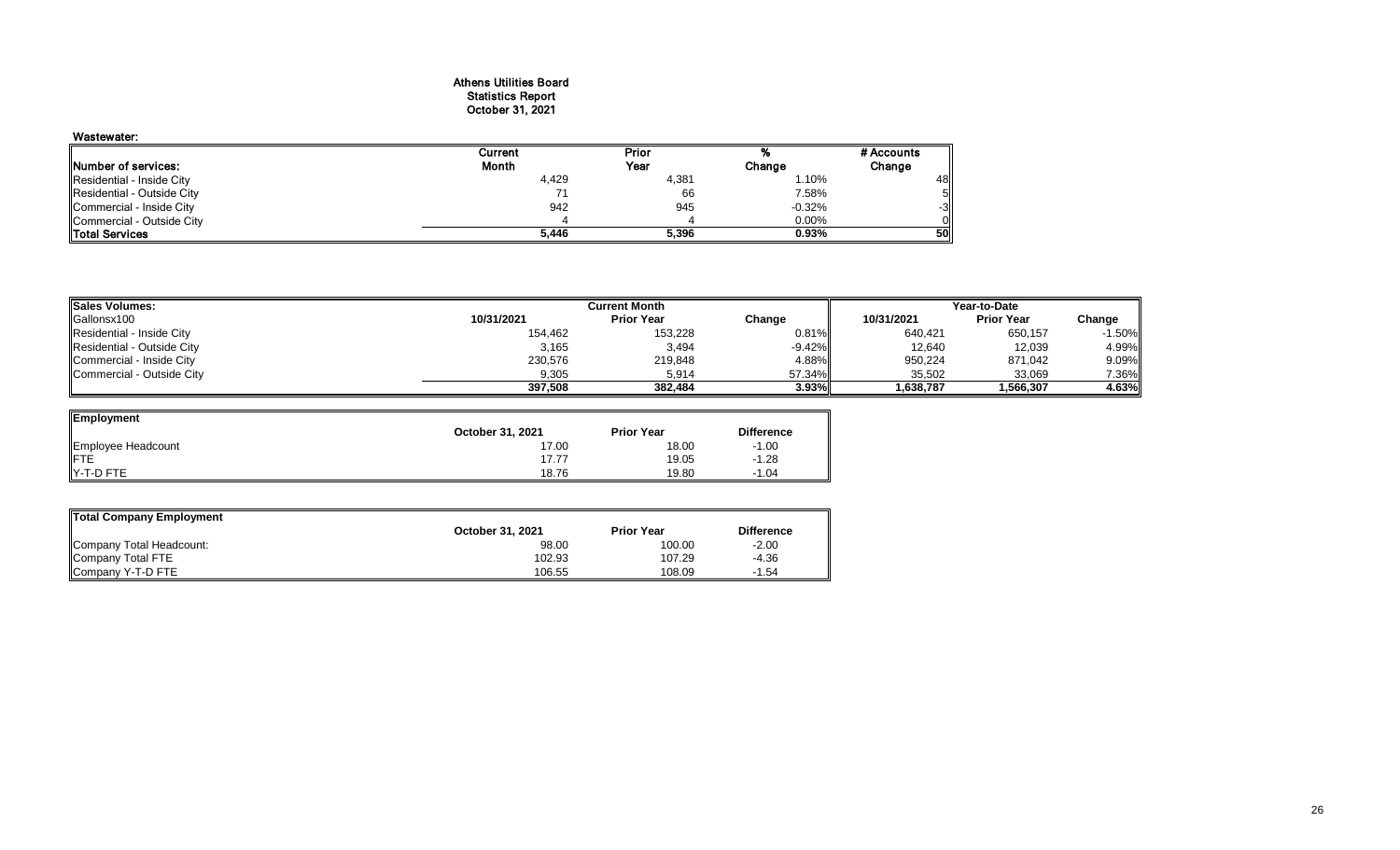#### **Athens Utilities Board Wastewater Division Capital Budget Month Ending as of October 31, 2021**

|                                                        | <b>Budget</b>   | Actual |                                                   | <b>Variance to Date</b><br>Favorable<br>(Unfavorable) | <b>Estimated</b><br>% Project<br>Completion | <b>Percent Budget</b><br><b>Expended</b> |  |  |  |  |
|--------------------------------------------------------|-----------------|--------|---------------------------------------------------|-------------------------------------------------------|---------------------------------------------|------------------------------------------|--|--|--|--|
| <b>Planned Capital Improvements:</b>                   |                 |        |                                                   |                                                       |                                             |                                          |  |  |  |  |
| Replace Oostanaula Plant Truck #41 (2012)              | 40,000          |        |                                                   | 40,000                                                |                                             |                                          |  |  |  |  |
| Replace Maint Truck #51 (2015 F250)                    | 45,000          |        |                                                   | 45,000                                                |                                             |                                          |  |  |  |  |
| Replace Oost. WW Plant Cart (2016)                     | 15,000          |        |                                                   | 15,000                                                |                                             |                                          |  |  |  |  |
| Replace Cedar Springs Pump Station                     | 750,000         |        | 6,345                                             | 743,655                                               |                                             | 0.85%                                    |  |  |  |  |
| Sterling Road PS Reno (pump #1 and flow ctrls)         | 75,000          |        |                                                   | 75,000                                                |                                             |                                          |  |  |  |  |
| <b>Emergency Generator Sterling Rd</b>                 | 175,000         |        |                                                   | 175,000                                               |                                             |                                          |  |  |  |  |
| Cedar Springs PS Force Main (dedicated line to WWTP)** | 450,000         |        |                                                   | 450,000                                               |                                             |                                          |  |  |  |  |
| NMC WWTP UV Bulbs                                      | 15,000          |        |                                                   | 15,000                                                |                                             |                                          |  |  |  |  |
| Replace Clarifier Brush System - Oostanaula            | 55,000          |        | 76,500                                            | (21,500)                                              |                                             | 139.09%                                  |  |  |  |  |
| Oostanaula WWTP Refurbishment                          | 125,000         |        | 37,479                                            | 87,521                                                |                                             | 29.98% Continuous                        |  |  |  |  |
| NMC WWTP Refurbishment                                 | 100,000         |        | 738                                               | 99,262                                                |                                             | 0.74% Continuous                         |  |  |  |  |
| Admin and Operators Buildings Maint. - Oost.           | 10,000          |        |                                                   | 10,000                                                |                                             | Continuous                               |  |  |  |  |
| Laboratory Equipment                                   | 15,000          |        | 1,619                                             | 13,381                                                |                                             | 10.79% Continuous                        |  |  |  |  |
| <b>Lift Station Rehabilitation</b>                     | 35,000          |        |                                                   | 35,000                                                |                                             | Continuous                               |  |  |  |  |
| Field and Safety Equipment                             | 15,000          |        |                                                   | 15,000                                                |                                             | Continuous                               |  |  |  |  |
| <b>Collection System Rehab</b>                         | 500,000         |        | 126,535                                           | 373,465                                               |                                             | 25.31% Continuous                        |  |  |  |  |
| <b>Material Donations</b>                              | 5,000           |        | 454                                               | 4,546                                                 |                                             | 9.08% Continuous                         |  |  |  |  |
| Technology (SCADA, Computers)                          | 35,000          |        | 6,594                                             | 28,406                                                |                                             | 18.84% Continuous                        |  |  |  |  |
| <b>Services</b>                                        | 200,000         |        | 70,672                                            | 129,328                                               |                                             | 35.34% Continuous                        |  |  |  |  |
| Extensions                                             | 25,000          |        | 75                                                | 24,925                                                |                                             | 0.30% Continuous                         |  |  |  |  |
| <b>Grinder Pump Core Replacements</b>                  | 140,000         |        | 17,953                                            | 122,047                                               |                                             | 12.82% Continuous                        |  |  |  |  |
| Manhole Rehabilitation                                 | 12,000          |        | 3,131                                             | 8,869                                                 |                                             | 26.09% Continuous                        |  |  |  |  |
| <b>Rehabilitation of Services</b>                      | 75,000          |        | 30,163                                            | 44,837                                                |                                             | 40.22% Continuous                        |  |  |  |  |
| IT Core (Servers, mainframe, etc.)                     | 20,000          |        |                                                   | 20,000                                                |                                             | Continuous                               |  |  |  |  |
| <b>Total Planned Capital Improvements:</b>             | \$<br>2,932,000 | - \$   | 378,258<br>- \$                                   | 2,553,742                                             |                                             |                                          |  |  |  |  |
| <b>Other Assets:</b>                                   |                 |        |                                                   |                                                       |                                             |                                          |  |  |  |  |
| Other                                                  |                 |        |                                                   |                                                       |                                             |                                          |  |  |  |  |
| <b>Total Other Assets</b>                              | \$<br>- \$      |        | $-$ \$                                            |                                                       |                                             |                                          |  |  |  |  |
| Totals:                                                | \$<br>2,932,000 | - \$   | 378,258<br>-\$                                    | 2,553,742                                             |                                             |                                          |  |  |  |  |
|                                                        |                 |        | Percentage of Budget Spent Year-to-date<br>12.90% |                                                       |                                             |                                          |  |  |  |  |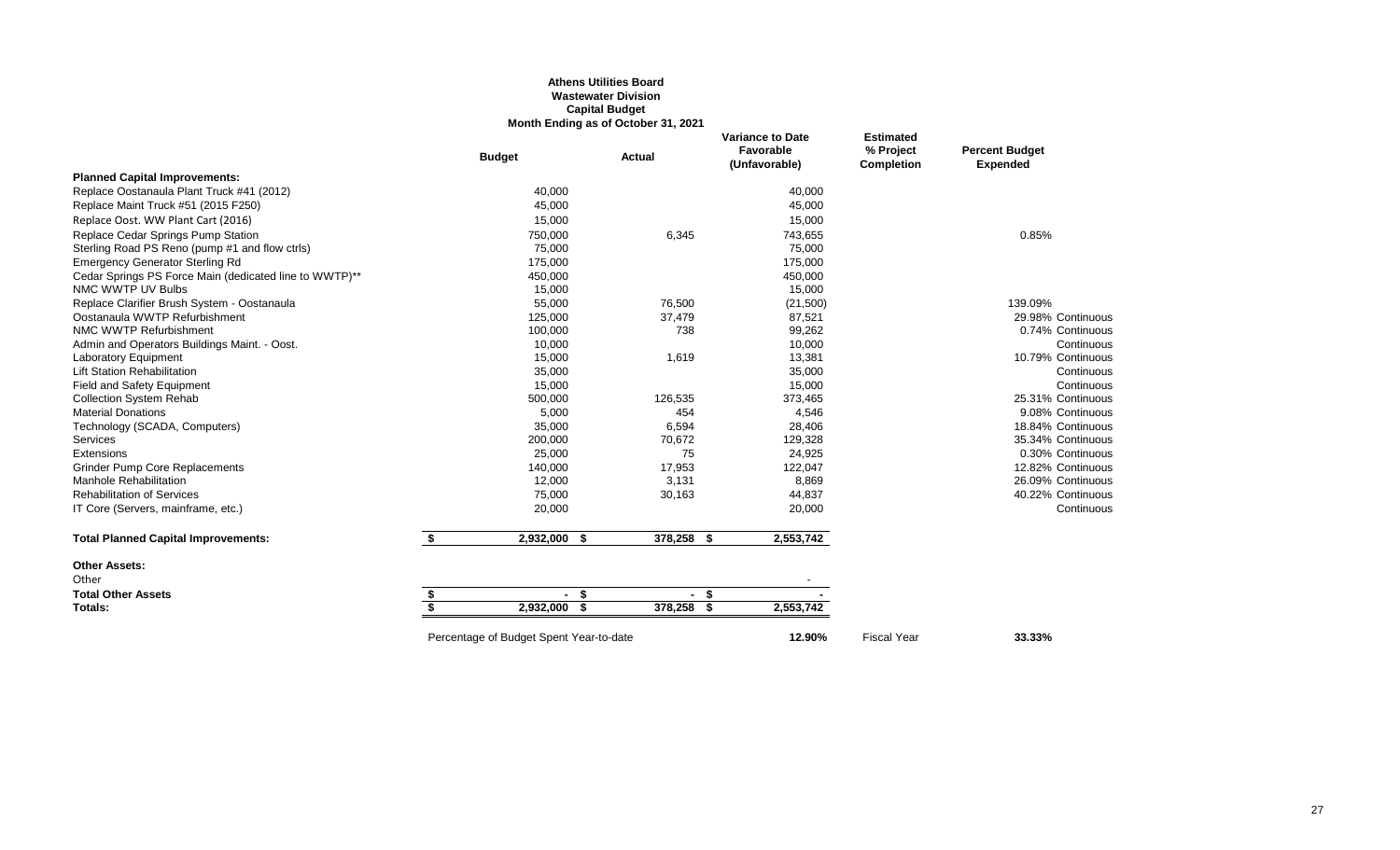|      |                          |    |                          |                   | <b>ATHENS UTILITIES BOARD</b>                  |    |                         |              |                 |
|------|--------------------------|----|--------------------------|-------------------|------------------------------------------------|----|-------------------------|--------------|-----------------|
|      |                          |    |                          |                   | <b>FIBER</b>                                   |    |                         |              |                 |
|      |                          |    |                          |                   | <b>BALANCE SHEET</b>                           |    |                         |              |                 |
|      |                          |    |                          |                   | October 31, 2021                               |    |                         |              |                 |
|      |                          |    |                          |                   |                                                |    |                         |              | Change          |
|      | <b>Current Period</b>    |    | Year-to-Date             | Change from       |                                                |    | <b>Current Period</b>   | Prior        | from prior      |
|      | October 31, 2021         |    | <b>Prior Year</b>        | <b>Prior Year</b> | <b>Assets</b>                                  |    | <b>January 31, 2016</b> | Month        | Month           |
|      |                          |    |                          |                   | Services                                       |    |                         |              |                 |
|      | 222,269.35               |    | 122,972.66               | 99,296.69         |                                                |    | 222,269.35              | 221,334.89   | 934.46          |
|      | 52,172.55                |    | 41,775.65                | 10,396.90         | <b>Accumulated Depreciation</b>                |    | 52,172.55               | 51,102.35    | 1,070.20        |
|      | 170,096.80               |    | 81,197.01                | 88,899.79         | <b>Total Fixed Assets</b>                      |    | 170,096.80              | 170,232.54   | (135.74)        |
|      |                          |    |                          |                   |                                                |    |                         |              |                 |
|      |                          |    |                          |                   | <b>Current Assets</b>                          |    |                         |              |                 |
|      | 217,816.25               |    | 216,143.64               | 1,672.61          | Cash                                           |    | 217,816.25              | 179,240.17   | 38,576.08       |
|      | (915.00)                 |    | (3,565.00)               | 2,650.00          | <b>Accounts Receivable</b>                     |    | (915.00)                | 685.00       | (1,600.00)      |
|      | 216,901.25               |    | 212,578.64               | 4,322.61          | <b>Total Current Assets</b>                    |    | 216,901.25              | 179,925.17   | 36,976.08       |
| - \$ | 386,998.05               | S. | 293,775.65               | \$<br>93,222.40   | <b>Total Assets</b>                            | £. | 386,998.05              | 350, 157.71  | 36,840.34       |
|      |                          |    |                          |                   |                                                |    |                         |              |                 |
|      |                          |    |                          |                   |                                                |    |                         |              |                 |
|      |                          |    |                          |                   | <b>Liabilities</b>                             |    |                         |              |                 |
|      | $\overline{\phantom{a}}$ |    | $\overline{\phantom{a}}$ |                   | Payable to Other Divisions                     |    |                         |              |                 |
|      |                          |    |                          |                   |                                                |    |                         |              |                 |
|      | 386,998.05               |    | 293,775.65               | 93,222.40         | <b>Retained Earnings</b>                       |    | 386,998.05              | 350, 157. 71 | 36,840.34       |
|      |                          |    |                          |                   |                                                |    |                         |              |                 |
| \$   | 386,998.05               | \$ | 293,775.65               | \$<br>93,222.40   | <b>Total Liabilities and Retained Earnings</b> | \$ | 386,998.05              | 350, 157.71  | \$<br>36,840.34 |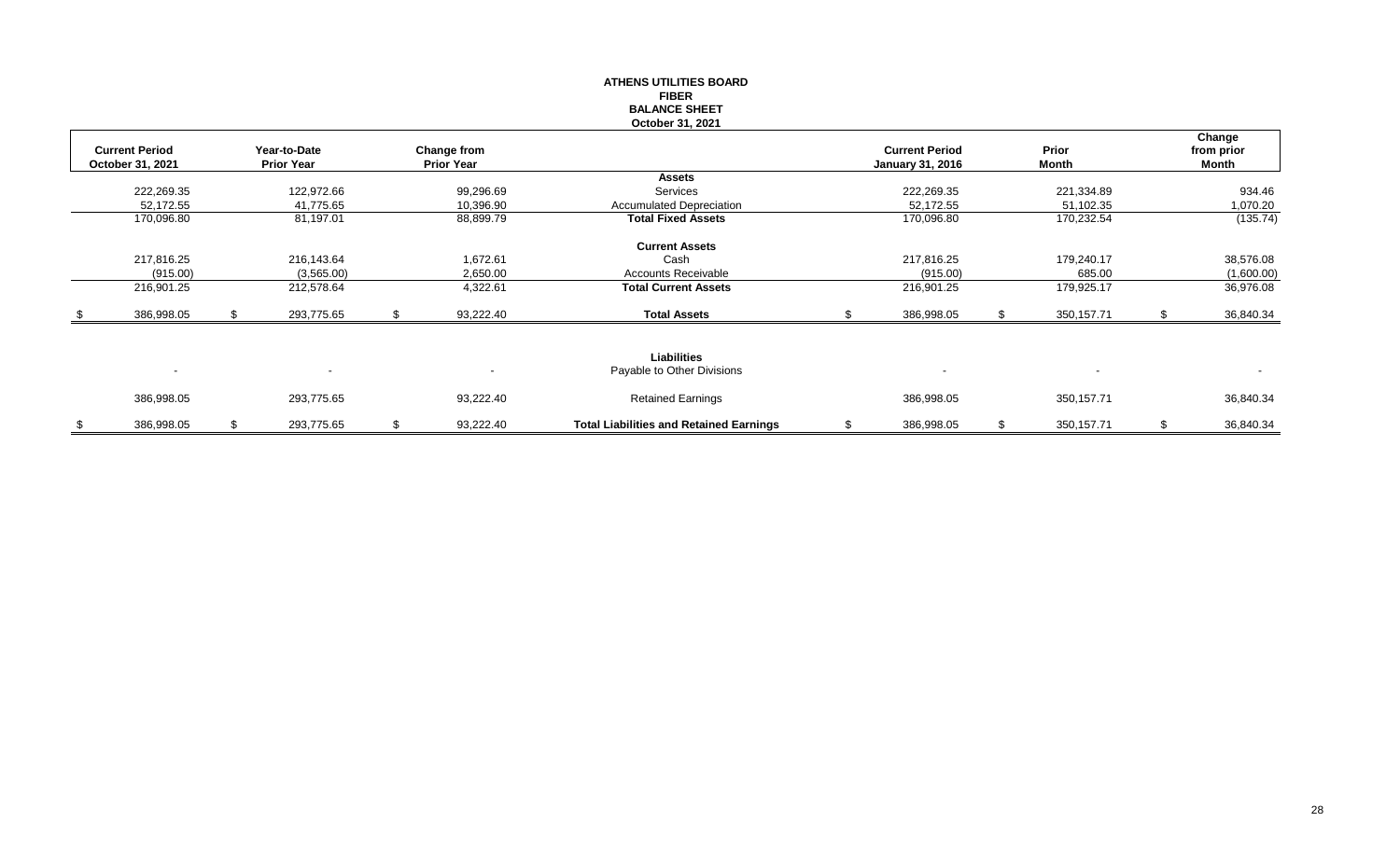|                  |     |                   |    |               | FIUII and LUSS Olatement - FIDER<br>October 31, 2021 |   |                  |                   |    |            |
|------------------|-----|-------------------|----|---------------|------------------------------------------------------|---|------------------|-------------------|----|------------|
| Year-to-Date     |     | Year-to-Date      |    | Variance      |                                                      |   | Current          | Current           |    |            |
| October 31, 2021 |     | <b>Prior Year</b> |    | Favorable     |                                                      |   | Month            | Month             |    |            |
|                  |     |                   |    | (Unfavorable) |                                                      |   | October 31, 2021 | <b>Prior Year</b> |    |            |
| 40,276.00        |     | 41,946.00         |    | (1,670.00)    | Revenue                                              |   | 13,669.00        | 10,349.00         |    | 3,320.00   |
|                  |     |                   |    |               | <b>Operating and Maintenance Expenses</b>            |   |                  |                   |    |            |
| 771.85           |     | 201.84            |    | (570.01)      | Overhead Line Expense                                |   | 469.56           | 201.84            |    | (267.72)   |
| 8,219.28         |     | 1,324.28          |    | (6,895.00)    | Administrative and General Expense                   |   | 7,226.07         | 331.07            |    | (6,895.00) |
| 10,755.29        |     | 14,204.20         |    | 3,448.91      | Telecom Expense                                      |   | 2,246.24         | 2,618.12          |    | 371.88     |
| 19,746.42        | \$. | 15,730.32         | \$ | (4,016.10)    | <b>Total Operating and Maintenance Expenses</b>      | ৬ | 9,941.87         | \$<br>3,151.03    | S  | (6,790.84) |
| 159.25           |     | 259.75            |    | (100.50)      | Interest Income                                      |   | 38.87            | 71.16             |    | (32.29)    |
|                  |     |                   |    |               | <b>Other Operating Expense</b>                       |   |                  |                   |    |            |
| 4,280.80         |     | 2,373.96          |    | (1,906.84)    | <b>Depreciation Expense</b>                          |   | 1,070.20         | 593.49            |    | (476.71)   |
| 16,408.03        |     | 24,101.47         |    | (7,693.44)    | <b>Net Before Extraordinary</b>                      |   | 2,695.80         | 6,675.64          |    | (3,979.84) |
| 34,144.54        |     |                   |    | 34,144.54     | Grants, Contributions, Extraordinary                 |   | 34,144.54        |                   |    | 34,144.54  |
| 50,552.57        | £.  | 24,101.47         | S  | 26,451.10     | <b>Change in Net Assets</b>                          |   | 36,840.34        | \$<br>6,675.64    | \$ | 30,164.70  |

## Athens Utilities Board Profit and Loss Statement - Fiber